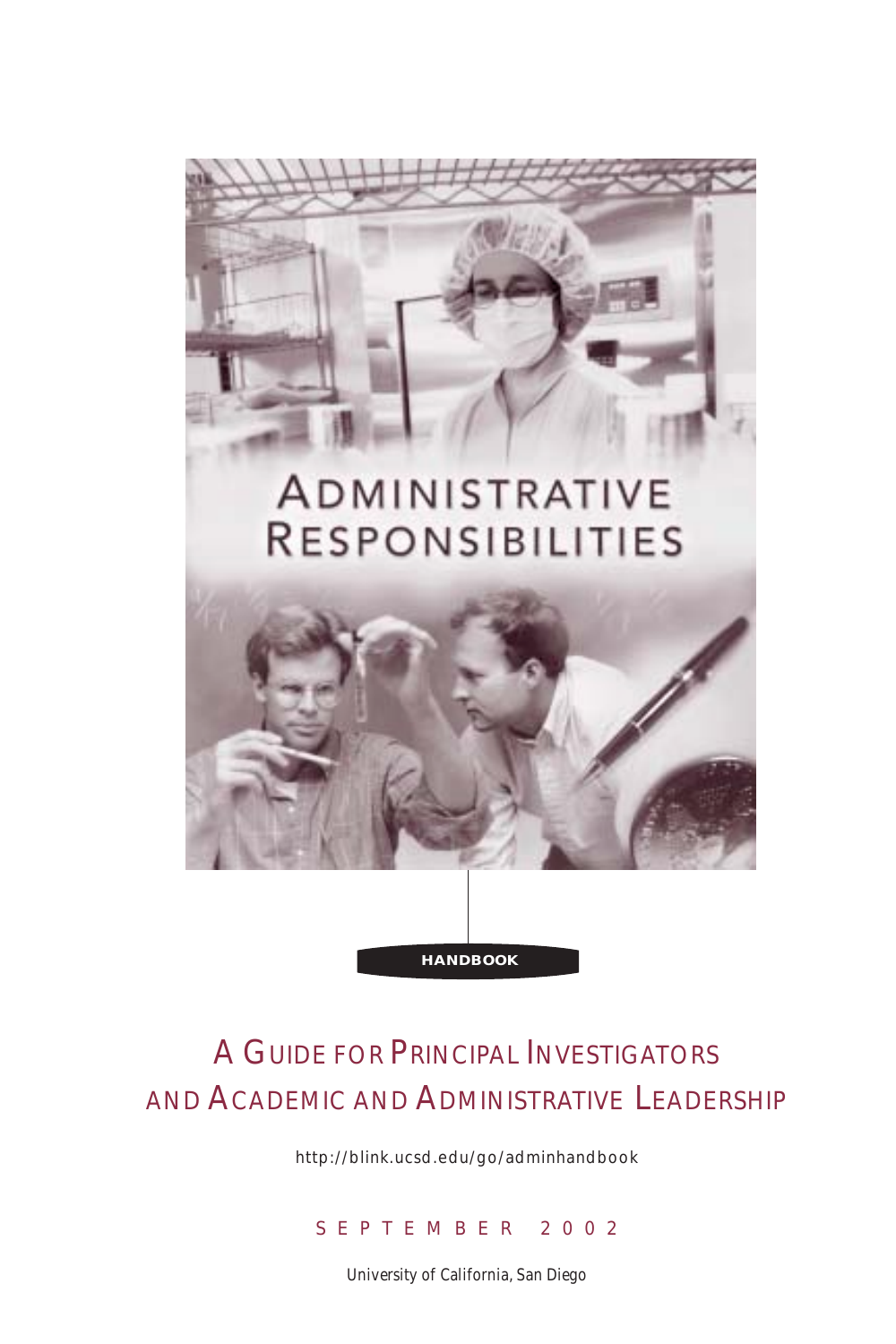*The establishment of an ethical environment and setting the tone at the top of the organization is the most important element of the accountability and control environment.*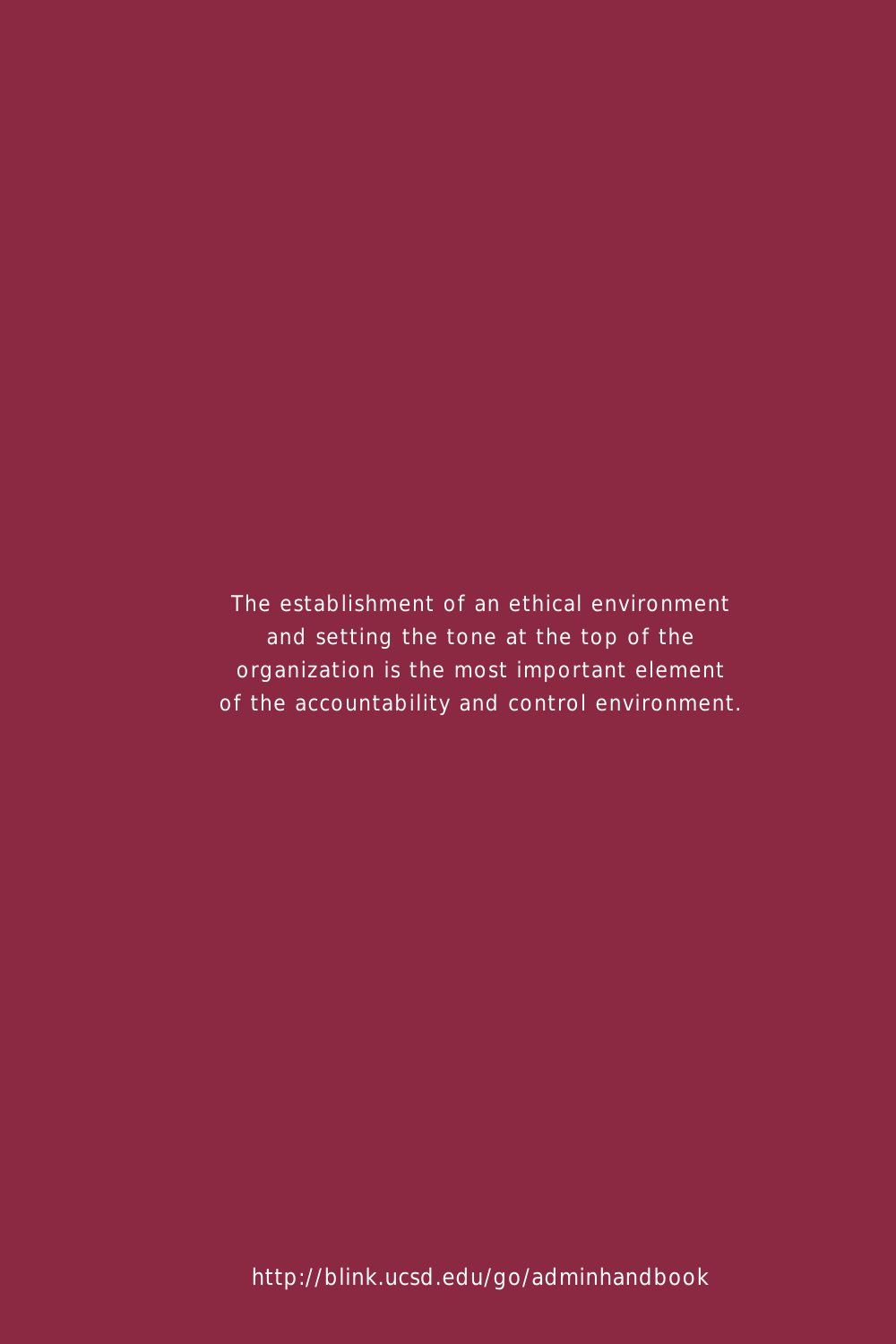### A Statement from the Chancellor



Dear Colleagues:

Effectively managing our University in today's environment is essential to our mission of teaching, research, public service and health care. We have experienced an expansion in regulatory requirements, increased competition for funding from all sources, and calls from our supporting constituents for increased accountability. As a result, operating our departments effectively within existing resource constraints has increasingly become more difficult.

This handbook was developed to serve as a UCSD reference guide for individuals who have oversight responsibilities for activities that are administrative or financial in nature. It is designed to assist you in understanding your responsibilities for administration. It defines and clarifies areas of accountability, and provides a guide to the expertise and assistance available from central administrative support.

Although not all-inclusive, the handbook offers an overview of responsibilities in the following key areas:

*Academic Affairs Conflict of Interest Environment, Health & Safety Finance Human Resources Information Systems/Data Integrity Research*

Please refer to this handbook frequently as you carry out your administrative responsibilities.

This guide will be revised periodically to address ongoing concerns and changing conditions. Please address your feedback for future editions of this volume to the Office of the Controller, for consideration by the UCSD Committee on Accountability and Controls.

Sincerely,

Robert C. Dynes Chancellor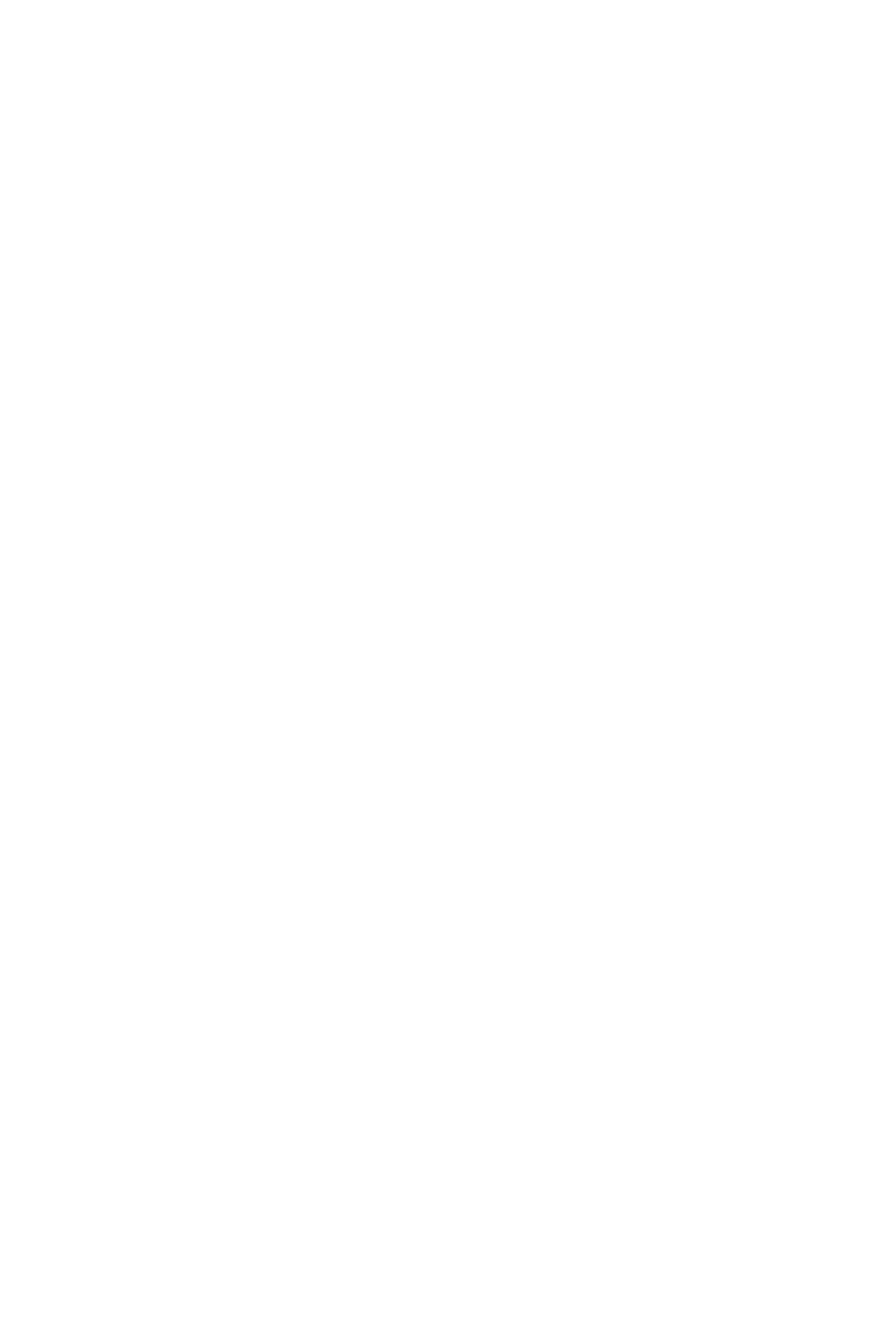### Table of Contents

#### **Overview**

| <b>UCSD Accountability Structure</b>       |   |
|--------------------------------------------|---|
| Internal Controls                          | 4 |
| Informal Conflict Resolution Procedure     | 5 |
| Central Administrative Support Departments | 5 |

#### Administrative Official: Delegated Authority and Responsibility, and Areas of Potential Risk

| <b>Academic Affairs</b>            |    |
|------------------------------------|----|
| Conflict of Interest               | 10 |
| Environment, Health & Safety       | 12 |
| Finance                            | 14 |
| Human Resources                    | 18 |
| Information Systems/Data Integrity | 21 |
| Research                           | 24 |
|                                    |    |

#### Selected Policies/Guidelines

| Principles of Accountability                 | 29 |
|----------------------------------------------|----|
| <b>UCSD Principles of Community</b>          | 32 |
| Principles of Conflict of Interest           | 33 |
| Principles of Data Integrity                 | 35 |
| Principles of Financial Management           | 37 |
| Principles of Regulatory Compliance          | 39 |
| Animal Care and Use Program                  | 41 |
| Informal Conflict Resolution                 | 42 |
| Research Involving Human Subjects            | 44 |
| Audit and Management Advisory Services and   |    |
| Campus Support                               | 45 |
| <b>UCSD Hotline</b>                          | 47 |
| Selected Examples of Good Business Practices | 48 |

#### Quick Reference Listings

| Blink Resources         | 49 |
|-------------------------|----|
| Department Resources    | 49 |
| Policies and Procedures | 51 |

Note: Suggestions for revision may be submitted to the Office of the Controller (mail code 0951 or email controller@ucsd.edu) for consideration by the UCSD Committee on Accountability and Controls. Should there be any conflict between this document and applicable UC or UCSD policies and procedures, the policies and procedures will govern.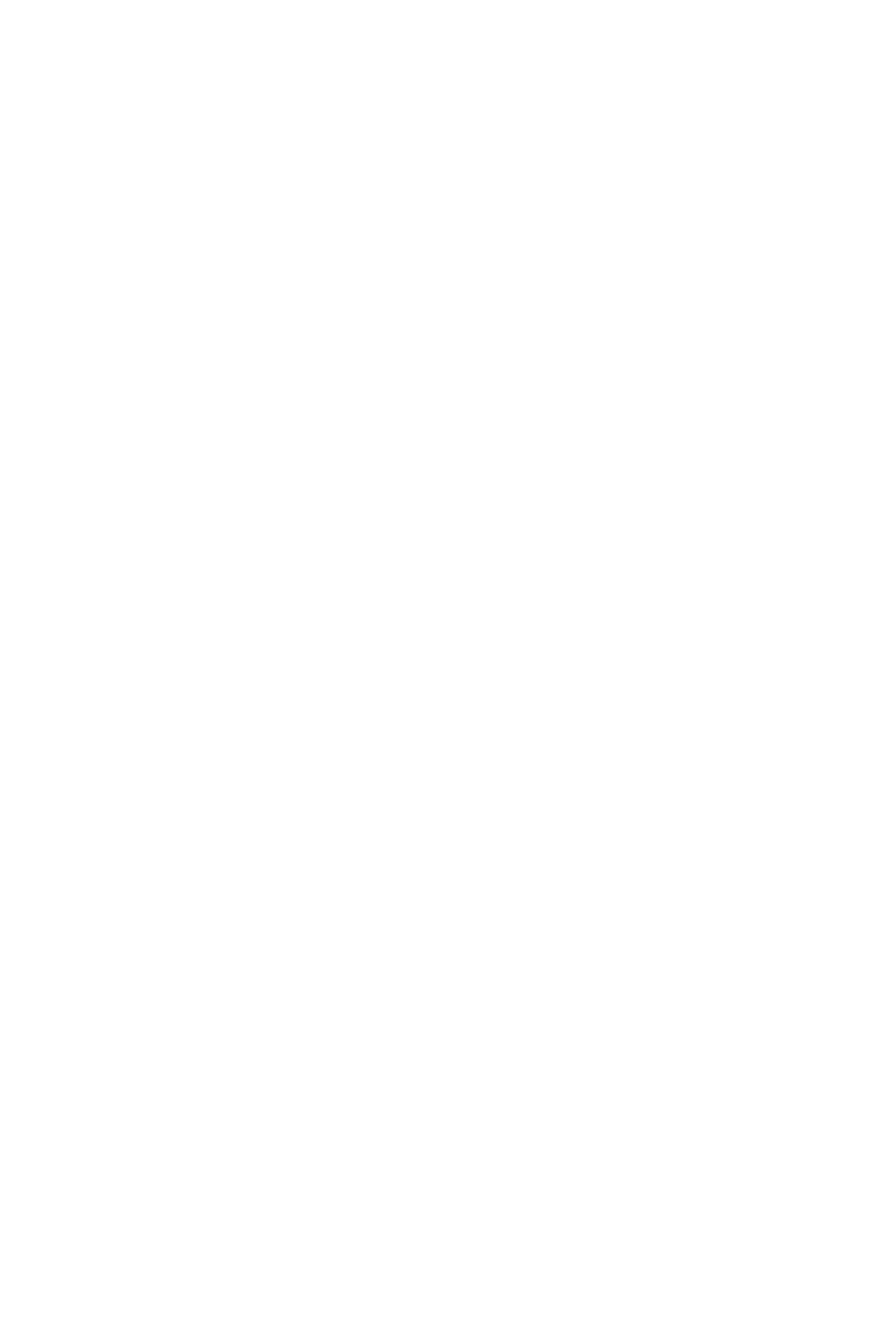## **Overview**

| <b>UCSD Accountability Structure</b>         |   |
|----------------------------------------------|---|
| Internal Controls                            |   |
| Informal Conflict Resolution Procedure       | 5 |
| Central Administrative Support Departments 5 |   |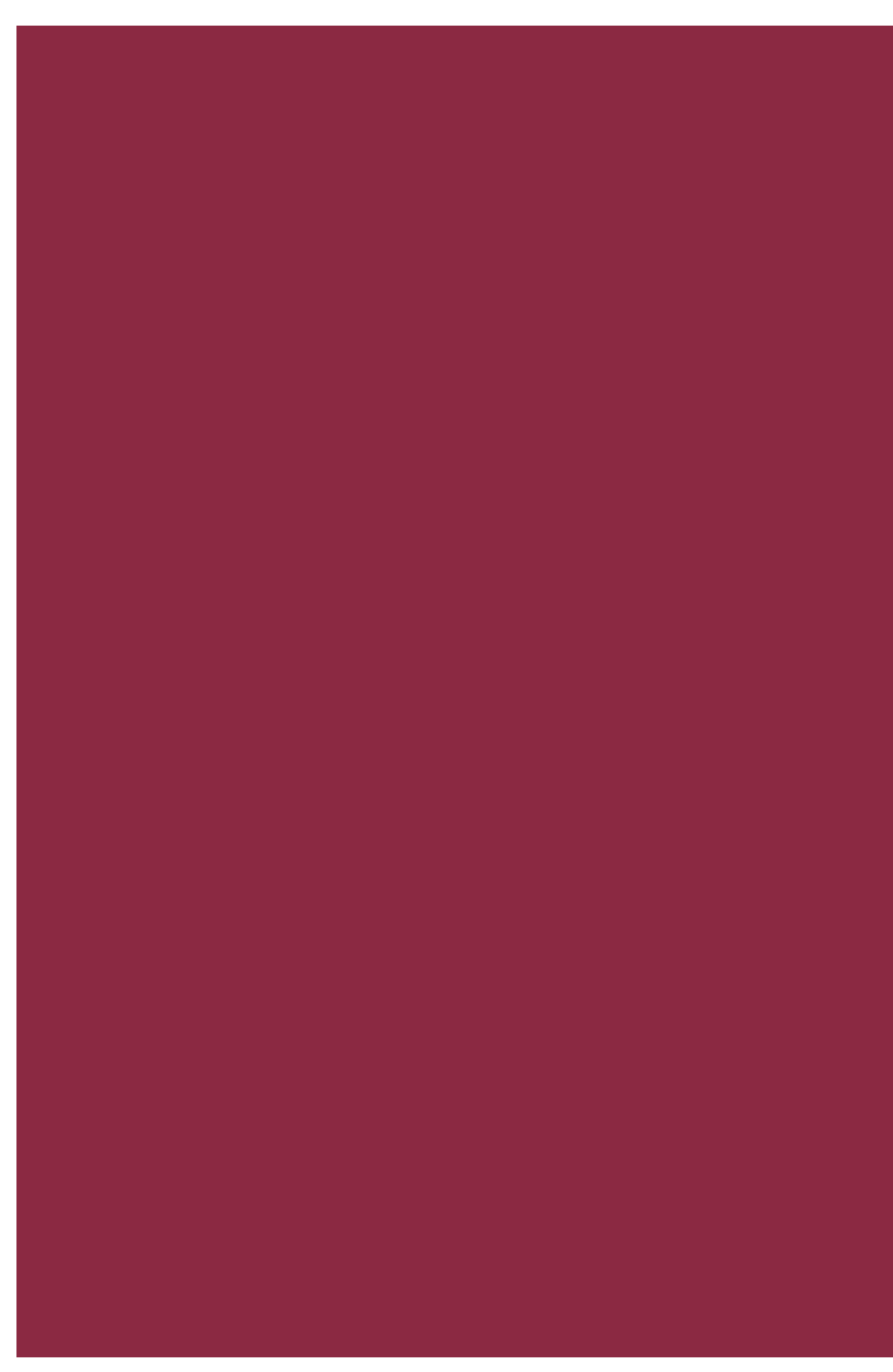### UCSD Accountability Structure

The Office of the Controller is responsible for the campus' core business processes, and provides leadership and strengthens support for sound and ethical practices at every administrative level. While the controller has final authority to establish campus financial policies and procedures, the controller's role is to provide leadership and to partner with *Administrative Officials* to design and implement programs and practices that establish an ethical environment and improve accountability and control in every area of UCSD. Each *Administrative Official* is accountable for ensuring that the appropriate controls are in place in their respective areas of responsibility, and that their areas are operating effectively.

The chancellor has delegated various financial, administrative, and management responsibilities to *Administrative Official*s responsible for the operation of their departments or business units. (In this handbook, the terms "department" and "unit" are used interchangably.) This delegation from the chancellor also passes through the dean of each division and school and the director of the Medical Center to equivalent management personnel.

In this handbook, the term *Administrative Official* refers to any UCSD employee or academic appointee who holds one of the following positions, and/or to whom financial, administrative, or management responsibility has been delegated:

- *· assistant vice chancellors*
- *· associate vice chancellors*
- *· deans*
- *· department business officers*
- *· department chairs*
- *· directors*
- *· managers*
- *· principal investigators*
- *· provosts*
- *· unit/department heads*
- *· vice chancellors*

*Administrative Officials* are charged with the responsibility of implementing policies and procedures which insure that the university is well managed and in sound financial condition; complies with applicable laws and regulations; upholds the public trust; and appropriately reflects the diversity of our society.

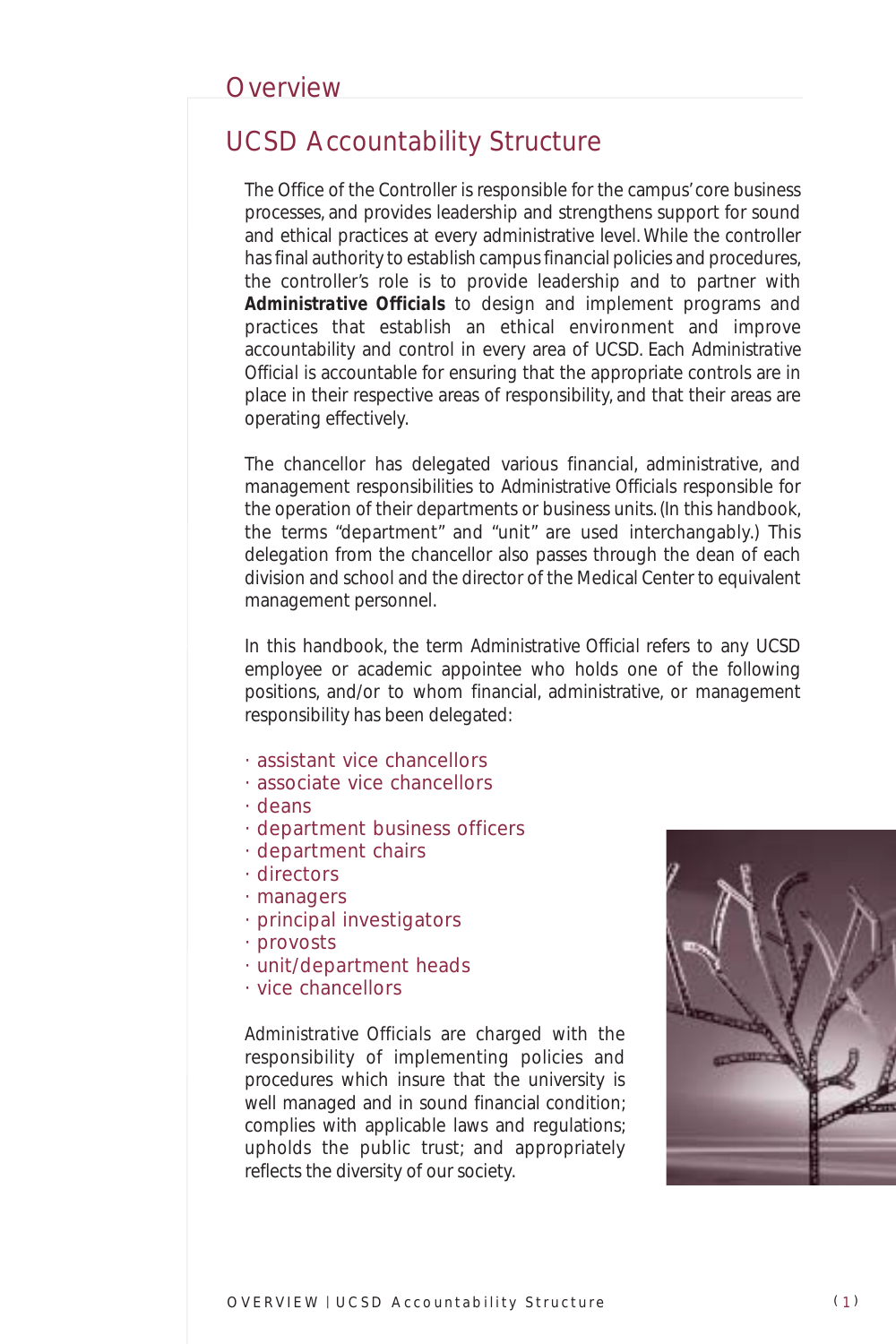*Administrative Officials* may delegate certain administrative and financial duties to others to assist them in meeting their responsibilities.Whenever administrative and financial duties are delegated, written goals and objectives, which define accountability and responsibility, should be established so that there are clear expectations and standards against which performance can be evaluated. Employees should receive timely feedback on their performance as measured against the established expectations and standards.

While *Administrative Officials* may delegate many of their responsibilities, they cannot delegate accountability. They retain accountability for the following activities in their area of responsibility:

- A. compliance with all applicable laws and regulations, university policies, collective bargaining agreements, and with the terms and conditions of gifts, contracts, and grants;
- B. maintenance of a sound financial condition and good business practices for the department or business unit;
- C. establishment of an effective system of internal controls which is consistent with the UCSD principles of accountability (see page 29) and regulatory compliance (see page 39);
- D. adherence to ethical business standards;
- E. administration of academic personnel and human resource activities in a manner that fosters diversity in the work force and ensures due process;
- F. ensuring appropriate access to, and use of, university information and systems, including the integrity of data and transactions input and/or modified by staff in their area of responsibility.

*Administrative Officials* may assign duties to assist in carrying out administrative and financial responsibilities. Central administrative

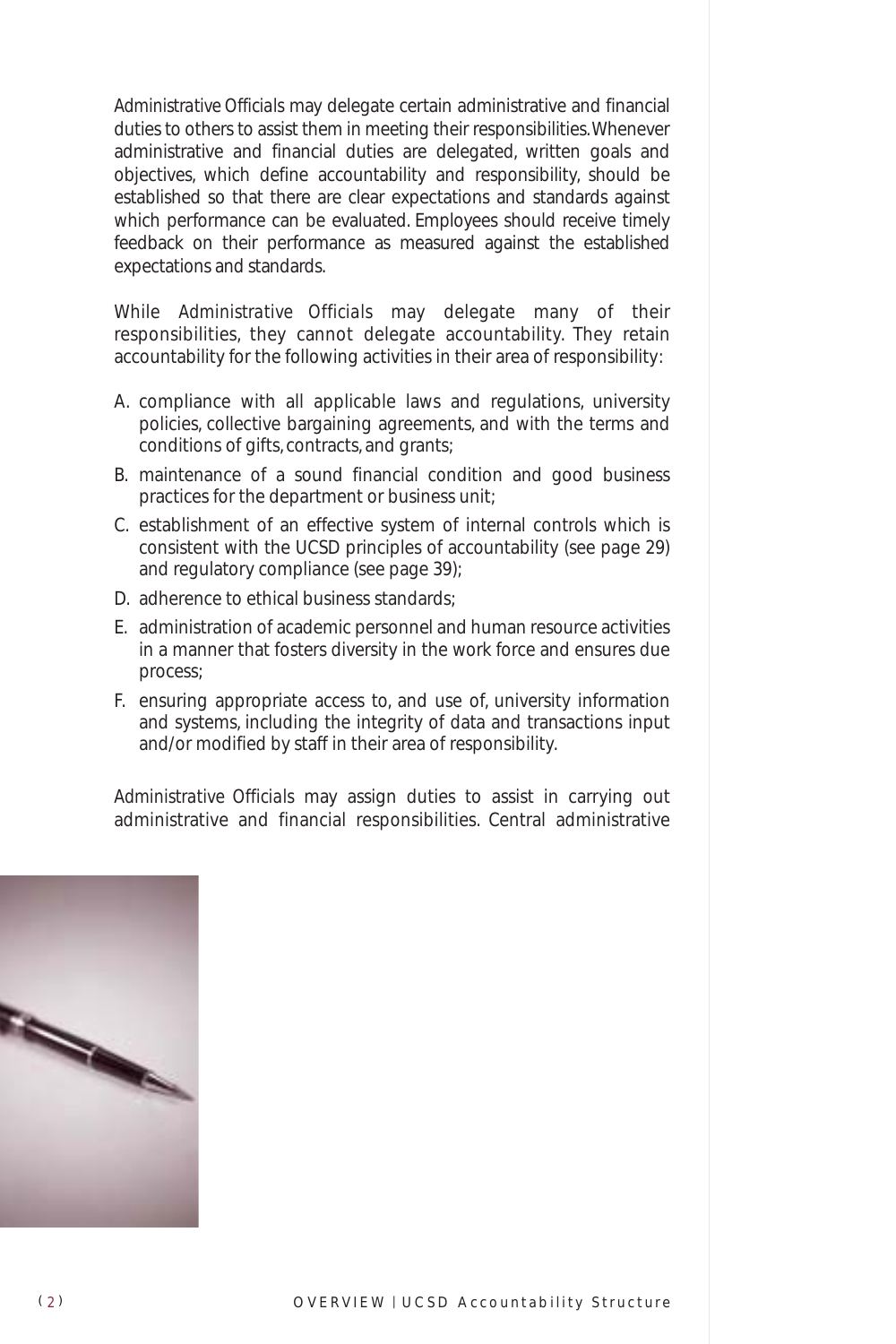support departments are available to assist *Administrative Officials* with questions or issues requiring in-depth knowledge of laws, regulations, policies, and procedures. These support units act as a resource by providing expertise and guidance in establishing the appropriate systems and procedures to help carry out administrative and financial responsibilities. In addition, they are available to advise *Administrative Officials* relating to matters of protecting the integrity and legal interests of the university.

*Administrative Officials* may have several reporting relationships. Each reporting relationship is important because it improves the information flow between various critical areas of campus and departmental administrators. Understanding these relationships is a factor in promoting open lines of communication.

Please note: Responsibilities listed for the *Administrative Officials* throughout this handbook are not all-inclusive, nor do they replace a formal and comprehensive job description.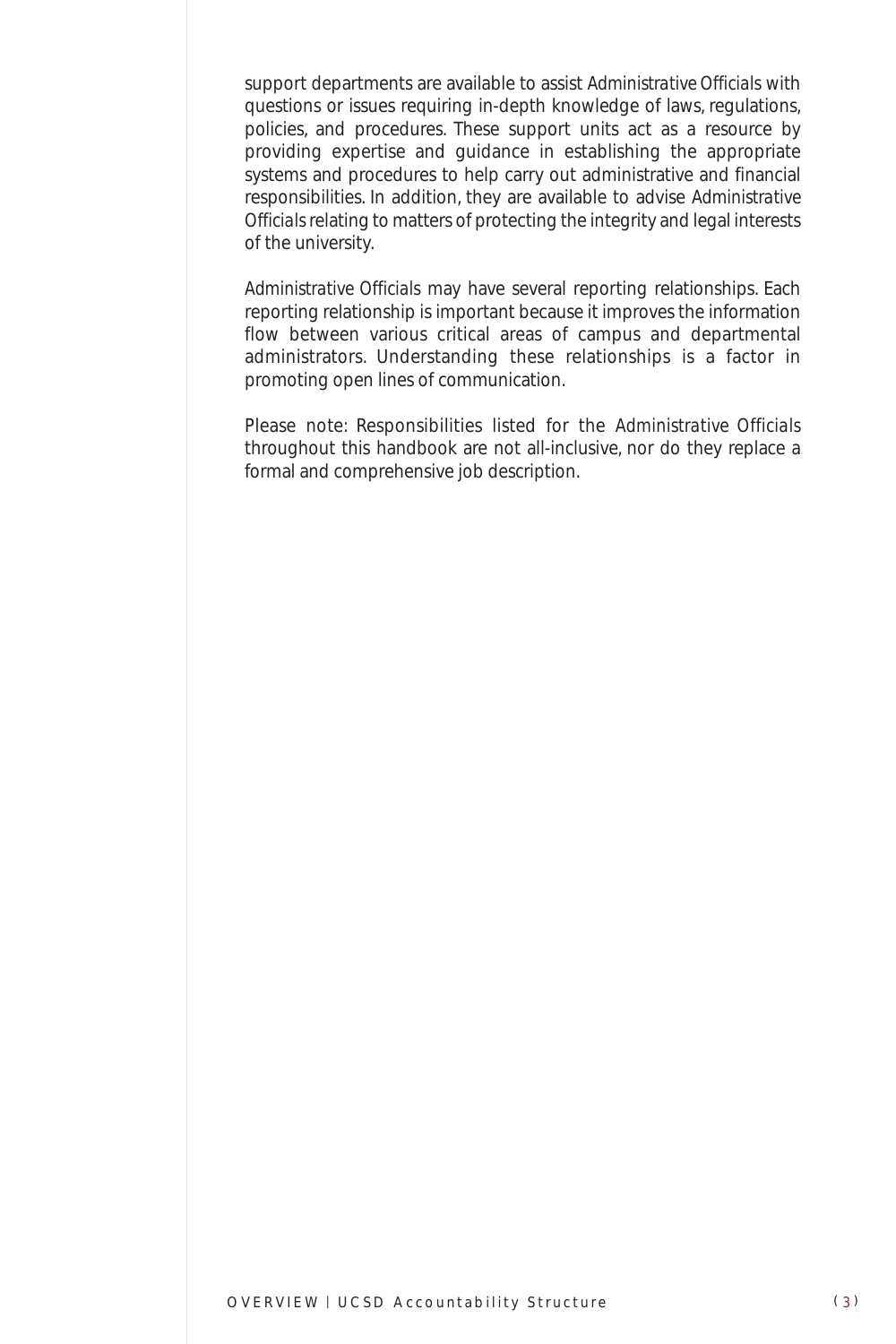### Internal Controls

The university has adopted an internal control methodology as defined by the *Committee of Sponsoring Organizations* (COSO). According to COSO, internal control is defined as a process implemented by management that provides reasonable assurance that:

- A. Operations are effective and efficient.
- B. Financial and operational reports are reliable.
- C. Compliance with applicable laws, regulations, and internal policies and procedures has been achieved.

This methodology defines five interrelated components of internal control, listed in order of their importance and effectiveness:

#### *· Control Environment*

The control environment sets the tone for the organization. Factors such as integrity, ethical values, competency, management philosophy, and operating style form the foundation for other components of internal control, and for providing discipline and structure.

*· Risk Assessment*

Risk assessment represents the identification of circumstances which may impede the organization's ability to achieve its business objectives, and the procedures in place which mitigate the risks that have been identified.

*· Control Activities*

Activities undertaken by the organization to ensure compliance with sound business practices, including the development of policies and procedures, the review and approval of transactions, the segregation of duties, and account reconciliation, represent control activities.

*· Information and Communication*

The transmittal of quality data to the right people at the appropriate time ensures that employees have adequate information to effectively discharge their responsibilities. Effective communication must also occur in a broader sense throughout the organization.

*· Monitoring*

Effective monitoring activities assure that processes assess the quality of performance over time through ongoing monitoring activities, and/or separate evaluations. This includes regular management and supervisory activities.

The establishment of an ethical environment and setting the tone at the top of the organization is the most important element of the accountability and control environment. Each of the components work together to create a comprehensive system capable of deterring fraud, and preventing, detecting, and correcting problems based on an overall assessment of risk and exposure.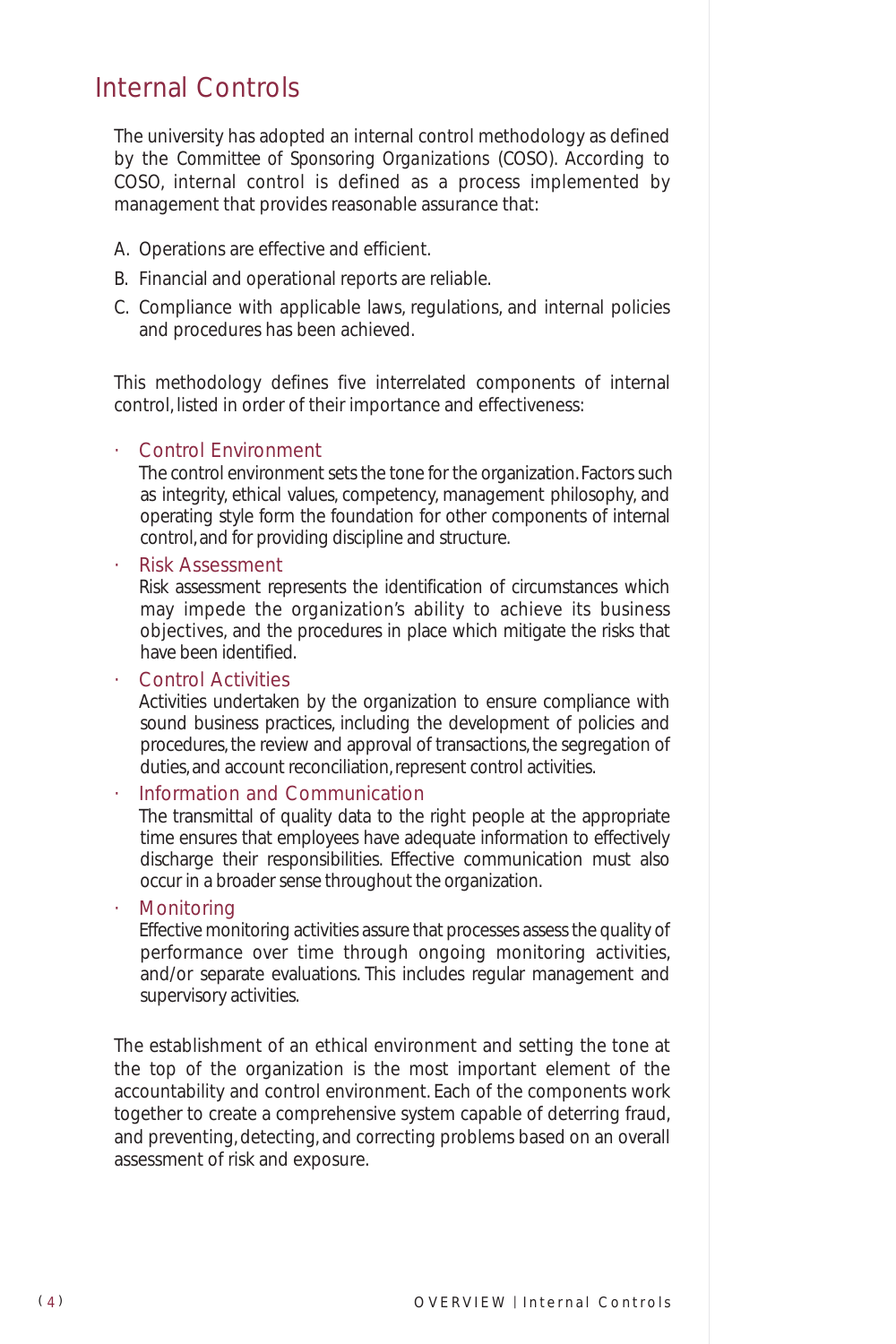### Informal Conflict Resolution Procedure

The informal conflict resolution procedure encourages early resolution of problems and/or concerns. *Administrative Officials* must be responsive to complaints. If problems and/or conflicts arise that cannot be resolved between an employee and their immediate supervisor, it is expected that the appropriate *Administrative Official* seek assistance from the Employee Relations Division of Human Resources for issues involving staff employees, and the Office of Academic Employee Relations in Academic Affairs for those involving academic appointees.

The *Administrative Official* may also consider seeking assistance from the UCSD Office of the Ombuds, which provides informal, confidential, and impartial dispute resolution services for all members of the UCSD community, including academic appointees, staff, and students.

UCSD is committed to providing individuals the right to a safe and neutral process for the resolution of conflict. That process shall be fair, efficient, and free from reprisal. Recognizing that each individual has both a personal interest in, and a share of the responsibility for resolving his/her conflict, UCSD encourages and facilitates the use of an informal conflict resolution process. For additional information relating to this process, please refer to the informal conflict resolution information on page 42.

### Central Administrative Support Departments

Central administrative support departments provide a variety of support services, including expertise and assistance in interpreting policy and legal requirements, formal and informal training, and compliance monitoring. Please refer to the *"Quick Reference Listings,"* located at the end of this handbook, for specific email and phone contact information and related policy citings.

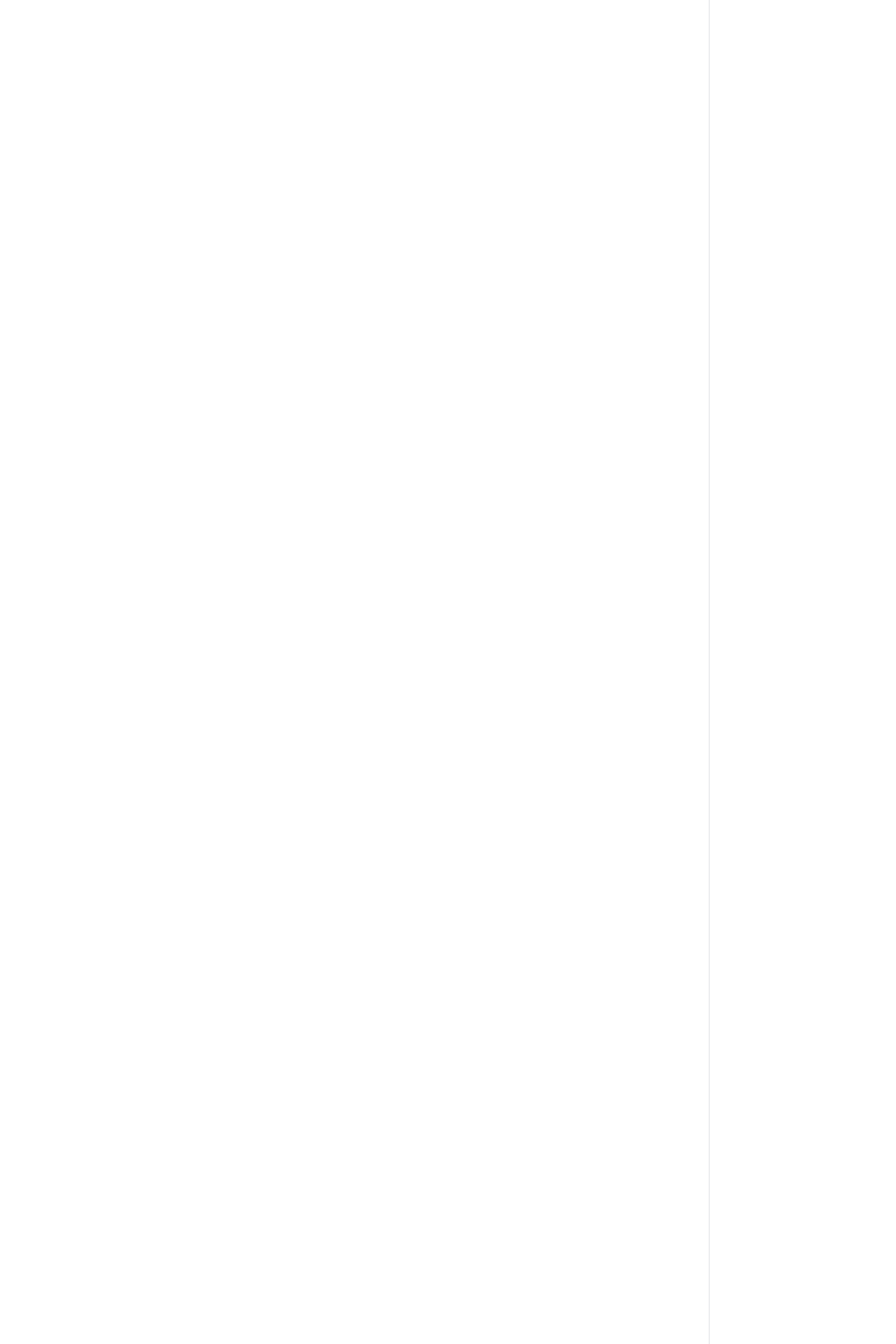### Administrative Official: Delegated Authority and Responsibility, and Areas of Potential Risk

| Academic Affairs                   |    |
|------------------------------------|----|
| Conflict of Interest               | 10 |
| Environment, Health & Safety       | 12 |
| Finance                            | 14 |
| Human Resources                    | 18 |
| Information Systems/Data Integrity | 21 |
| Research                           |    |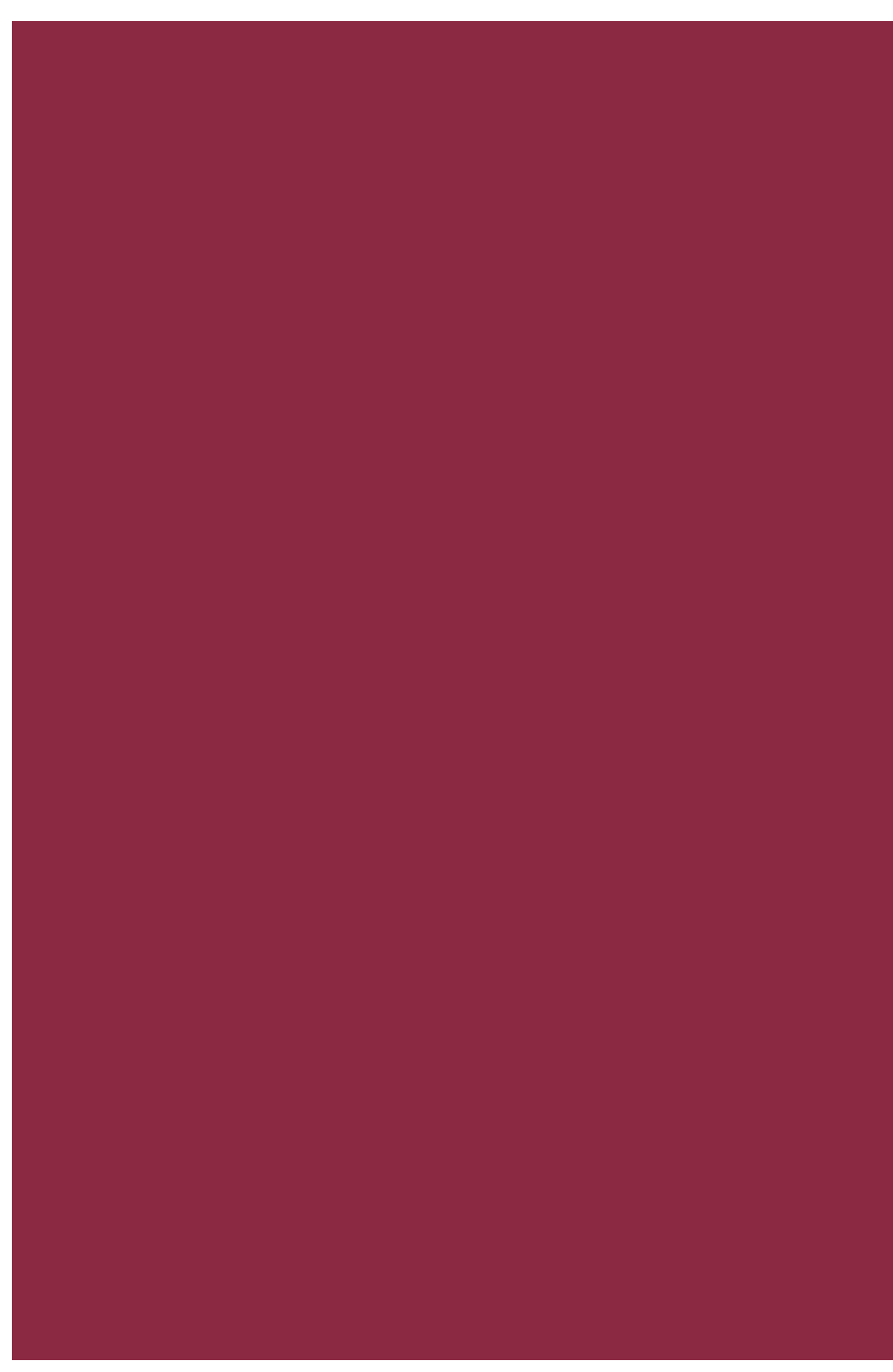# Administrative Official: Delegated Authority and Responsibility, and Areas of Potential Risk

### Academic Affairs

#### Delegation of Authority and Responsibility

#### **Major Responsibilities That Cannot Be Delegated:**

- A. accountability for the academic and administrative leadership of the department
- B. conducting of annual performance reviews of all academic appointees
- C. managing faculty misconduct matters (see faculty code of conduct)
- D. compliance with all policies and procedures on recruitment, appointment, and review of academic appointees
- E. appropriate consultation with faculty on academic personnel actions, programatic, and curricular issues
- F. oversight responsibility for the departmental review process

Staff (may also be the chair) may be responsible for implementing the *Administrative Official's* decisions and for reviewing departmental compliance with university policies and procedures, but cannot be responsible for academic or other substantive decisions for which the *Administrative Official* is accountable.

#### **Major Responsibilities That Can Be Delegated:** *Academic Affairs—Personnel*

- A. carrying out administrative details in order to comply with university policies and procedures pertaining to the departmental peer review process, academic layoffs, confidentiality, and related ethical and legal issues
- B. carrying out administrative details concerning the negotiation and advisement of academic appointees about terms and conditions of employment, including benefits
- C. overseeing faculty compliance with terms of the UCSD compensation plan, where applicable
- D. overseeing the allocation of support services

#### Areas of Potential Risk

#### *Academic Affairs*

- A. In overseeing the university's appointment and academic review process, *Administrative Officials* should follow the procedures outlined in the PPM, section 230 (and related sections as appropriate).
- B. Problems frequently arise as a result of negotiating faculty compensation agreements and administering the faculty compensation plan.

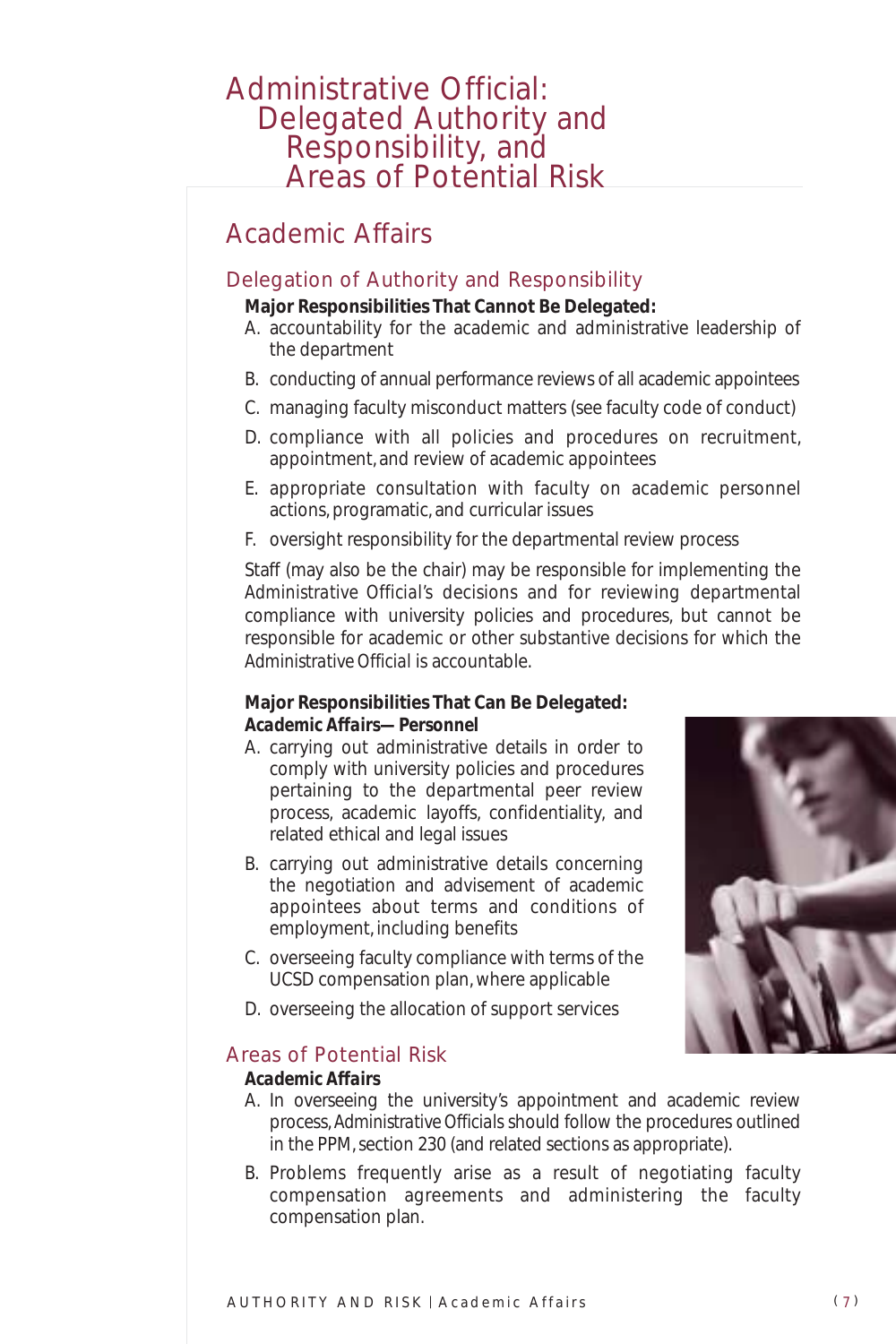- C. Serious issues or circumstances may lead to a formal complaint, grievance, or legal action such as:
	- 1. conflict of interest
	- 2. discrimination
	- 3. misconduct in science
	- 4. sexual harassment
	- 5. dismissal for cause
	- 6. layoffs
	- 7. misuse or mismanagement of resources
	- 8. violation of the faculty code of conduct

It is strongly suggested that the *Administrative Official* immediately involve the Office of Academic Employee Relations and/or the Conflict of Interest Office, when appropriate, if any of the above issues occur or are likely to occur.

- D. Formal complaints, grievances, or legal action may result from many issues and circumstances involving academic personnel. It is strongly suggested that the *Administrative Official* immediately involve the appropriate office where questions arise, or if any of these issues occur or are likely to occur:
	- 1. compliance (or non-compliance) with procedures for conducting academic recruitments, appointments, and reviews: Contact the Academic Personnel Office or Academic Affirmative Action.
	- 2. negotiation of faculty compensation agreements and administration of faculty compensation plan
	- 3. conflict of interest: Contact the Conflict of Interest Office
	- 4. conflict of commitment: Contact the Academic Personnel Office
	- 5. discrimination or harassment: Contact Academic Employee Relations
	- 6. disability accommodation: Contact the Employee Rehabilitation Program or Academic Employee Relations
	- 7. sexual harassment: Contact the Office of Sexual Harassment and Prevention
	- 8. dismissal for cause: Contact Academic Employee Relations
	- 9. layoffs: Contact Academic Employee Relations
	- 10. misuse or mismanagement of resources: Contact Audit and Management Advisory Services
	- 11. violation of the faculty code of conduct: Contact Academic Employee Relations
	- 12. retaliation: Contact Academic Employee Relations
	- 13. confidentiality of records/access to records/privacy: Contact Academic Personnel or Academic Employee Relations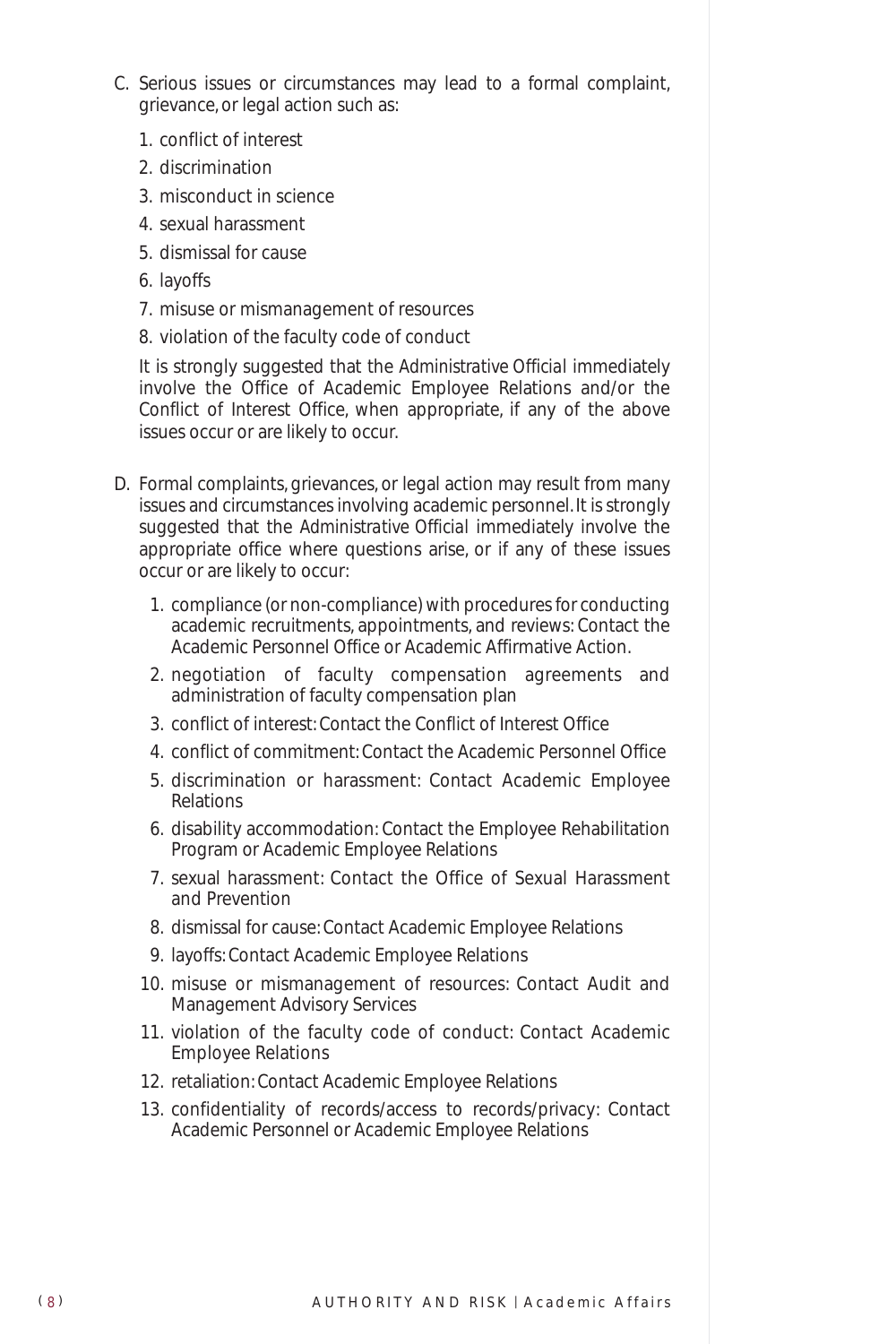#### Resources

*Department* **Academic Affairs** (858) 534-0098 http://academicaffairs.ucsd.edu

**Academic Affirmative Action** (858) 534-4497 http://academicaffairs.ucsd.edu/offices/aaa/

**Academic Employee Relations** (858) 822-2041 http://academicaffairs.ucsd.edu/offices/ employee\_relations/default.htm

**Academic Personnel** (858) 534-0068 http://academicaffairs.ucsd.edu/offices/apo/default.htm

**Audit and Management Advisory Services** (858) 534-3617 http://amas.ucsd.edu

**Conflict of Interest Office** (858) 534-6465 http://ocga2.ucsd.edu

**Employee Rehabilitation Program** (858) 534-6743 http://blink.ucsd.edu/org/rehab

**Gift Administration** (858) 534-5289 http://www-er.ucsd.edu/giftadmin.htm

**Office of Sexual Harrassment Prevention and Policy** (858) 534-8298 http://oshpp.ucsd.edu/

**Risk Management** (858) 534-2454 http://www-ehs.ucsd.edu/riskmgmt/riskmgmt.htm

**UCSD Hotline** (877) 319-0265 http://blink.ucsd.edu/Blink/External/Topics/Policy/0,1162,2363,00.html

#### *Policies/Procedures*

**APM 025–Conflict of Commitment and Outside Activities of Faculty Members** http://www.ucop.edu/acadadv/acadpers/apm/apm-025-07-01.pdf

**Faculty Code of Conduct and Administration of Discipline** http://www.ucop.edu/acadadv/acadpers/apm/apm-015.pdf

#### **G–29 UC Whistleblower Policy**

http://www.ucop.edu/ucophome/policies/bfb/g29c.html

**PPM 200-10–Sexual Harassment and Complaint Resolution** http://adminrecords.ucsd.edu/ppm/docs/200-10.html

**PPM 230–Personnel–Academic**

http://adminrecords.ucsd.edu/ppm/docs/toc230.html

**PPM 230-5–Non-Senate Academic Appointees/Grievances** http://adminrecords.ucsd.edu/ppm/docs/230-5.html

**PPM 230-6–Academic Personnel Affirmative Action Program** http://adminrecords.ucsd.edu/ppm/docs/230-6.html

**PPM 230-7–Layoff and Involuntary Reductions in Time for Non-Senate Academic Appointees** http://adminrecords.ucsd.edu/ppm/docs/230-7.html

**PPM 365-11–Travel Recruitment of Academic Staff** http://adminrecords.ucsd.edu/ppm/docs/365-11.html

**PPM 410-1–Gift Administration** http://adminrecords.ucsd.edu/ppm/docs/toc410.html

**PPM 460-5–Misuse of University Resources** http://adminrecords.ucsd.edu/ppm/docs/460-5.html

**UC Research Office Contract and Grant Manual** http://www.ucop.edu/raohome/cgmanual/

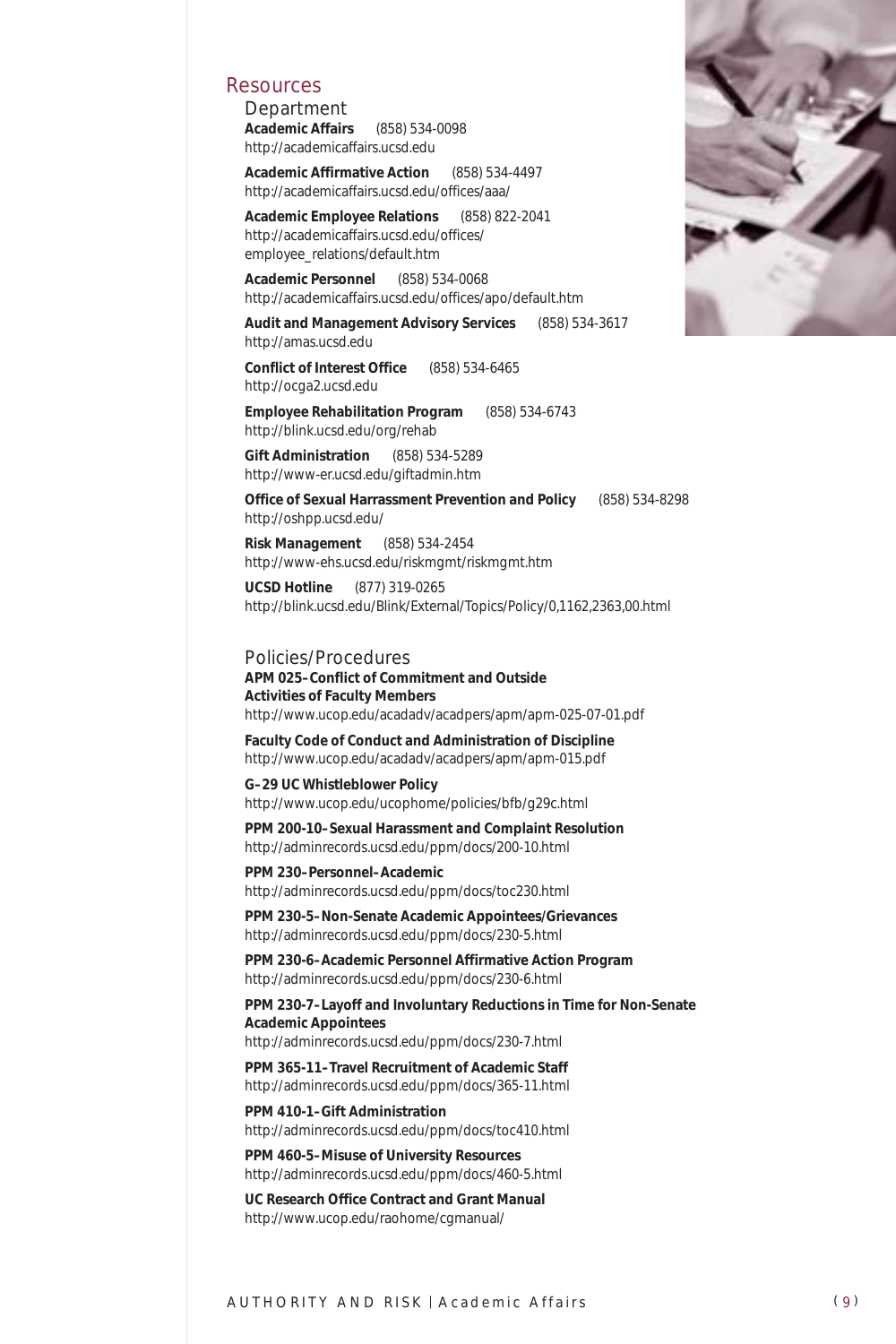### Conflict of Interest

### Delegation of Authority and Responsibility

#### **Major Responsibilities That Cannot Be Delegated:**

- A. accountability for the implementation of a system, or systems that effectively manage conflict of interest activities
- B. committing the university to an appropriate course of action that assures that no significant individual, near relative, or financial benefit is present within their area of responsibility

#### **Major Responsibilities That Can Be Delegated:**

- A. establishing departmental policies and procedures which ensure that:
	- 1. UCSD policies and codes regarding conflict of interest are followed
	- 2. academic appointees and staff employees are aware of disclosure and disqualification requirements
- B. monitoring, preventing, and reducing possible conflict of interest situations

#### Potential Areas of Risk

- A. University employees, who are required to fully disclose their financial interests and fail to do so, are in violation of federal or state laws and are subject to administrative, civil, and criminal penalties. Persons violating the university's Conflict of Interest (COI) policy are subject to disciplinary action.
- B. University employees responsible for the design, conduct, or reporting of a sponsored project at the university must disclose to the university significant personal financial interests related to that project. When the university determines that such an interest might reasonably appear to be directly and significantly affected by the sponsored project, the university will take steps to manage, reduce, or eliminate the conflict of interest.
- C. A principal investigator must disclose whether or not he/she, or a near relative, has direct or indirect financial interest in the sponsor of research funded in whole or in part through a gift, contract, or grant from a non-governmental entity prior to making any commitment to accept such funding.
- D. Academic appointees and employees should not participate in, or influence the university's business decisions that could lead to personal gain or give advantage to firms in which employees or a near relative have an interest.
- E. Academic appointees and employees should not purchase or lease goods, or contract for services from any university employee or near relative unless the purchasing services manager has determined that goods or services are not available from either commercial sources or the university's own facilities.
- F. University resources, supplies, equipment, and facilities as well as staff time must not be used for the benefit of a company without proper compensation.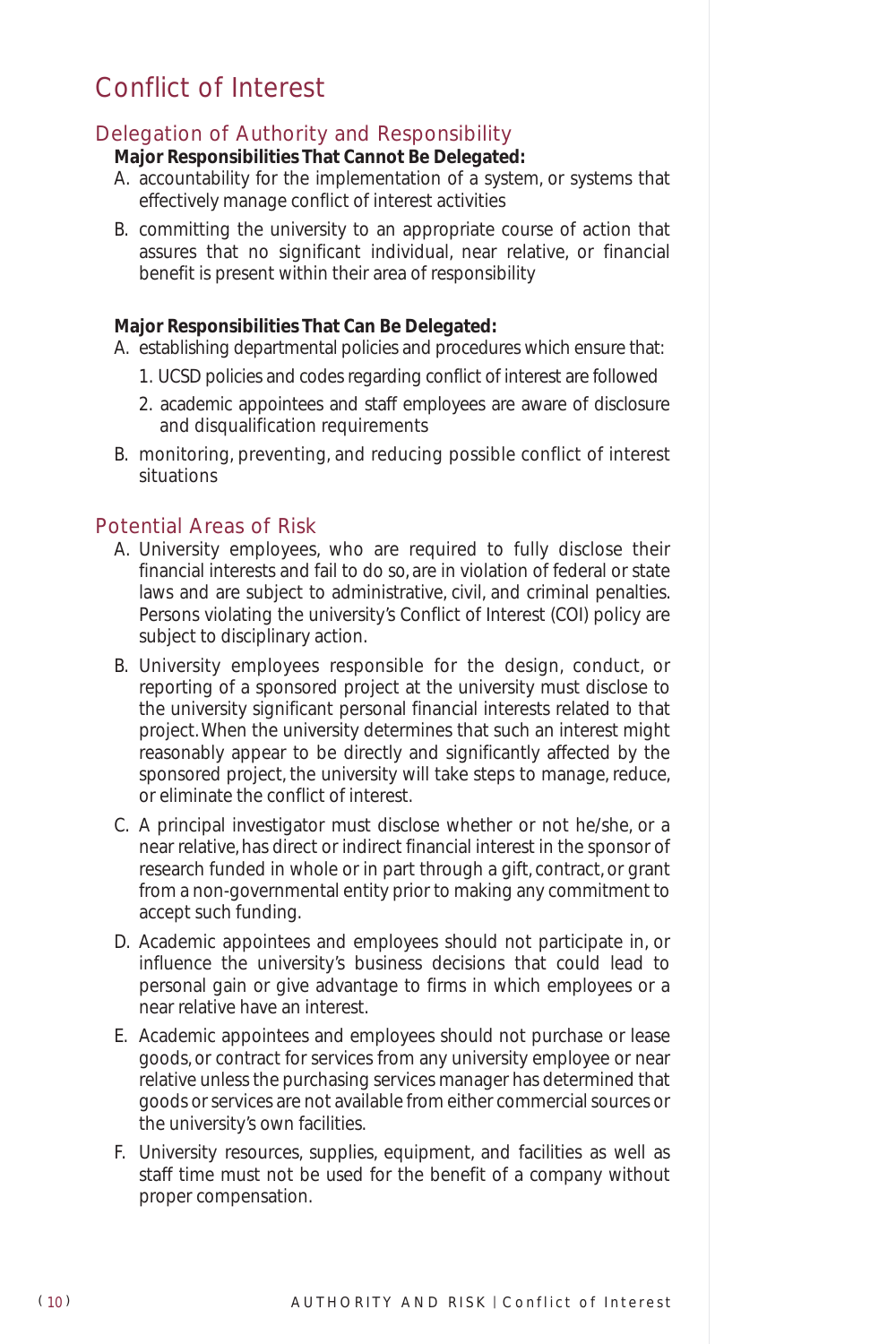G. Academic appointees and employees should be encouraged to discuss any potential conflict of interest situations with the department and/or other UCSD officials, such as the COI coordinator.

#### Resources

*Department* **Conflict of Interest Office** (858) 534-6465 http://ocga2.ucsd.edu **UCSD Hotline** (877) 319-0265 http://blink.ucsd.edu/Blink/External/Topics/Policy/0,1162,2363,00.htm

*Policies/Procedures* **APM 025–Conflict of Commitment and Outside Activities of Faculty Members** http://www.ucop.edu/acadadv/acadpers/apm/apm-025-07-01.pdf

**G–39 Conflict of Interest Policy and Compedium of Specialized University Policies, Guidelines, and Regulations Related to Conflict of Interest** http://www.ucop.edu/ucophome/policies/bfb/g39toc.html

**PPM 200-13–Conflict of Interest** http://adminrecords.ucsd.edu/ppm/docs/200-13.html

**PPM 460-5–Misuse of University Resources** http://adminrecords.ucsd.edu/ppm/docs/460-5.html

**UC Conflict of Interest Code** http://www.ucop.edu/ogc/coi/text.html

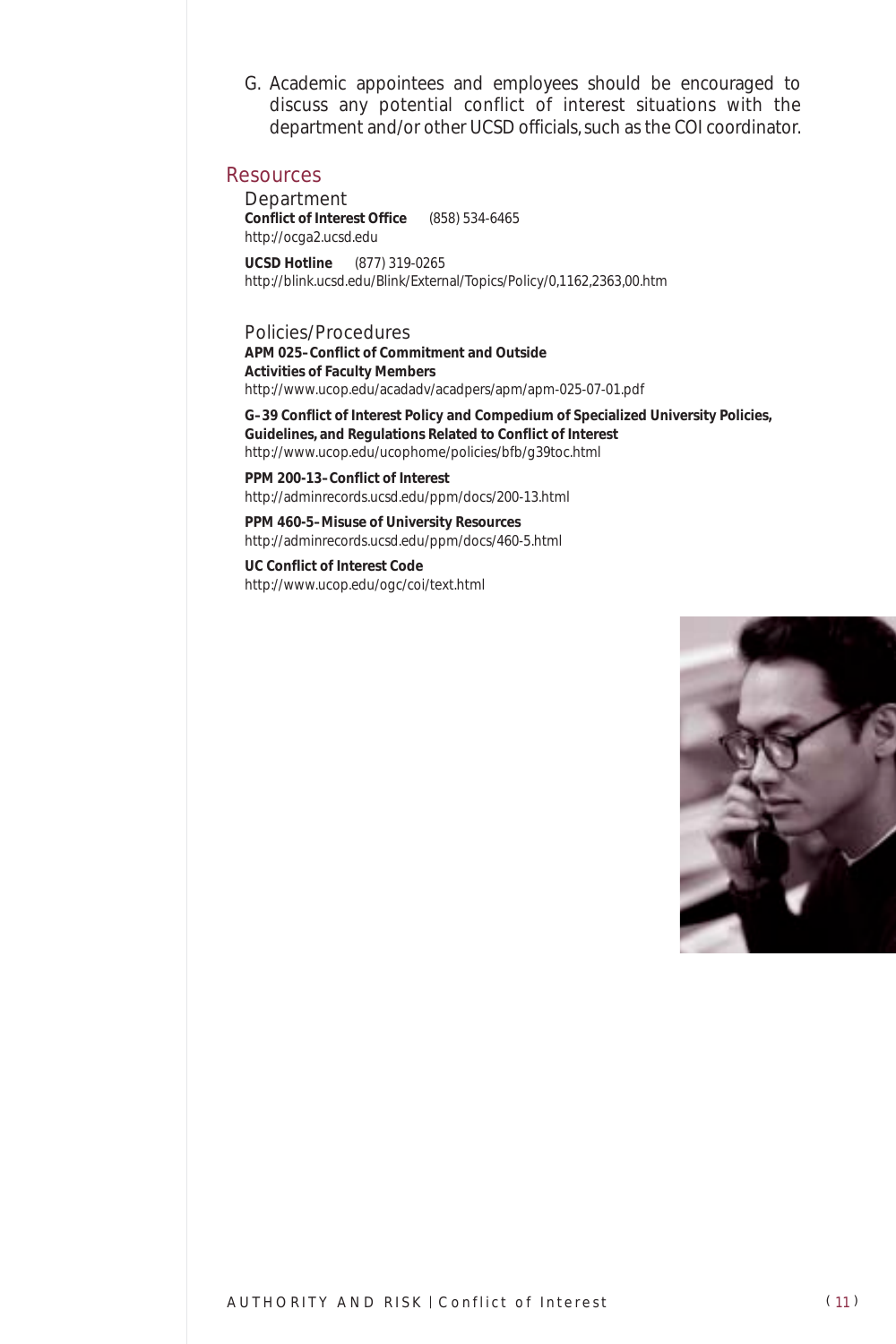### Environment, Health & Safety

### Delegation of Authority and Responsibility

#### **Major Responsibilities That Cannot Be Delegated:**

- A. accountability for safety and environmental leadership through the encouragement of safety, health, and environmental awareness as positive values within the department
- B. accountability for complying with UCSD policies and official directives regarding safety, health, and the environment
- C. responsibility for ensuring that academic appointees, employees, students, patients, and visitors are not exposed to recognized and unmitigated hazards
- D. oversight of an effective review process to ensure required worker safety training is attended

#### **Major Responsibilities That Can Be Delegated:**

A. establishing and supporting:

- 1. the departmental Injury and Illness Prevention Program (IIPP) and document compliance with the campus IIPP program
- 2. programs to educate and train personnel regarding UCSD Health and Safety policies and procedures, identification and elimination of hazardous conditions, record keeping, and ethical responsibility
- 3. programs to ensure all research is conducted in accordance with UCSD Laboratory Safety guidelines, which includes completion of laboratory safety plans, approval for use of radiation and hazardous biological materials, department Injury and Illness Prevention plans, and Emergency Action plans
- 4. documentation of employee safety training (from any source including formal presentations or one-to-one meetings/ discussions) and maintaining this documentation in a readily available manner
- B. designating a safety officer or departmental safety committee to carry out department health and safety responsibilities
- C. developing and maintaining departmental emergency action plans



- that address procedures to be followed by personnel in case of fire, earthquake, major chemical spill, or other emergencies; designating key emergency personnel and assuring emergency action plans are integrated into departmental training
- D. reporting to EH&S, as soon as possible after the occurrence, all accidents or "near misses" which result in injury and loss or destruction of property; keeping records on employee injuries, incident reports, and grievances involving safety matters and loss or destruction of property; ensuring that employees properly report injuries within twentyfour hours of the injury
- E. reporting any fire or fire/life safety hazard to EH&S as soon as possible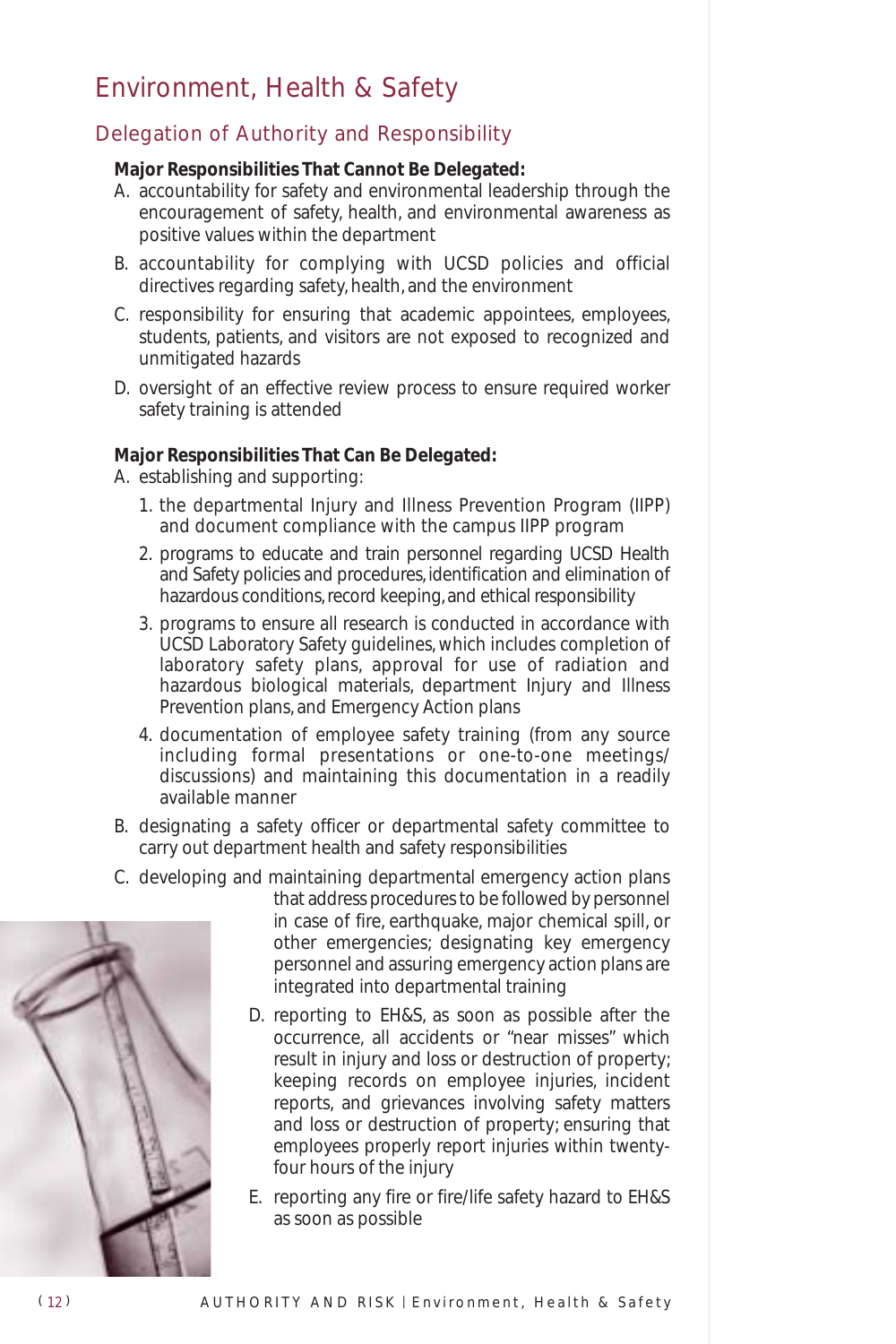- F. developing, maintaining, and reviewing EH&S programs for department laboratories, shops, studios, etc., in accordance with UCSD policy and procedures as well as any applicable regulations (see Resources)
- G. following established EH&S procedural guidelines to assure that all staff are trained in handling hazardous waste and that all hazardous waste is properly prepared for disposal, labeled, and picked up by EH&S

#### Potential Areas of Risk

- A. The Corporate Criminal Liability Act of 1989 requires an *Administrative Official* or manager to notify affected employees and Cal/OSHA in writing within fifteen days after actual knowledge is acquired when a "serious concealed danger" is identified.
- B. EH&S review and approval is required for all remodels and construction plans prior to commencing work.
- C. Vacated space, including areas from laboratory relocation, must meet EH&S clearance requirements prior to entry of construction personnel and/or future occupancy.
- D. Granting agencies may stipulate specific safety requirements that must be followed.
- E. Contact EH&S when any outside regulatory official requests entry to the workplace for an inspection or review.
- F. When personnel leave UCSD, unwanted hazardous chemicals and waste must be properly disposed of and any useful chemicals must be taken under control of another responsible party.

#### Resources

*Department* **Environment, Health & Safety** (858) 534-3660 http://blink.ucsd.edu/tab/safety http://blink.ucsd.edu/org/ehs

**Worker's Compensation** (858) 534-4785 http://blink.ucsd.edu/go/workerscomp

*Policies/Procedures* **PPM 516–Environment, Health & Safety** http://adminrecords.ucsd.edu/ppm/docs/toc516.html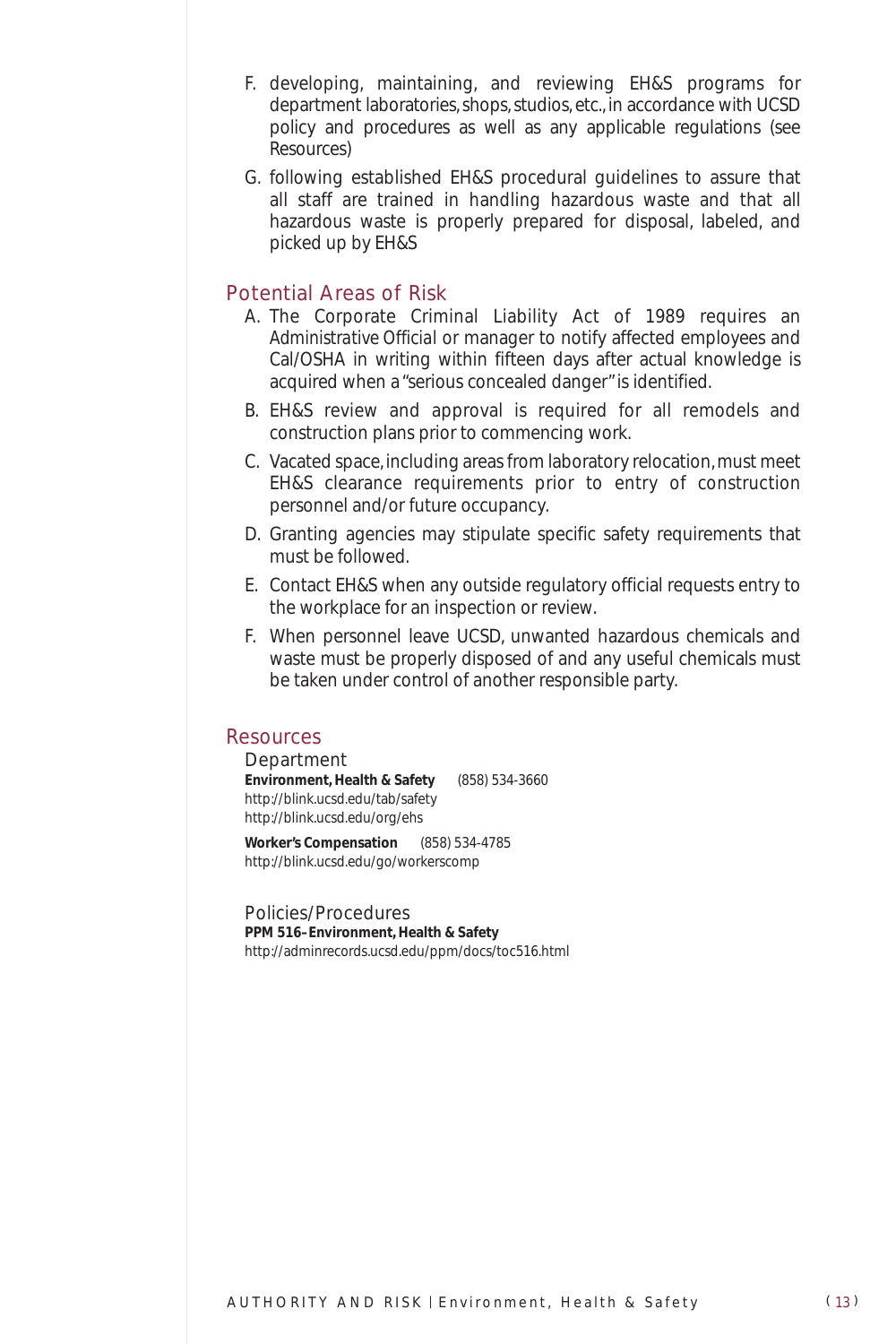### Finance

### Delegation of Authority and Responsibility

#### **Major Responsibilities That Cannot Be Delegated:**

- A. accountability for ensuring that the proper controls and monitoring procedures are in place and are being applied accordingly
- B. accountability for ensuring that reports are accurate and meaningful

#### **Major Responsibilities That Can Be Delegated:**

- A. establishing a financial plan based on programmatic priorities that result in maintaining a positive financial fund balance for the department
- B. implementing monitoring and reporting procedures to measure progress in achieving the financial plan and to avoid overdrafts for all funds
- C. operating the department in compliance with ethical practices, applicable laws and regulations, university policies and procedures, and the terms and conditions of gifts, grants, and contracts
- D. establishing and maintaining a system of internal controls to provide assurance that resources are properly used and safeguarded against waste, loss, and misuse; this includes methods and procedures for segregation of duties, proper approvals, security of assets and records, and review and validation of the ledgers
- E. establishing department policies and procedures to ensure that:
	- 1. charging costs to each fund will provide benefit to the project for which the fund was established
	- 2. transferring of funds or expenses involving restricted dollars is proper; for example, grant funds cannot be shifted to a department reserve fund
- F. establishing and monitoring controls that prevent one individual from exercising control over all key-processing functions for financial transactions. Such functions include:
	- 1. recording transactions into the Integrated Financial Information System (IFIS) directly or through an interfacing system
	- 2. authorizing transactions
		- 3. receiving or disbursing funds
		- 4. reconciling financial system transactions
		- 5. recording corrections or adjustments
		- G. reviewing that the work for policy compliance, accuracy, and timeliness be performed by a second person in the unit if the lack of staffing within a unit requires that one person perform all of these functions
		- H. ensuring that employees who prepare financial transactions provide adequate explanations and documentation sufficient to support post-authorization review and audit
		- I. identifying unauthorized transactions, and informing management if a loss of university assets or any material irregularity occurs

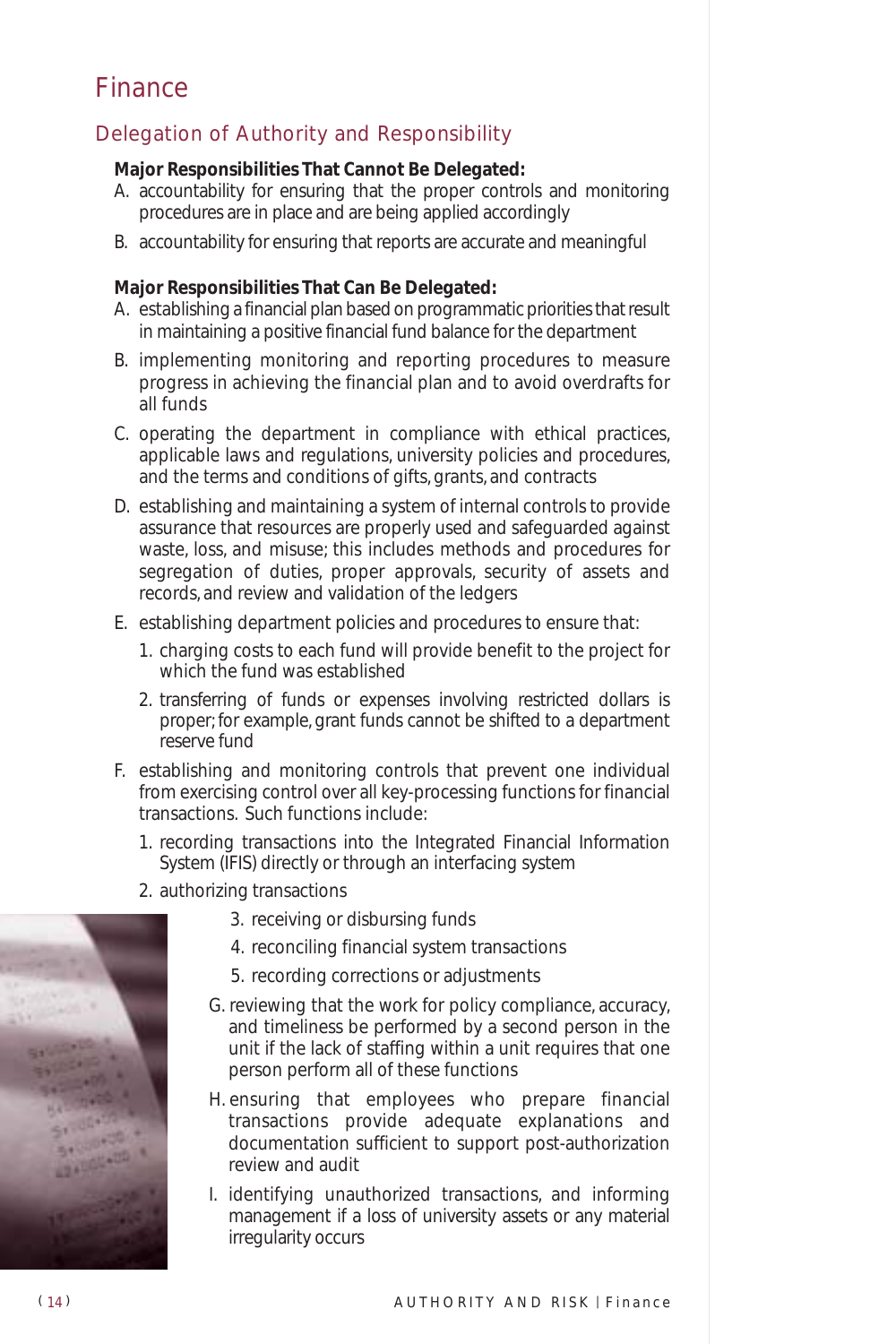J. ensuring that fiscal support staff receives the core systems training that they need to effectively complete their responsibilities

#### Potential Areas of Risk

- A. A bank account for either an activity supported by or for funds disbursed by the university is not to be opened without prior approval by the Treasurer's Office. This must be coordinated with the campus cash handling coordinator.
- B. Employees cannot approve payroll or other disbursements to themselves.
- C. Expense reimbursements and payments must follow special limits and approvals as outlined in the appropriate UCSD policy and porcedures manual.
- D. When an employee signs any document as the approving authority, he/she must sign his or her own name or use an electronic signature where appropriate.
- E. Cash and checks received for the university must be deposited on a daily basis.
- F Employees cannot accept cash, non-cash gifts, or other benefits from vendors or other organizations that do business with the university.
- G. Financial systems developed by a department must demonstrate that income and expenses reconcile to the operating ledger in IFIS, which is the official record for UCSD financial transactions. (The use of financial link instead of a shadow system is strongly encouraged).
- H. Cost transfers affecting governmental funds, which are after-the fact adjustments and corrections of errors in posting costs, must be processed on the ENPET system according to procedures established by the Office of Post Award Financial Services (OPAFS).
- I. The establishment of a new recharge account and new or revised recharge rates must be processed through the Financial Analysis Office and reviewed by the Recharge Rate Review Committee and approved by the Controller.
- J. All payments to or for the benefit of UCSD employees must be in accordance to personnel policies and compensation plans.
- K. The payment of compensation or expense reimbursement to foreign visitors is restricted in many situations by Immigration and Naturalization Services (INS) regulations. See disbursements resources for help before a visitor arrives at UCSD.
- L. The funds of the university cannot be used for personal gain. This includes the purchase of products for personal use, or the purchase of products or services from oneself or a relative, or from other department employees or their relatives, unless allowed under the provision of the Conflict of Interest Policy.
- M. All loans to UCSD employees must be in accordance with approved university loan programs.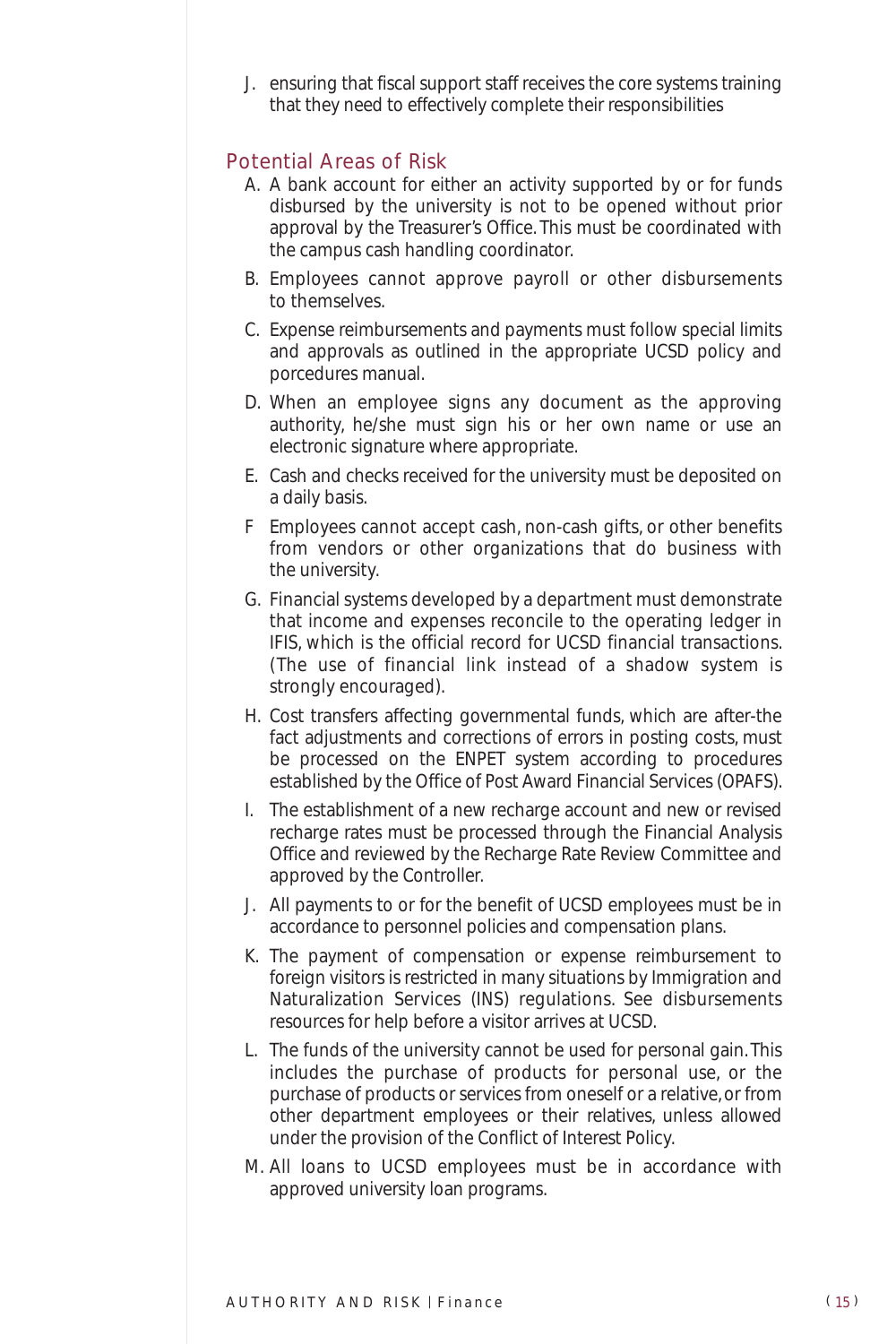- N. Paying an individual as an independent contractor or a consultant when he/she should be paid as an employee is illegal and renders the department liable to pay required taxes and/or penalties.
- O. The UCSD purchasing manager and his/her designee has unlimited delegation for the execution of purchase contracts and standard purchase orders for materials, goods and services, and the execution of contracts for lease or lease/purchase equipment. No university staff or academic appointee may commit university funds without specific delegation of purchase authority granted from the vice chancellor business affairs or the purchasing manager.
- P. Complete records of equipment must be kept in the department. Equipment that is used in individuals' homes or other locations remains the property of the University of California and must be returned when no longer used for university business.
- Q. The university cannot make charitable or political contributions. The chancellor may grant an exception if charitable contributions are consistent with the mission of the university.
- R. Risk Management is to be consulted in decisions involving potential liability, accidental loss, insurance and indemnification requirements, and litigation issues. Claims for loss of or damage to property are submitted to Risk Management as they are incurred.
- S. Inadequately trained staff may produce inappropriate transactions that may result in loss to the university and/or substantially delay the approval process.
- T. Staff who have inadequate information about a particular business process are prone to generate erroneous transactions that can lead to inaccurate reporting and loss of productivity. All staff are strongly encouraged to log onto Blink daily for particular information about UCSD's business processes.
- U. Only certain UCSD staff are authorized to execute business contracts and agreements with outside entities. Any *Administrative Official* contemplating a business arrangement with an outside entity should contact the appropriate office (see the resources list) for consultation and support.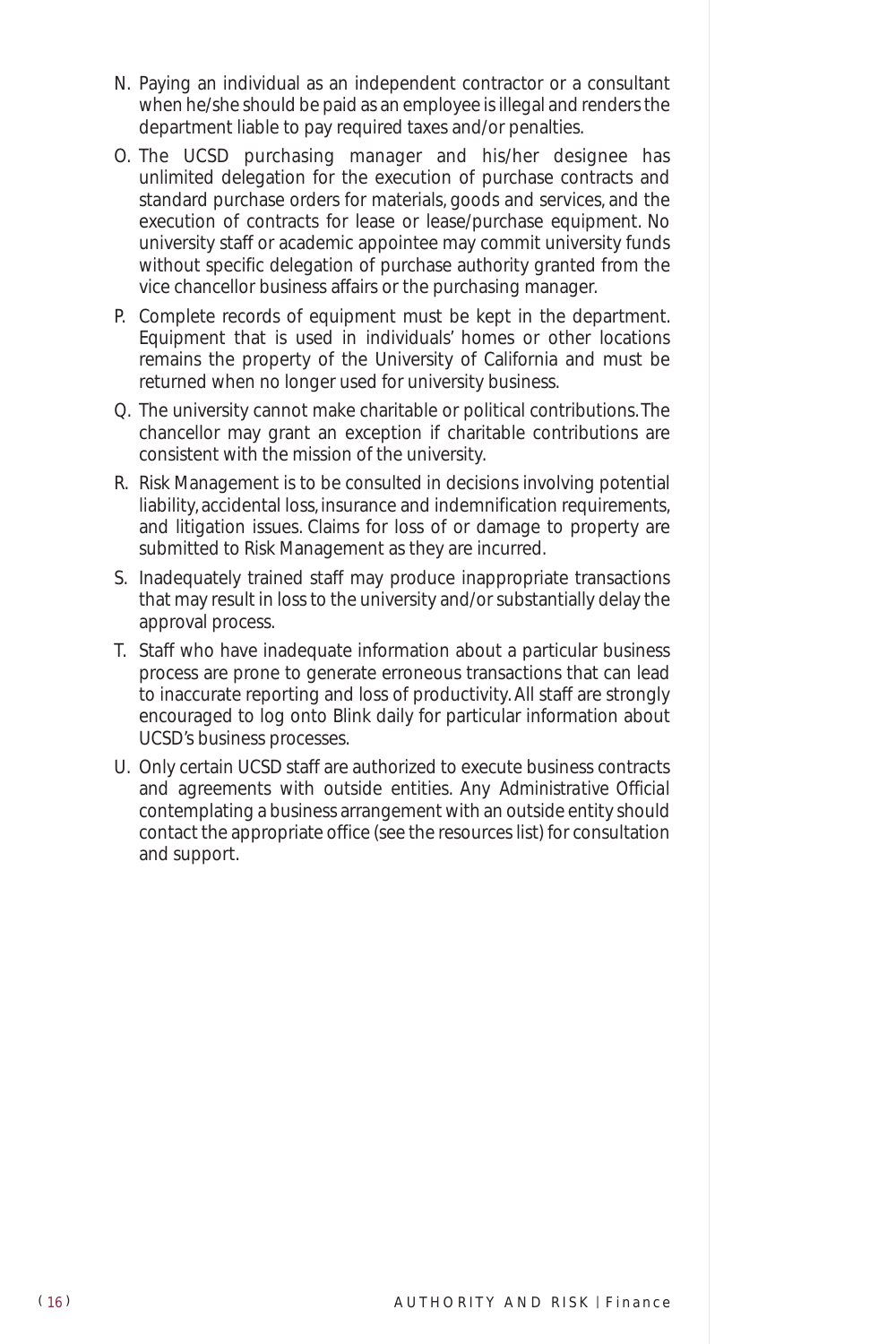#### Resources

*Department* **Business Contracts** (858) 534-4437 http://www-bfs.ucsd.edu/pur/businesscontracts/buscon.htm

**Business and Financial Services** (858) 534-0137 http://blink.ucsd.edu/org/bfs

**Campus Budget Office** (858) 534-0504 http://www-avcrm.ucsd.edu/cbo/home.htm

**Campus Central Cashier's Office** (858) 534-3747 http://blink.ucsd.edu/org/cashier

**Campus Counsel** (858) 822-1236 http://sequel.ucsd.edu/campuscounsel.html

**Controller** (858) 534-0386 http://blink.ucsd.edu/tab/finance http://blink.ucsd.edu/org/controller

**Disbursements** (858) 534-0743 http://blink.ucsd.edu/org/disbursements

**General Accounting** (858) 534-4074 http://blink.ucsd.edu/org/ga

**Gift Administration** (858) 534-5289 http://www-er.ucsd.edu/giftadmin.htm

**Office of Post-Award Financial Services** (858) 534-0664 http://blink.ucsd.edu/org/opafs

**Payroll** (858) 534-3240 http://blink.ucsd.edu/org/payroll

**Purchasing** (858) 534-3084 http://blink.ucsd.edu/tab/buying http://blink.ucsd.edu/org/purchasing

**Resource Management** http://www-vcrmp.ucsd.edu/index.htm

**Risk Management** (858) 534-2454 http://www-ehs.ucsd.edu/riskmgmt/riskmgmt.htm

**Student Business Service** (858) 534-1173 http://www-bfs.ucsd.edu/sbs/

**Travel** (858) 534-3734 http://blink.ucsd.edu/tab/travel http://blink.ucsd.edu/org/travel

*Policies/Procedures*

**PPM 300—Accounting Procedures** http://adminrecords.ucsd.edu/ppm/docs/toc300.html **PPM 380—Budget** http://adminrecords.ucsd.edu/ppm/docs/toc380.html **PPM 410-1, 410-2–Gift Administration** http://adminrecords.ucsd.edu/ppm/docs/toc410.html

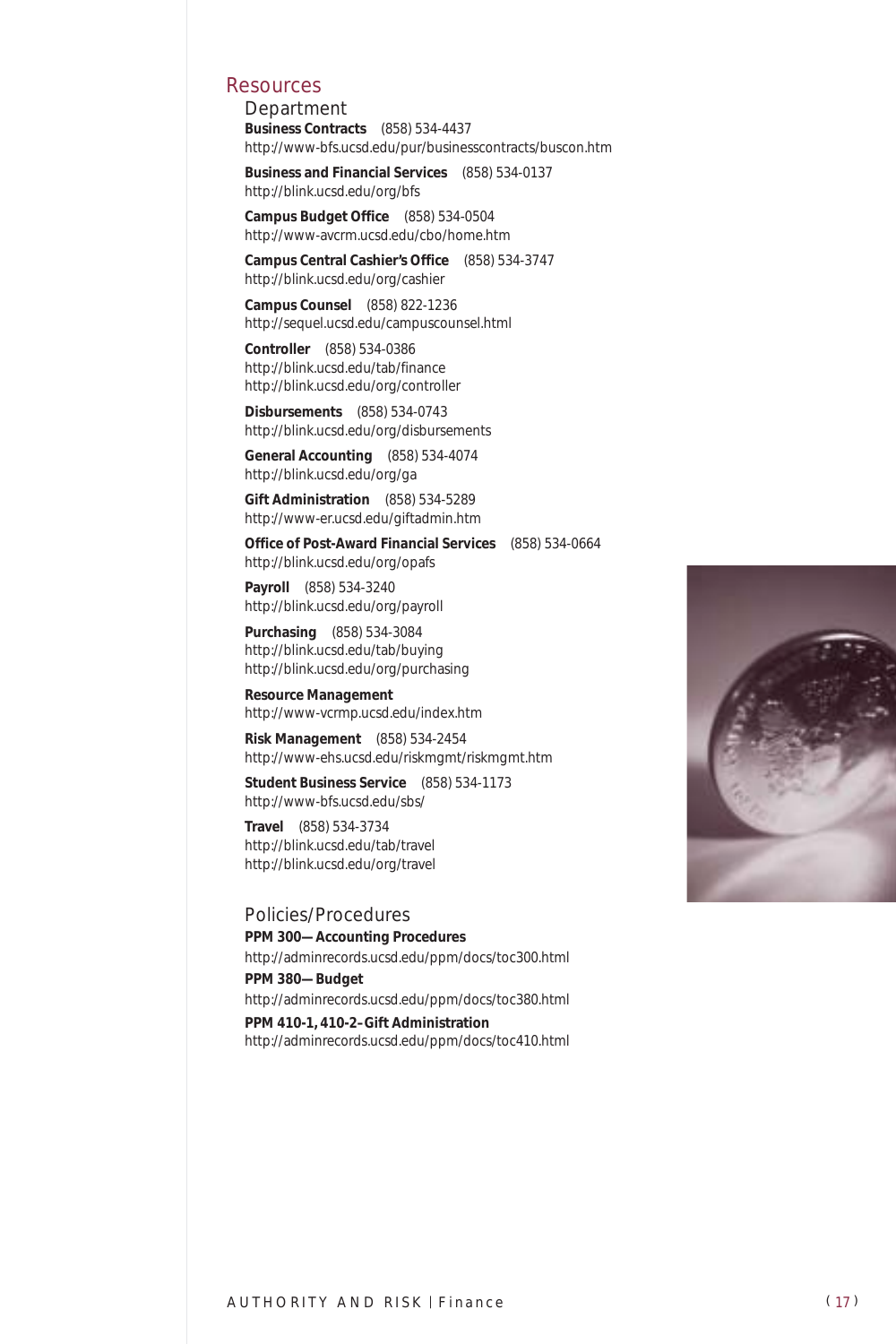### Human Resources

#### Delegation of Authority and Responsibility

#### **Major Responsibilities That Cannot Be Delegated:**

- A. accountability for the overall management of the department
- B. supporting individuals with specific, delegated responsibilities by clearly delineating roles in the department and appropriately responding to compliance issues as they are raised
- C. fostering The UCSD Principles of Community (see Selected Policies/Guidelines)
- D. fostering a departmental environment that respects legal and ethical requirements and university policy, e.g., Office of the President policies, including non-discrimination regulations and collective bargaining agreements

#### **Major Responsibilities That Can Be Delegated:**

The *Administrative Official* may assign specific duties to other appropriate departmental employees. In assigning responsibilities to employees, it is essential that the employees clearly understand the responsibilities, abide by the policies and procedures governing the assignment, and understand the administrative structure that has jurisdiction in the assigned areas. The following list represents some of the human resources responsibilities that may be delegated:

- A. maintaining up-to-date job descriptions, signed by the supervisor and employee, and classified by the Human Resources Department or pursuant to the Human Resources Department's delegation
- B. implementing the University of California Non-discrimination and Affirmative Action Policies via the local implementing procedures (Note: Affirmative action is required by federal regulation.)
- C. coordinating efforts to resolve human resource issues and potential problems within the office in consultation with the appropriate human resource support groups in such areas as non-discrimination, hiring or promotion, corrective action and discipline, classification and pay, employee rehabilitation, and workers' compensation
- D. establishing and maintaining plans, standards, and expectations for performance management
- E. maintaining appropriate documentation to support and substantiate human resource actions taken in the department, particularly in the areas of applicant selection, performance appraisal, classification, compensation, and other conditions of employment
- F. establishing and monitoring procedures for department activities to ensure compliance with UCSD Human Resource Policies and Procedures
- G. ensuring that the necessary forms for processing human resourcerelated actions, such as benefit changes, are readily available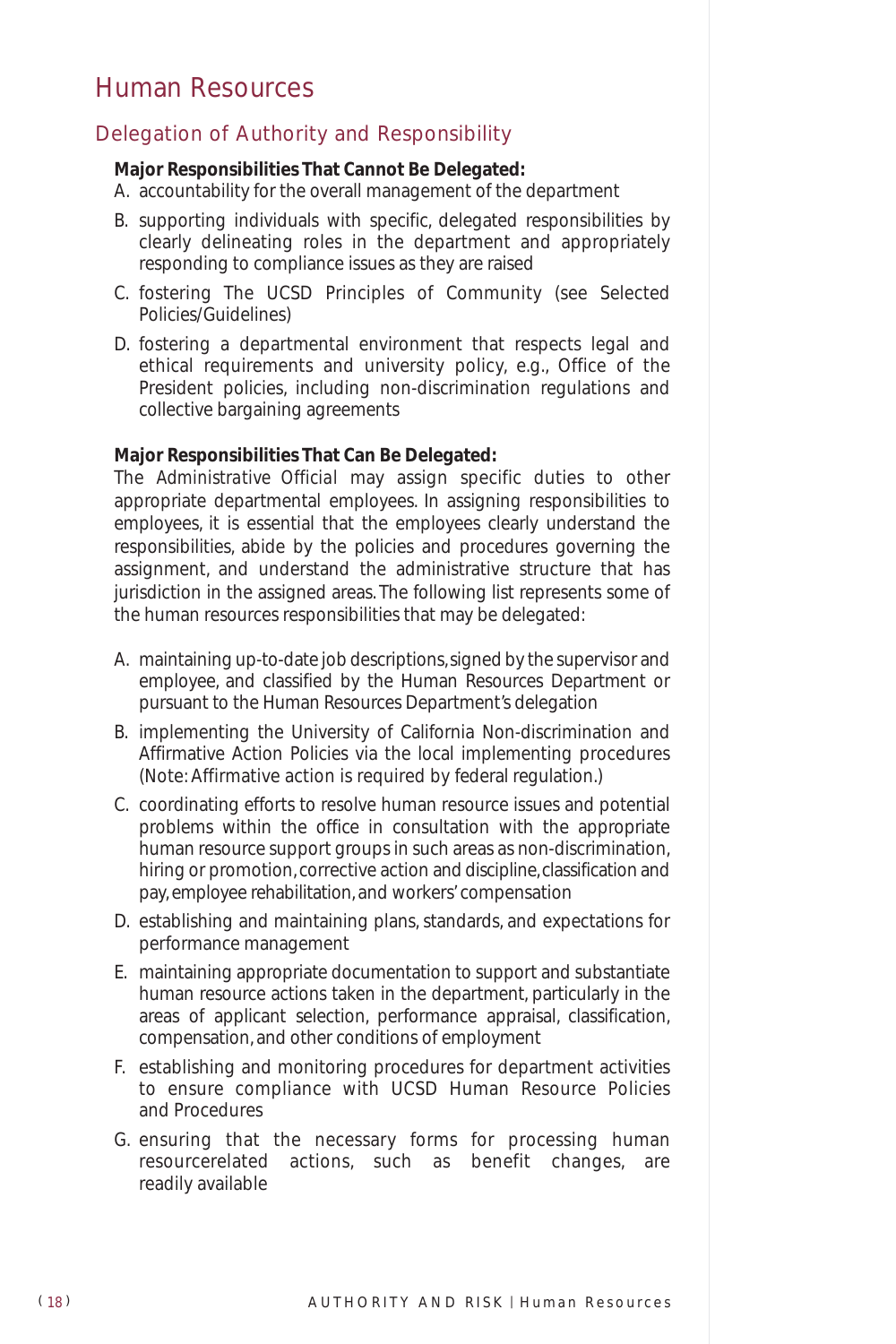#### Potential Areas of Risk

- A. Immediately involve the appropriate central administrative support department (Academic Personnel, Academic Employee Relations, Human Resources Employee Relations, Equal Opportunity/Staff Affirmative Action, Labor Relations, Office of Sexual Harassment Prevention & Policy) when any complaint, legal action, or formal grievance is filed.
- B. For campus departments, employment offers for hire or promotion must be reviewed and the salary level approved by the Human Resources Department and department budget personnel prior to the offer being communicated.
- C. In overseeing the university's appointment and academic review process, Administrative Officals should follow the academic personnel procedures manual, PPM-230.
- D. The classification level of a position must be determined by the Human Resources Department Compensation/Classification unit except under specific delegation authority granted to respective vice chancellors for specific classification titles.
- E. Employee's hours worked and paid (including vacation, sick leave, etc.) must be accurately documented and reported through the payroll system and must comply with pay policies governing the classification.
- F. When advice and counsel are needed to resolve university and/or UCSD policy interpretation and application, the Employee Relations Division should be contacted.
- G. Failure to provide a complete, honest, and timely performance appraisal on a regular basis could be critical to the effective and efficient resolution of current and future performance issues with an individual employee.

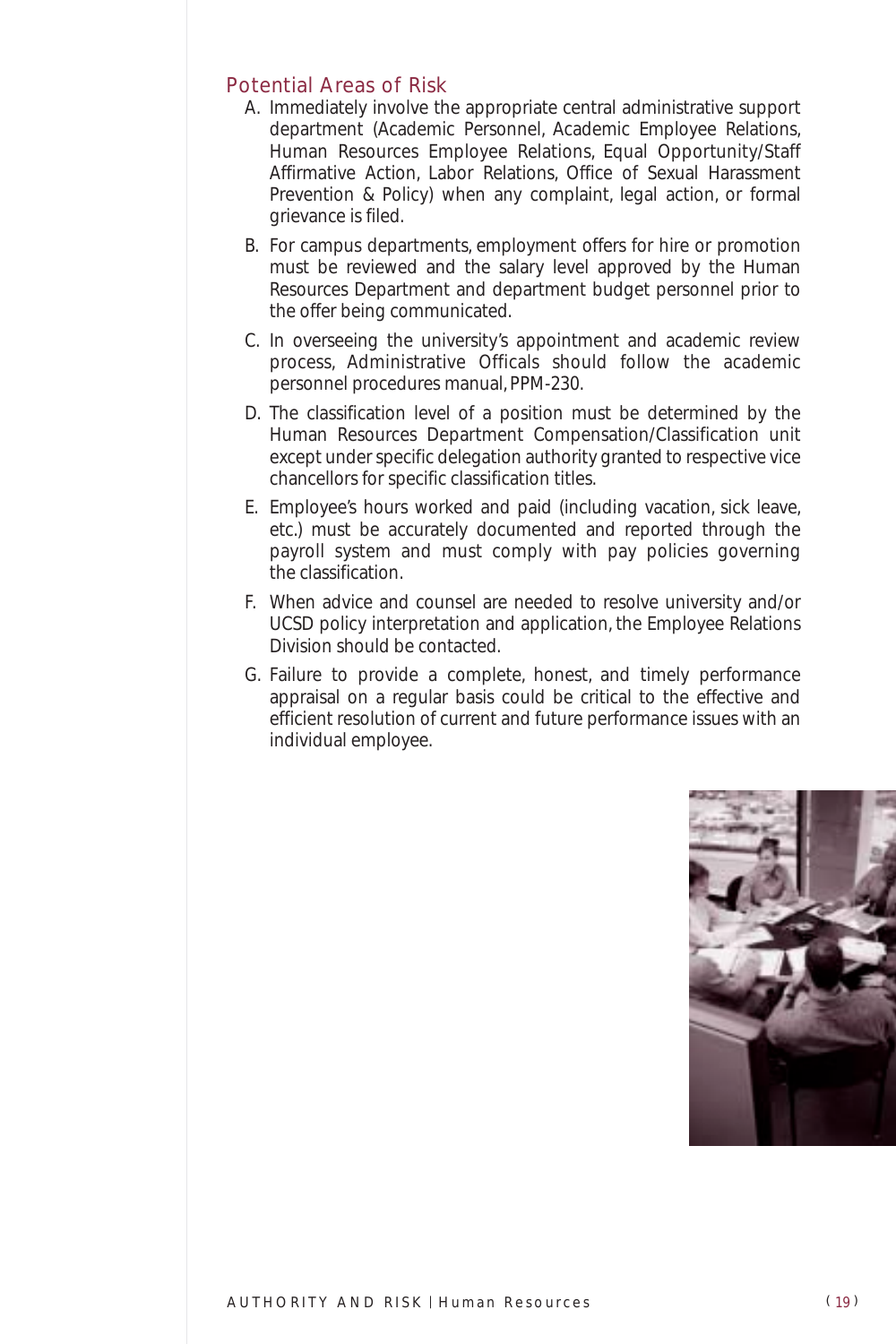#### Resources

*Department* **Academic Affirmative Action** (858) 534-0098 http://academicaffairs.ucsd.edu/offices/aaa/default.htm

**Academic Employee Relations** (858) 822-2041 http://academicaffairs.ucsd.edu/offices/ employee\_relations/default.htm

**Academic Personnel** (858) 822-2041 http://academicaffairs.ucsd.edu/offices/apo/default.htm

**Benefits** (858) 534-2816 http://blink.ucsd.edu/org/benefits

**Compensation** (858) 534-0281 http://blink.ucsd.edu/org/compensation

**Employee Rehabilitation Program** (858) 534-6743 http://blink.ucsd.edu/org/rehab

**Employee Relations** (858) 534-4115 http://blink.ucsd.edu/org/emprel

**Employment & Staffing Services** (858) 534-2820 http://blink.ucsd.edu/org/staffing

**Equal Opportunity/Staff Affirmative Action** (858) 534-3694 http://blink.ucsd.edu/org/eosaa

**Faculty/Staff Assistance Program** (858) 534-5523 http://blink.ucsd.edu/org/fsap

**Human Resources Administration** (858) 534-0286 http://blink.ucsd.edu/org/hradmin http://blink.ucsd.edu/tab/people

**Labor Relations** (858) 534-2810 http://blink.ucsd.edu/Blink/External/Topics/Sponsor/0,1362,1616,00.html

**Office of Sexual Harassment, Prevention & Policy** (858) 534-8298 http://oshpp.ucsd.edu/

**Office of the Ombuds** (858) 534-0777

**Payroll** (858) 534-3240 http://blink.ucsd.edu/org/payroll

**Policy Development & Quality of Work/Life** (858) 534-9659 http://blink.ucsd.edu/org/worklife

**Risk Management** (858) 534-2454 http://www-ehs.ucsd.edu/riskmgmt/riskmgmt.htm

**Staff Education & Development** (858) 534-4890 http://blink.ucsd.edu/org/staffed

#### *Policies/Procedures*

**PPM 200–Personnel-General** http://adminrecords.ucsd.edu/ppm/docs/toc200.html

**PPM 230–Personnel-Academic** http://adminrecords.ucsd.edu/ppm/docs/toc230.html

**PPM 395–Payroll** http://adminrecords.ucsd.edu/ppm/docs/toc395.html

**Systemwide Union Contracts** http://www.ucop.edu/ucophome/coordrev/ucpolicies/

**UCSD Implementing Procedures for UC Personnel Policies for Staff Members (PPOM)** http://blink.ucsd.edu/Blink/External/Topics/Policy/0,1162,465,00.html

**UCSD Principles of Community** http://blink.ucsd.edu/Blink/External/Topics/Policy/0,1162,385,00.html

**University of California Personnel Policies for Staff Members** http://www.ucop.edu/humres/policies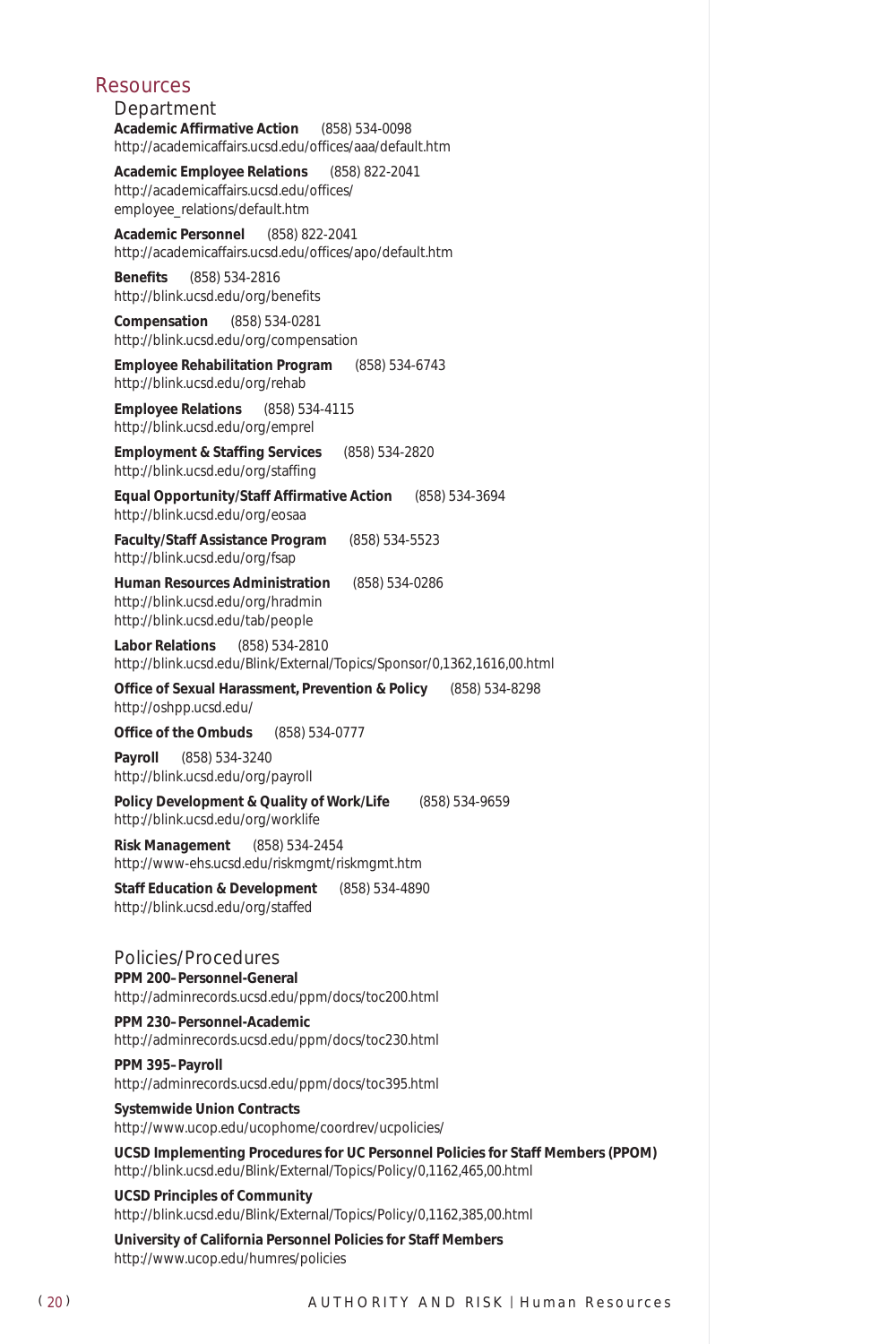### Information Systems/ Data Integrity

### Delegation of Authority and Responsibility

#### **Major Responsibilities That Cannot Be Delegated:**

- A. establishing and implementing systems to ensure the integrity of the data on which decisions are made
- B. assuring that systems access and transactions are in accordance with management's authorization and are recorded in the university records in an accurate and timely manner
- C. appointing the departmental data security administrator
- D. determining appropriate approval hierarchies to establish adequate separation of duties
- E. determining which employees should be given access to what core data
- F. determining which employees are designated as transaction "preparers" or "reviewers"
- G. managing reported or suspected access and security violations in accordance with university policies

#### **Major Responsibilities That Can Be Delegated:**

- A. establishing departmental access as determined by the business officer
- B. establishing core systems transaction preparation and review as determined by the business officer
- C. training on computer access, security, software, and appropriate use of university information
- D. monitoring of departmental core systems transactions

#### Potential Areas of Risk

- A. Adequate data control systems must be established to ensure that the appropriate authorization, accountability, and data integrity exist.
- B. Each department must ensure that all financial and personnel transactions are recorded accurately and in a timely manner. Accurate transactions should reflect the actual value/ information involved, contain sufficient detail, be posted in a timely manner, be stored securely, be readily retrievable, and be safeguarded against improper alteration, disclosure, or use.
- C. Departmentally developed systems must be secure, reliable, responsive, and accessible. These systems must be designed, tested, documented, and maintained according to accepted development and implementation standards. They should be built upon sound data models and employ technology that allows data to be shared appropriately, and meet user's needs.
- D. Departmentally developed systems must contain controls to ensure that data is synchronized and validated and contains appropriate interfaces to any core financial systems.

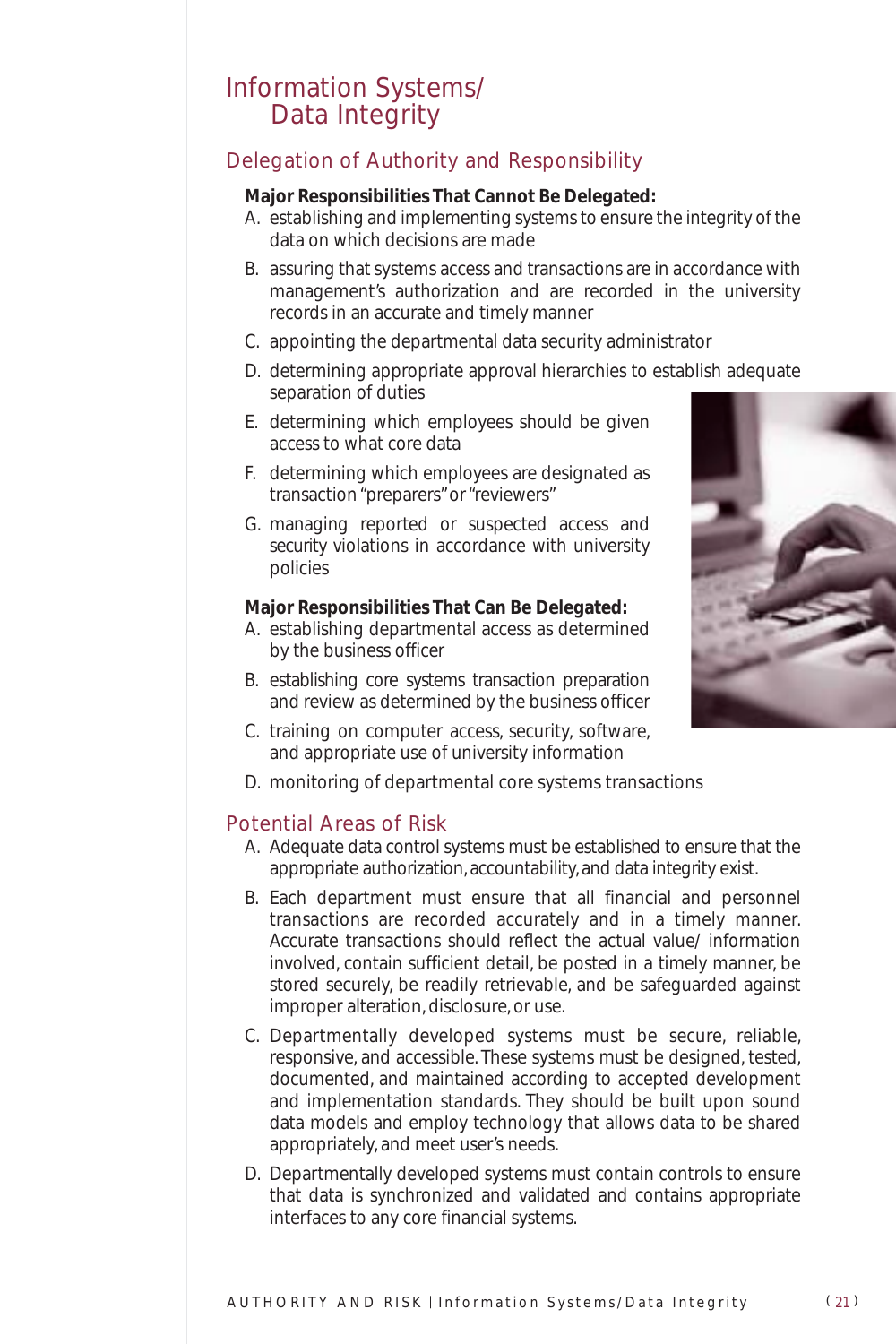- E. Local and wide area networks, including electronic mail and calendaring must be reliable, stable, and secure.
- F. Appropriate systems backup, recovery, and contingency planning must be established to meet Office of Record retention schedules and requirements.
- G. All significant online transactions appearing on the general/ operating ledger and payroll/personnel system should be validated in a timely manner either at the end of each accounting period, or as specified for online systems. In addition, a representative sample of smaller transactions should also be validated, to ensure that the controls in place are operating effectively.
- H. Employees must be adequately trained in the use of online systems and transactions.
- I. Employees must be encouraged to report any compromise or breakdown in the unit's data integrity without fear of reprisal.
- J. A unit's financial reporting and monitoring process should be integrated with UCSD's data warehouse, DARWIN, or should utilize the Financial Link tools to ensure data integrity. Any "stand-alone" process for reporting in a unit, risks producing inaccurate information and typically uses significant resources to maintain.

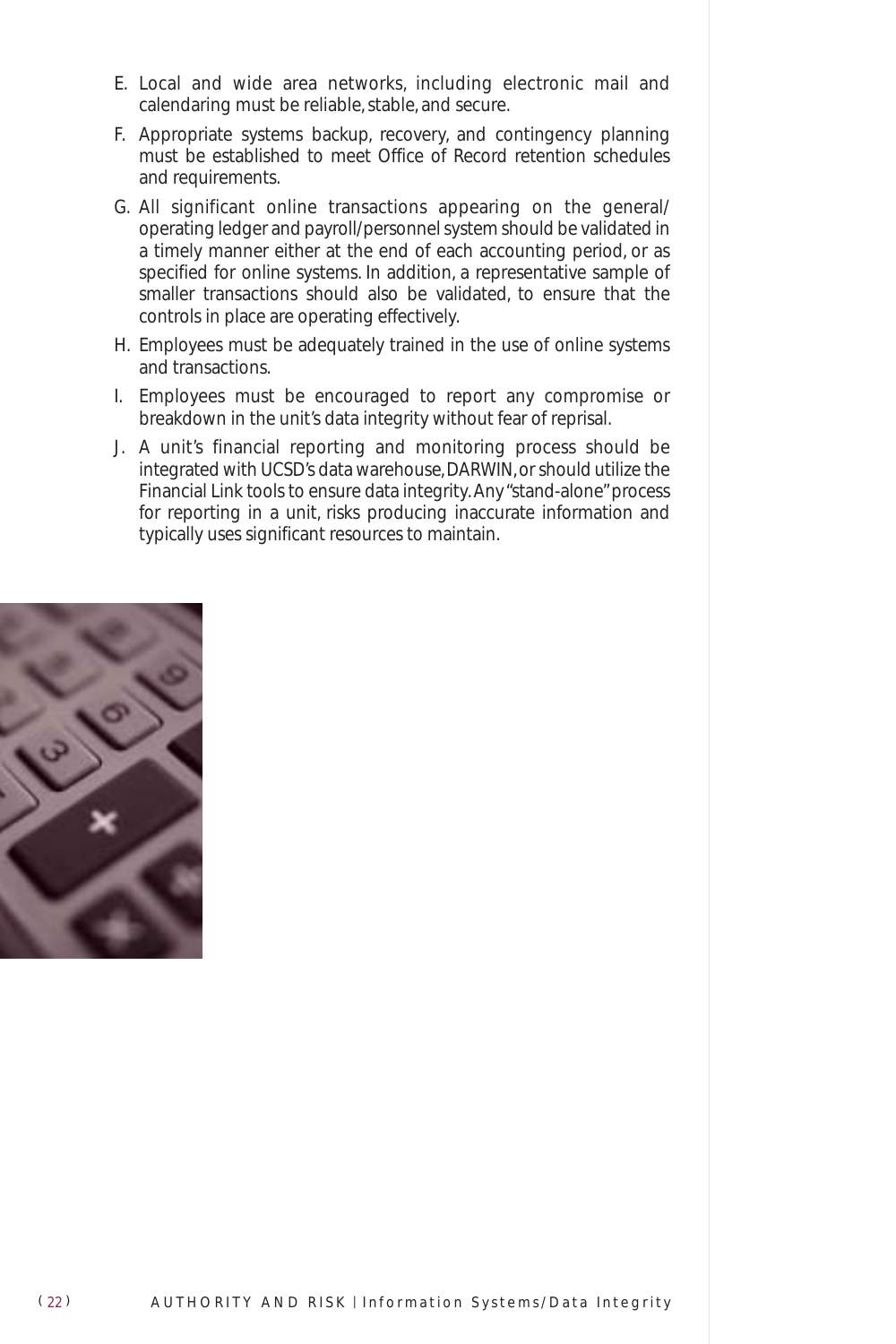#### Resources

*Department* **Academic Computing Services** (858) 534-4050 http://www-acs.ucsd.edu/

**Administrative Computing and Telecommunications** (858) 534-1853 http://blink.ucsd.edu/org/act http://blink.ucsd.edu/tab/technology

**Administrative Records** (858) 534-3395 http://adminrecords.ucsd.edu/

**Healthcare Information Services** (619) 543-3866

**Network Operations** (858) 534-1857 http://www-no.ucsd.edu/

*Policies/Procedures* **ACS Acceptable Use Policies** http://www-acs.ucsd.edu/lib/aup.html

**BFB IS-3–Electronic Info Security** http://www.ucop.edu/ucophome/policies/bfb/is3.pdf

**BFB IS-10–System Development and Maintenance Standards** http://www.ucop.edu/ucophome/policies/bfb/is10.pdf

**BFB RMP-8–Legal Requirements on Privacy of and Access to Information** http://www.ucop.edu/ucophome/policies/bfb/rmp8a.html

**Departmental Security Administrator Responsibilities** http://blink.ucsd.edu/go/dsa

**Departmental Security Administrator (ACT) Handbook** http://www-act.ucsd.edu/actonly/trn/dsa/DSA\_html/dsa.html

**Electronic Mail Policy** http://www.ucsd.edu/email.html

**PPM IS-10–Administrative Computing** http://blink.ucsd.edu/go/is10

**PPM 160-2–Disclosure of Information from Student Records** http://adminrecords.ucsd.edu/ppm/docs/160-2.html

**PPM 135-3–Network Security** http://adminrecords.ucsd.edu/ppm/docs/135-3.html

**PPM 460-5–Misuse of University Resources** http://adminrecords.ucsd.edu/ppm/docs/460-5.html

**PPM 480-3–Responsibilities and Guidelines for Handling Records Containing Information about Individuals** http://adminrecords.ucsd.edu/ppm/docs/480-3.html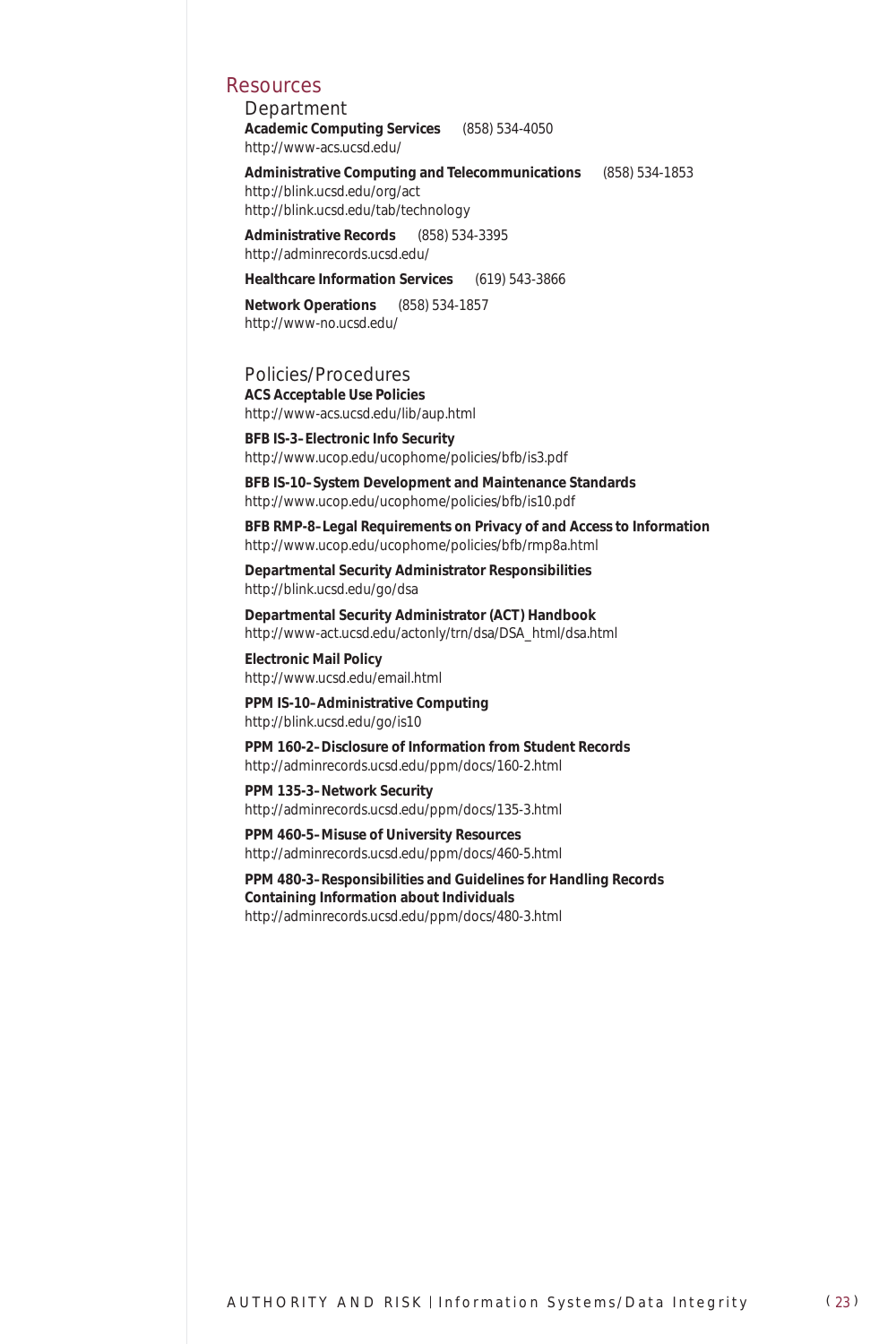### Research

#### Delegation of Authority and Responsibility

#### **Major Responsibilities That Cannot Be Delegated:**

- A. accountability for the administrative leadership of the department
- B. oversight responsibilities for departmental research activities

Staff may be responsible for implementing the *Administrative Official's* decisions and for reviewing departmental compliance with university policies and procedures, but cannot be responsible for academic or other substantive decisions for which the *Administrative Official* is accountable.

#### **Major Responsibilities That Can Be Delegated:** *Research Activities*

- A. reviewing proposals submitted by departmental faculty members to ensure the following:
	- 1. principal investigator or co-principal investigator is eligible
	- 2. proposed project scope is consistent with the educational and professional objectives of the department
	- 3. time commitments made by academic appointees are appropriate
	- 4. campus space is available for the proposed project or alternate space options have been arranged
	- 5. cost sharing and/or other fund commitments set forth in the proposal can be met
	- 6. equipment screening procedures have been followed where appropriate
	- 7. university guidelines regarding the review, approval, and timely submission of proposals and the conduct of the research have been followed
- B. reviewing matters such as space allocation and employee health and safety programs as they relate to research issues such as biohazard, fire and life safety, chemical hazards, and radiation safety. (The Administrative Official is responsible for assuring compliance with campus EH&S policies, that laboratory spaces are free of contamination and cleared of hazardous materials following lab relocations)
- C. establishing and maintaining departmental review or safety committees as appropriate, such as the UCSD Animal Subjects Committee
- D. approving all radiation safety and radioactive drug research applications on behalf of the department
- E. training animal care laboratory personnel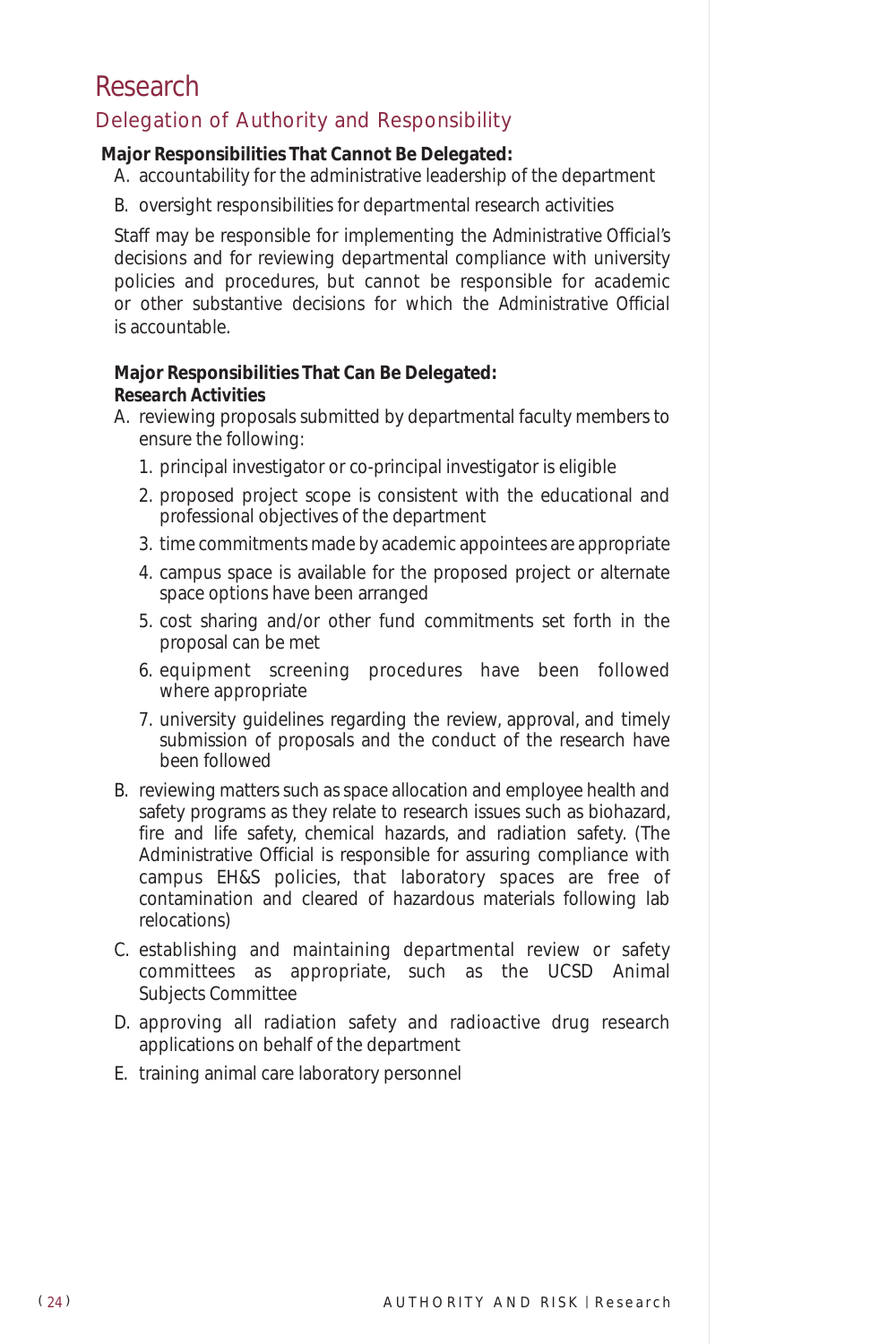#### Potential Areas of Risk

#### *Research*

- A. Serious issues or circumstances may lead to a formal complaint, grievance, or legal action such as:
	- 1. conflict of interest
	- 2. misconduct in research
	- 3. misuse or mismanagement of resources
	- 4. violation of the faculty code of conduct

It is strongly suggested that the *Administrative Official* immediately involve the vice chancellor for research and/or the Conflict of Interest Office, when appropriate, if any of the above issues occur or are likely to occur.

#### *Research—Human Subjects*

- A. Non-compliance with federal regulations and policies, can result in the loss of the privilege to conduct human subject research for the investigator, for the institution, and the potential for the loss of all federal funding to the institution.
- B. Failure to obtain Institutional Review Board (IRB) approval for research involving human subjects prior to commencing the project or instituting a revision/modification of the project without prior IRB approval of the procedures, may compromise the university indemnification of the investigator and make the investigator personally liable.

#### *Research—Animal Care*

- A. All use of vertebrate animals for teaching, training, and research must have approval by the Institutional Animal Care and Use Committee (UCSD Animal Subjects Committee).
- B. Serious issues or circumstances may lead to a formal complaint, grievance, or legal action as outlined in the Animal Welfare Act.
- C. Animals used under the jurisdiction of UCSD must be housed in facilities approved by the UCSD Animal Subjects Committee.
- D. The transportation of animals must meet with federal, state, and local regulations.
- E. Non-compliance with federal regulations and policies can result in the loss of the privilege to conduct animal research for the investigator, for the institution, and the potential for the loss of all federal funding to the institution. In addition, accreditation is at risk.
- F. Fiscal implications may apply to the department for animal research that is conducted inappropriately according to either animal welfare or contract and grant regulatory guidelines.

#### *Research—Review of Contract and Grant Applications*

- A. The *Administrative Official* must ensure that research grant and contract applications are accurate, complete, and timely.
- B. An employee with delegated contracting authority should sign all contracts and grants.
- C. The Offices of Graduate Studies and Research and Contract and Grant Administration should be consulted for assistance.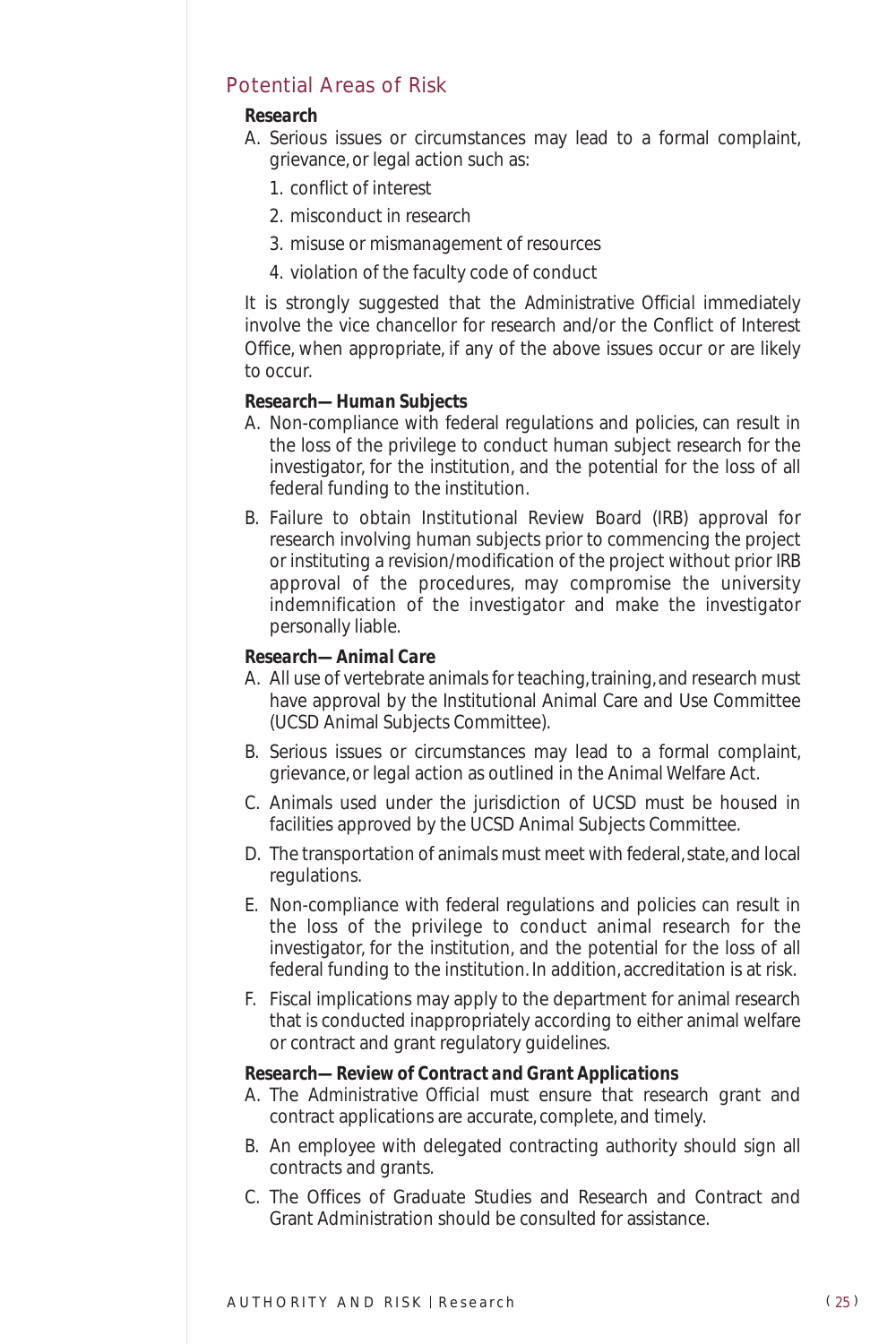#### *Research—Gift Administration*

- A. The *Administrative Official* must ensure that gifts are classified according to policy and that they meet IRS regulations.
- B. Gifts must be expended for the purpose they were received.
- C. The Office of Gift Administration should be consulted for assistance.

#### *Research—Financial Management*

- A. The *Administrative Official* must ensure that a principal investigator manages their grants effectively and reports the sources and uses of these extramural funds accurately.
- B. Falsification of financial transactions, including vendor payments, expense reimbursements, payroll, and leave documents is a violation of the Federal False Claims Act and may be punishable by individual and institutional sanctions up to and including incarceration.

#### *Research—Use of Hazardous Materials*

- A. The *Administrative Official* should ensure that all work involving the use of radioisotopes, hazardous biological materials, radiation machines, high power lasers, and certain hazardous chemicals and toxins receive approval prior to start of research. Contact EH&S for assistance.
- B. Non-compliance with state and federal regulations and policies can result in the loss of the privilege to conduct research using radiation for the investigator and the institution. There may also be the potential for loss of all federal funding as well as licensure and accreditation risks.
- C. Non-compliance with NIH policies and guidelines, with respect to usage of hazardous biological materials, may result in the loss of the privilege to conduct research for the investigator, for the institution, and the potential for loss of all NIH funding to the institution.
- D. The transportation of hazardous materials, including radioisotopes, hazardous biological agents, and chemicals must meet with federal, state, and local regulations.

#### *Research—Intellectual Property*

- A. It is required that anyone using university research facilities, whether or not on a paid appointment, sign the university patent acknowledgement form.
- B. Consulting agreements between an academic appointee member and an outside organization may not conflict with duties owed the university under academic personnel guidelines, such as obligations to disclose inventions.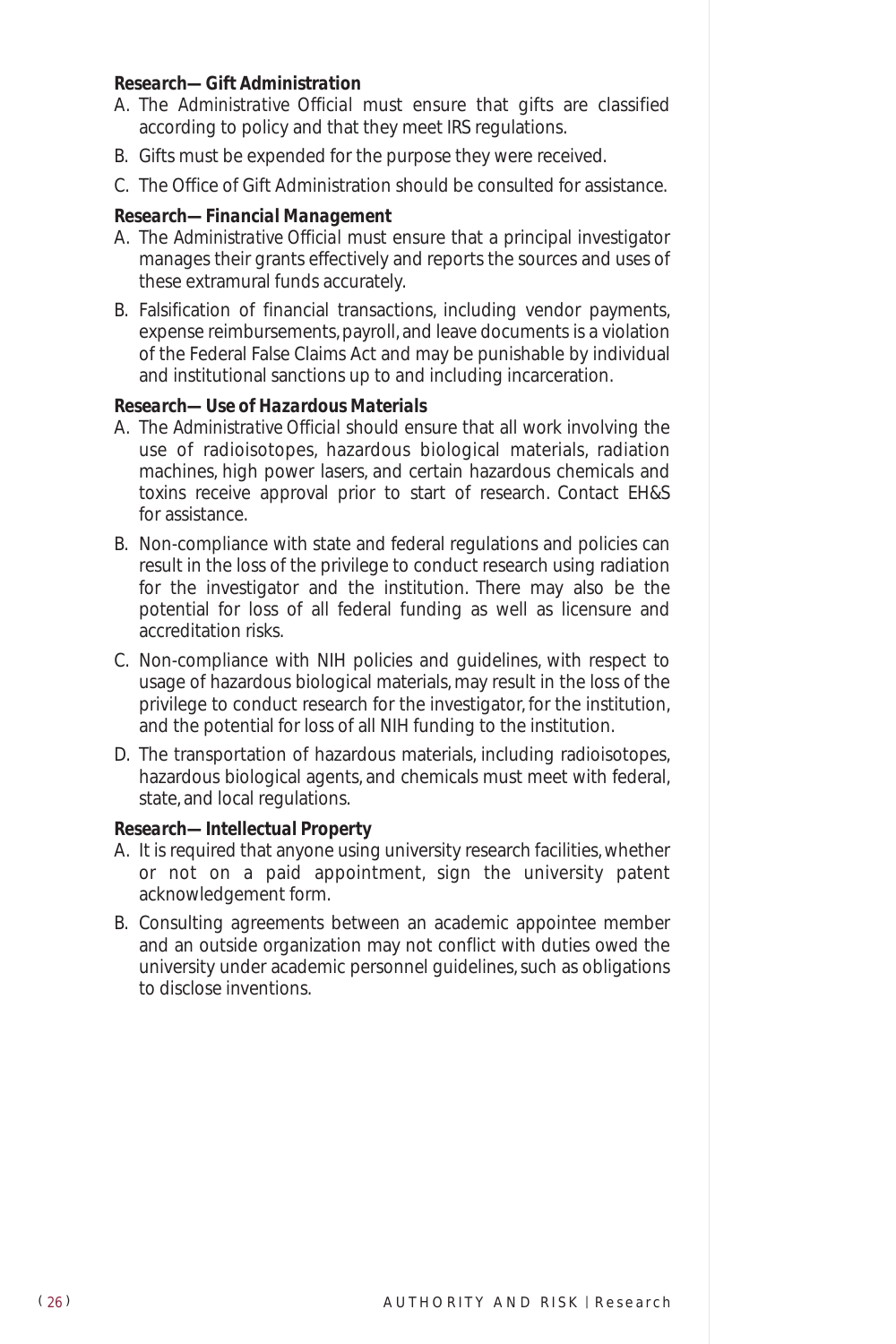#### Resources

*Department* **Academic Employee Relations** (858) 822-2041 http://academicaffairs.ucsd.edu/offices/employee\_relations/default.htm

**Animal Care Program** (858) 534-6064 http://animalhealth.ucsd.edu

**Animal Subjects Program** (858) 534-6069 http://medicine.ucsd.edu/asp/

**Conflict of Interest Office** (858) 534-6465 http://ocga2.ucsd.edu

**Environment, Health & Safety** (858) 534-3660 http://blink.ucsd.edu/org/ehs http://blink.ucsd.edu/tab/safety

**Gift Administration** (858) 534-5289 http://www-er.ucsd.edu/giftadmin.htm

**Human Subjects Program** (858) 534-4520

**Office of Contract & Grant Administration** (858) 534-3330 http://ocga2.ucsd.edu

**Office of Graduate Studies and Research** (858) 534-3556 http://www-ogsr.ucsd.edu/ http://blink.ucsd.edu/tab/research

**Office of Post-Award Financial Services** (858) 534-0664 http://blink.ucsd.edu/org/opafs

**Risk Management** (858) 534-2454 http://www-ehs.ucsd.edu/riskmgmt/riskmgmt.htm

**Technology Transfer and Intellectual Property Services** (858) 534-5815 http://invent.ucsd.edu/

**UCSD Hotline** (877) 319-0265 http://blink.ucsd.edu/Blink/External/Topics/Policy/0,1162,2363,00.html

#### *Policies/Procedures*

**APM-025 Conflict of Commitment and Outside Activities for Faculty Members**  http://www.ucop.edu/acadadv/acadpers/apm/apm-025-07-01.pdf

**Contract and Grant Manual—Academic Policy** http://www.ucop.edu/raohome/cgmanual/

**Faculty Code of Conduct and Administration of Discipline** http://www.ucop.edu/acadadv/acadpers/apm/apm-015.pdf

**UC Faculty Handbook** http://www.ucop.edu/acadadv/acadpers/handbook/

**PPM 100-4 Integrity of Research** http://adminrecords.ucsd.edu/ppm/docs/100-4.html

**PPM 100-5 Protection of Human Research Subjects** http://adminrecords.ucsd.edu/ppm/docs/100-5.pdf

**PPM 100-6 Protection of Animal Subjects** http://adminrecords.ucsd.edu/ppm/docs/100-6.pdf

**PPM 200-13 Conflict of Interest** http://adminrecords.ucsd.edu/ppm/docs/200-13.html

**PPM 410 Gift Administration** http://adminrecords.ucsd.edu/ppm/docs/toc410.html

**PPM 460-5 Misuse of University Resources** http://adminrecords.ucsd.edu/ppm/docs/460-5.html

**PPM 516 Environment, Health and Safety** http://adminrecords.ucsd.edu/ppm/docs/toc516.html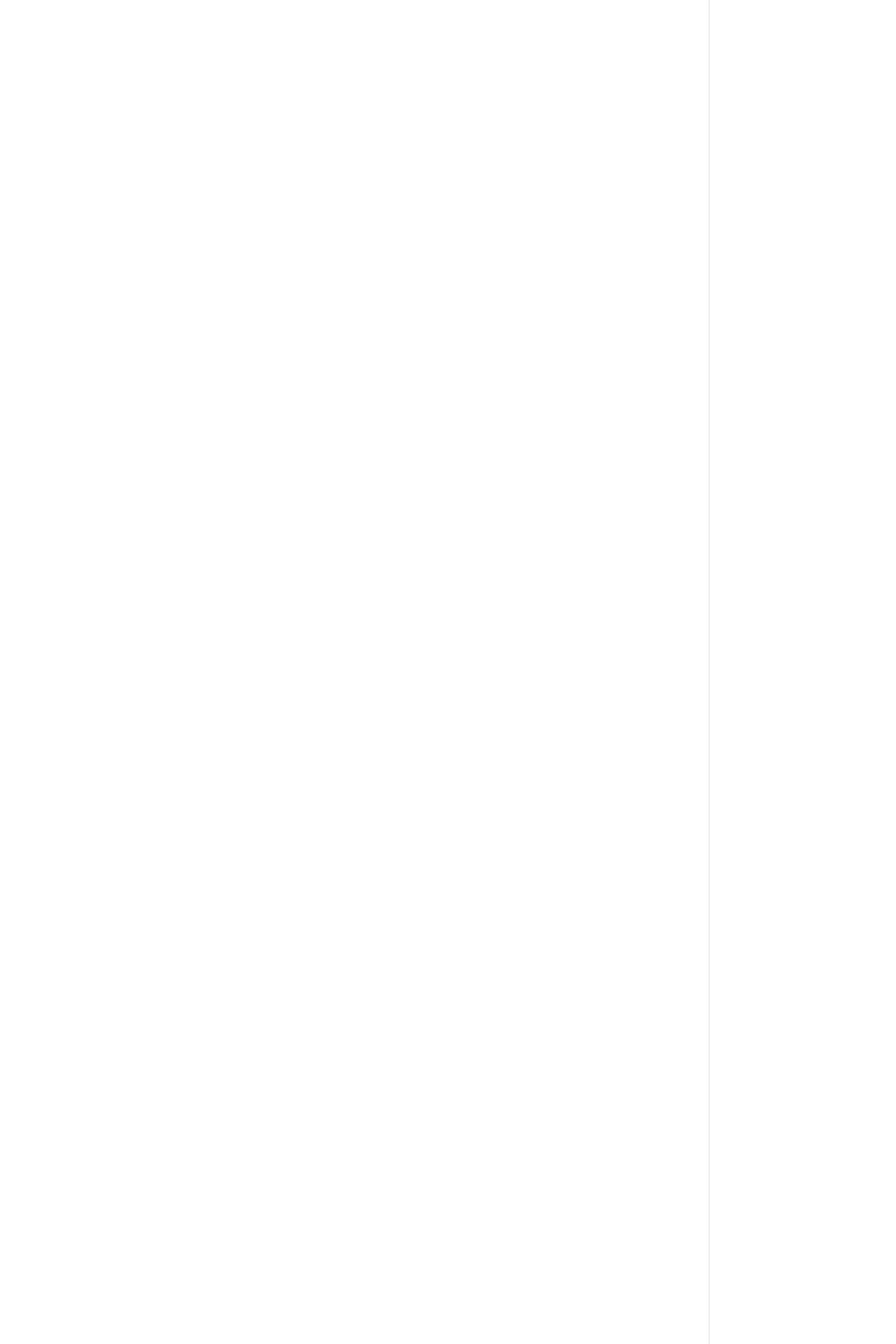## Selected Policies/Guidelines

| Principles of Accountability                                 | 29 |
|--------------------------------------------------------------|----|
| <b>UCSD Principles of Community</b>                          | 32 |
| Principles of Conflict of Interest                           | 33 |
| Principles of Data Integrity                                 | 35 |
| Principles of Financial Management                           | 37 |
| Principles of Regulatory Compliance                          | 39 |
| Animal Care and Use Program                                  | 41 |
| Informal Conflict Resolution                                 | 42 |
| Research Involving Human Subjects                            | 44 |
| Audit and Management Advisory Services<br>and Campus Support | 45 |
| <b>UCSD Hotline</b>                                          | 47 |
| Selected Examples of<br><b>Good Business Practices</b>       | 48 |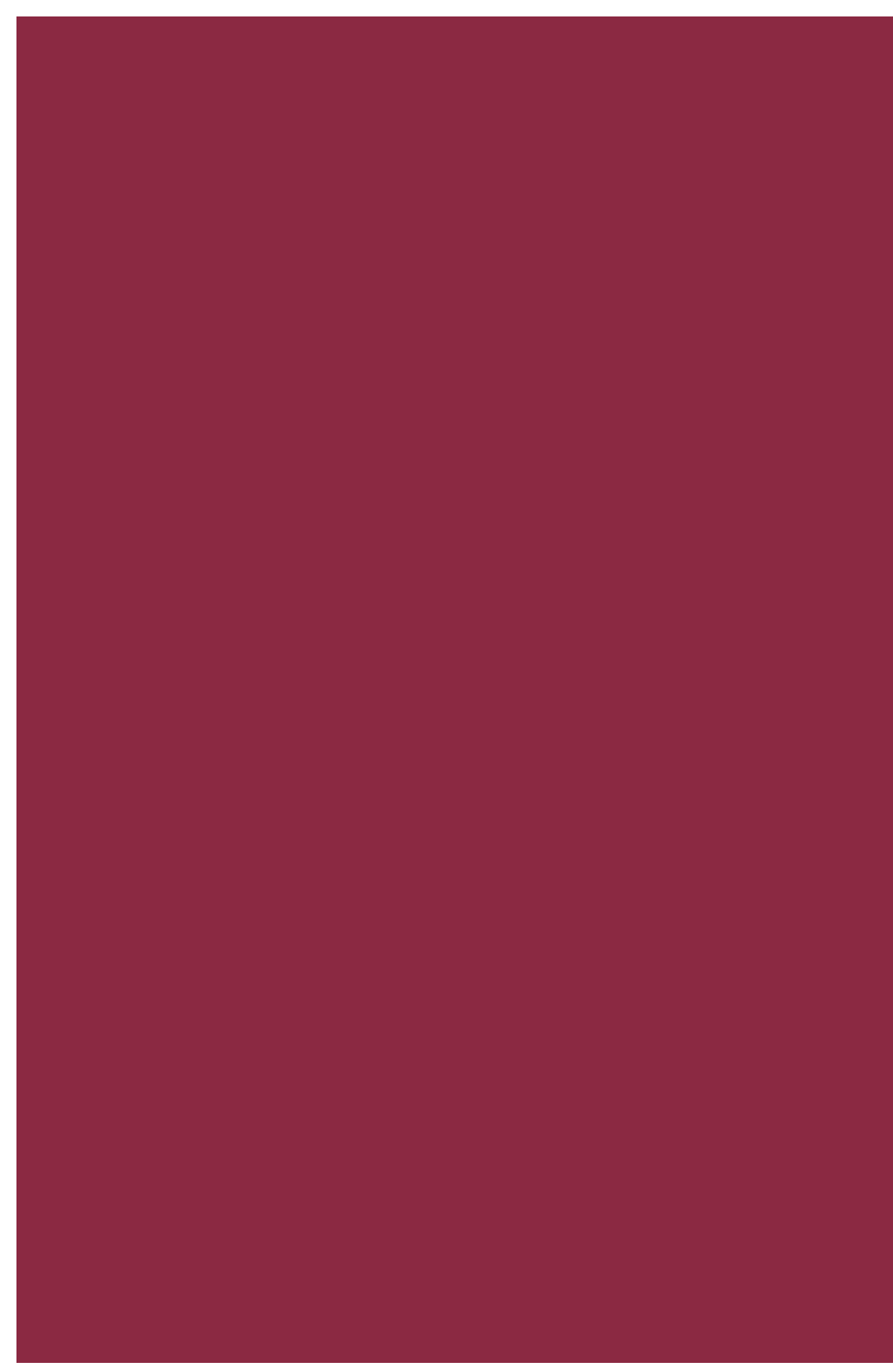## Selected Policies/Guidelines

### Principles of Accountability

#### **Policy**

The chancellor delegates the accountability for the management of UCSD resources to the leadership of functional units. Each unit head is accountable for managing his/her own resources.

The *Administrative Official* of each unit will normally delegate the overall management responsibilities. The *Administrative Official* is responsible for developing an appropriate structure for effectively handling the unit's resources. This will involve delegating a variety of tasks to employees within the unit.

Each *Administrative Official* shall be responsible for developing an accountability structure that adheres to the following principles and responsibilities:

#### **Principles**

- A. A person cannot delegate greater accountability than they have.
- B. Tasks shall only be delegated to people who are qualified to perform them. A qualified person must:
	- 1. be actively involved in the tasks being performed
	- 2. have the appropriate knowledge and technical skills to perform those tasks, including knowledge of relevant regulations and policies
	- 3. have the authority to carry out tasks without being countermanded
- C. A person delegating tasks is responsible for ensuring that those tasks are being properly performed.
- D. A person who delegates tasks must keep a secure, up-to-date record of those delegations as well as modifications to them. A department security administrator should be enlisted to maintain this record.
- E. A second person shall be assigned to review selected transactions to ensure that the preparer has properly fulfilled their function.
- F. The *Administrative Official* must periodically:
	- 1. review the official record of who is accountable for the various functions
	- 2. ensure that each person assigned tasks that involve accountability is performing their duties with competency and honesty
- G. Each *Administrative Official* is responsible for monitoring the effectiveness of the accountability structure.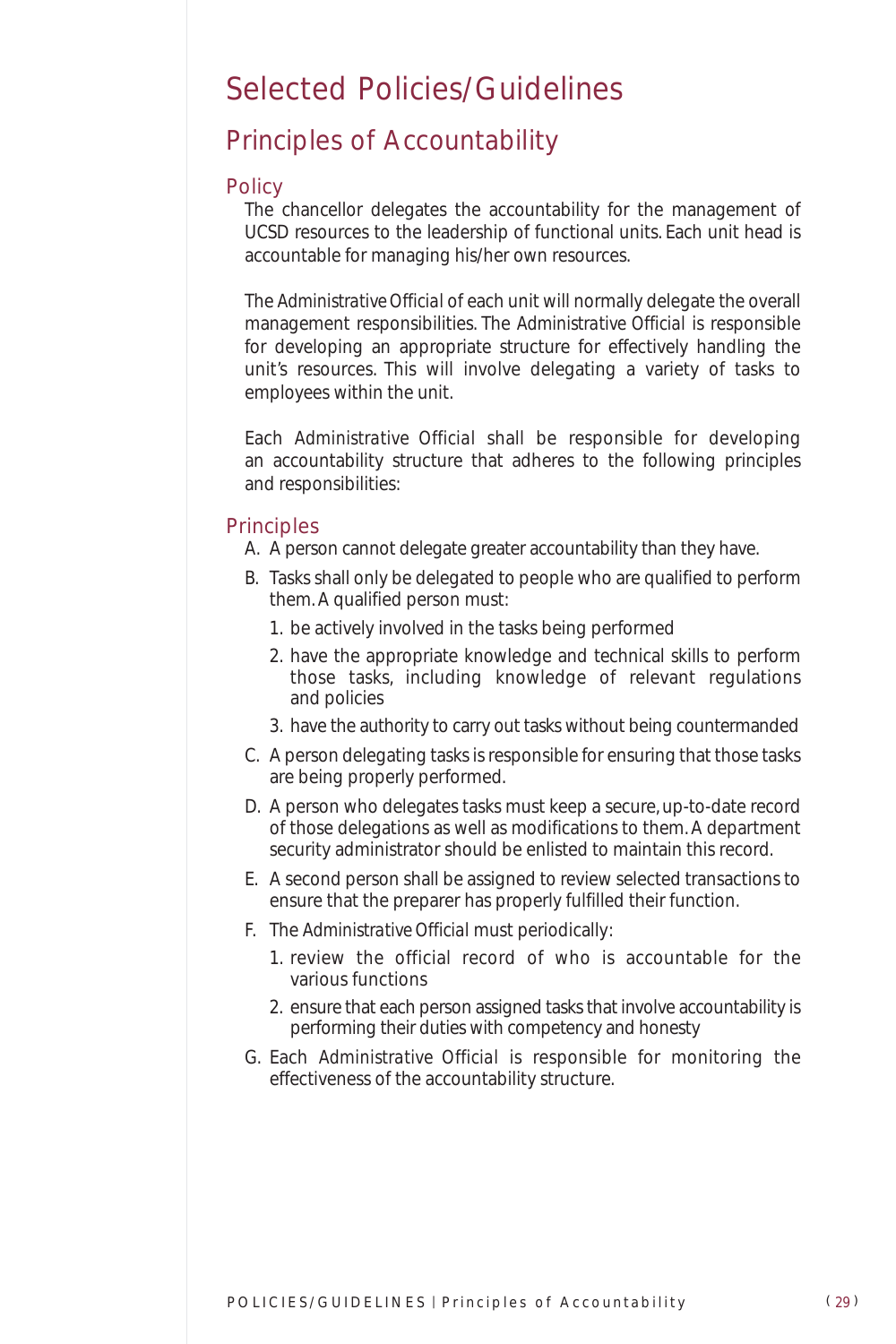#### Responsibilities: Maintaining an Effective Accountability **Structure**

An effective structure for the delegation of accountability includes the following areas of responsibility:

- A. ensuring that only *one* person (normally the *Administrative Official*) be responsible for managing the accountability structure of a unit and also for ensuring that the structure clearly defines all areas of responsibility
- B. clearly defining delegated duties and assigning those tasks to qualified personnel. A qualified person is someone who:
	- 1. does not have conflicting duties
	- 2. fully understands what is expected
	- 3. has sufficient training to complete the tasks successfully
	- 4. has the knowledge and experience to make sound judgments concerning each task
	- 5. knows who to contact, or what action to take, if problems arise such as a person of higher authority attempting to override compliance requirements
- C. ensuring that there is a reasonable distribution of workload in accordance with the available resources
- D. informing involved individuals of their assigned roles, and training them when necessary
- E. designating a Department Security Administrator (DSA), as appropriate, who is responsible for keeping a secure, up-to-date record of accountability delegations, which includes:
	- 1. recording the initial delegation of tasks to people in the unit, and subsequent changes to those delegations
	- 2. updating the data security administration system to grant access to update, review, or inquire against online systems
	- 3. ensuring the record is secured from unauthorized changes
	- 4. keeping a backup copy of the record in a physically separate location from the original
- F. reviewing the official record of accountability delegations kept by the DSA on at least a quarterly basis to ensure that the record kept by the DSA is accurate, complete, current, and secure
- G. monitoring the effectiveness of the accountability structure on a regular basis through the use of exception, summary, reconciliation, or other reports, and reviewing selected transactions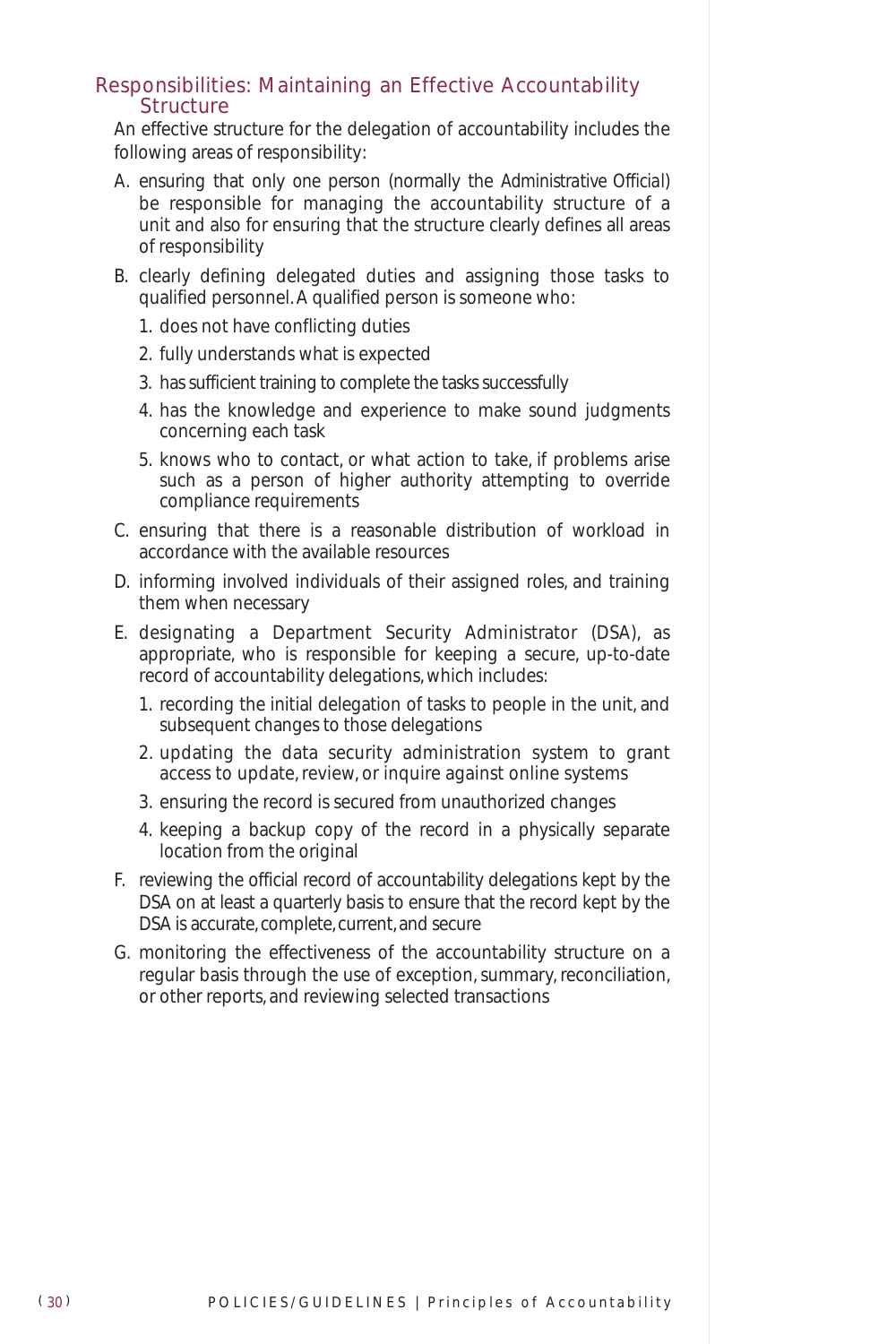#### Responsibilities: Preparing and Reviewing Budgetary and Financial Transactions

Both a preparer and reviewer should be involved in budgetary and financial transactions. Specifically:

- A. A preparer must understand all relevant regulatory requirements, UCSD systems and policies, as well as the purpose of the transaction to:
	- 1. enter accurate data into all fields on a transaction document or application system screen
	- 2. record an accurate and thorough explanation of each transaction
	- 3. ensure that any new account and fund linkages requested are appropriate
	- 4. be aware of basic policy, regulatory, and other requirements
	- 5. resolve any questions raised during the completion of the transaction or via online edits and related messages
	- 6. forward the completed transaction, with any supporting documents, to a reviewer when appropriate
- B. A reviewer must:
	- 1. review selected transactions within two working days of receipt
	- 2. inspect transactions to ensure that the preparer properly fulfilled their responsibilities
	- 3. ensure that transactions being reviewed comply with policy, regulatory, and other requirements
	- 4. resolve all questions that arise with a transaction, or ensure the transaction is reversed until the questions are resolved
	- 5. notify the DSA if they will be absent from work for two or more business days, so another reviewer can be assigned
	- 6. notify the DSA when they return to work from an absence of two or more business days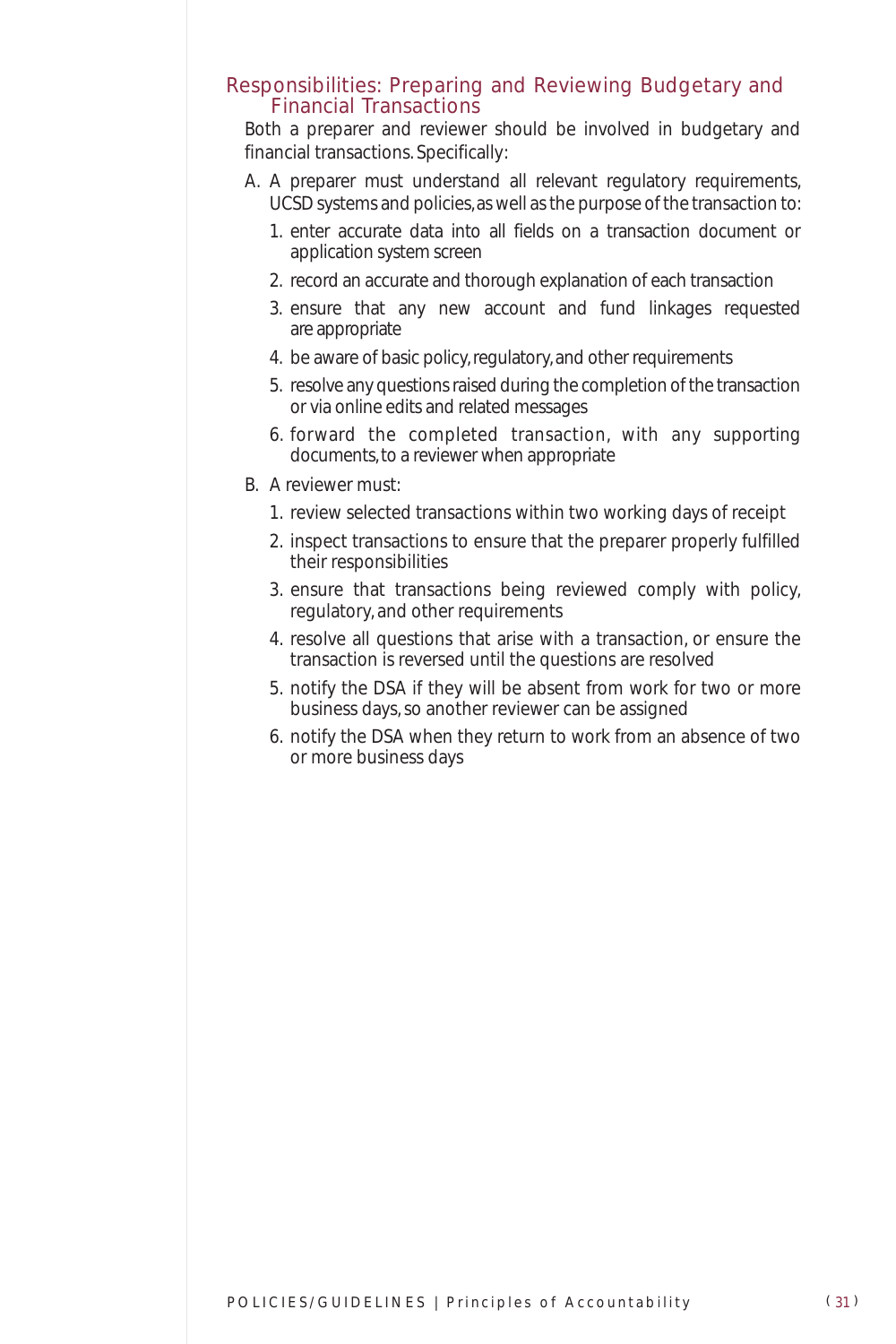### UCSD Principles of Community

The University of California, San Diego is dedicated to learning, teaching, and serving society through education, research, and public service. Our international reputation for excellence is due in large part to the cooperative and entrepreneurial nature of the UCSD community. UCSD faculty, staff, and students are encouraged to be creative and are rewarded for individual as well as collaborative achievements.

To foster the best possible working and learning environment, UCSD strives to maintain a climate of fairness,cooperation,and professionalism.These Principles of Community are vital to the success of the university and the well-being of its constituents. UCSD faculty, staff, and students are expected to practice these basic principles as individuals and in groups.

- We value each member of the UCSD community for his or her individual and unique talents, and applaud all efforts to enhance the quality of campus life. We recognize that each individual's effort is vital to achieving the goals of the university.
- We affirm each individual's right to dignity and strive to maintain a climate of justice marked by mutual respect for each other.
- We value the cultural diversity of UCSD because it enriches our lives and the university. We celebrate this diversity and support respect for all cultures, by both individuals and the university as a whole.
- We are a university that adapts responsibly to cultural differences among the faculty, staff, students, and community.
- We acknowledge that our society carries historical and divisive biases based on race, ethnicity, gender, age, disability, sexual orientation, religion, and political beliefs. Therefore, we seek to foster understanding and tolerance among individuals and groups, and we promote awareness through education and constructive strategies for resolving conflict.
- We reject acts of discrimination based on race, ethnicity, gender, age, disability, sexual orientation, religion, and political beliefs, and we will confront and appropriately respond to such acts.



- We affirm the right to freedom of expression at UCSD. We promote open expression of our individuality and our diversity within the bounds of courtesy, sensitivity, confidentiality, and respect.
- We are committed to the highest standards of civility and decency toward all. We are committed to promoting and supporting a community where all people can work and learn together in an atmosphere free of abusive or demeaning treatment.
- We are committed to the enforcement of policies that promote the fulfillment of these principles.<sup>1</sup>
- We represent diverse races, creeds, cultures, and social affiliations coming together for the good of the university and those communities we serve. By working together as members of the UCSD community, we can enhance the excellence of our institution.

<sup>&</sup>lt;sup>1</sup>These policies include but are not limited to: Academic Personnel M015-The University of California<br>Policy on Faculty Conduct and the Administration of Discipline, The University of California Personnel<br>Policies for Sta Equal Opportunity/Staff Affirmative Action, and/or the director, Student Affirmative Action and Human Relations Programs.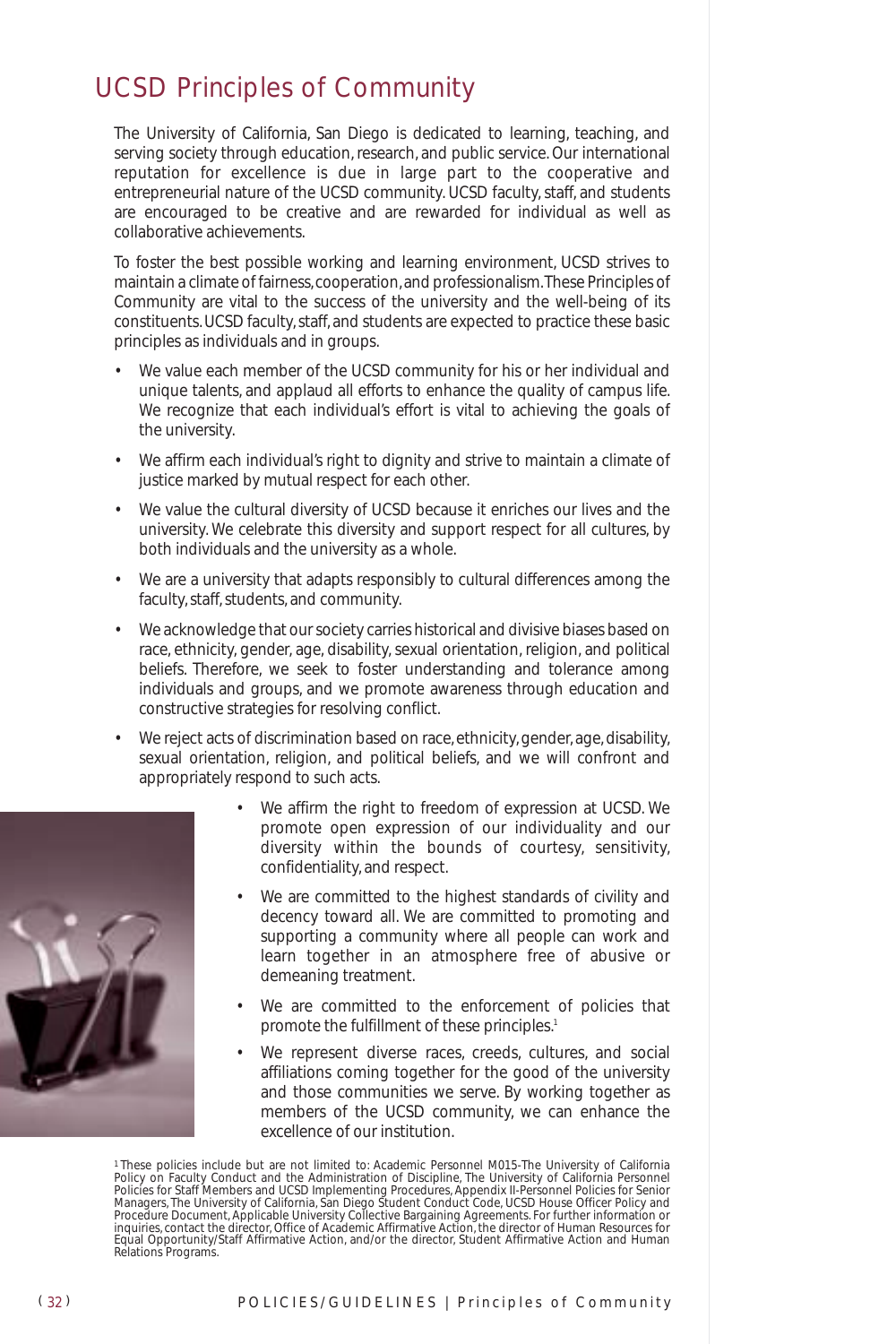### Principles of Conflict of Interest

#### **Policy**

The university's overall policy on conflict of interest specifies that none of its faculty, staff, managers, and officials shall engage in any activities which place them in a conflict of interest between their official activities and any other interest or obligation. It requires that all university employees disqualify themselves from participating in a university decision when a financial conflict of interest is present.

*Administrative Officials* are responsible for ensuring an open, free, and objective environment in the conduct of the university's teaching, research, and service roles by applying the following principles and responsibilities:

#### Principles

- A. Teaching, research, public services, and patient care performed by UCSD employees are to be conducted in an atmosphere that is free of conflicts of interest.
- B. Outside activities or interests should be closely assessed to assure that the integrity and objectivity of all employees in performance of their university obligations are protected.
- C. Each unit is responsible for maintaining a reasonable balance between competing interests and providing a mechanism to help maintain research integrity, protect student interests, and foster an open academic environment.
- D. Any possible financial interests must adhere to the regulations incorporated in the university's Conflict of Interest Code.
- E. A process must be in place to assure the systematic review of all principal investigators' financial disclosures prior to the acceptance of gifts, contracts, or grants from non-governmental sponsors.

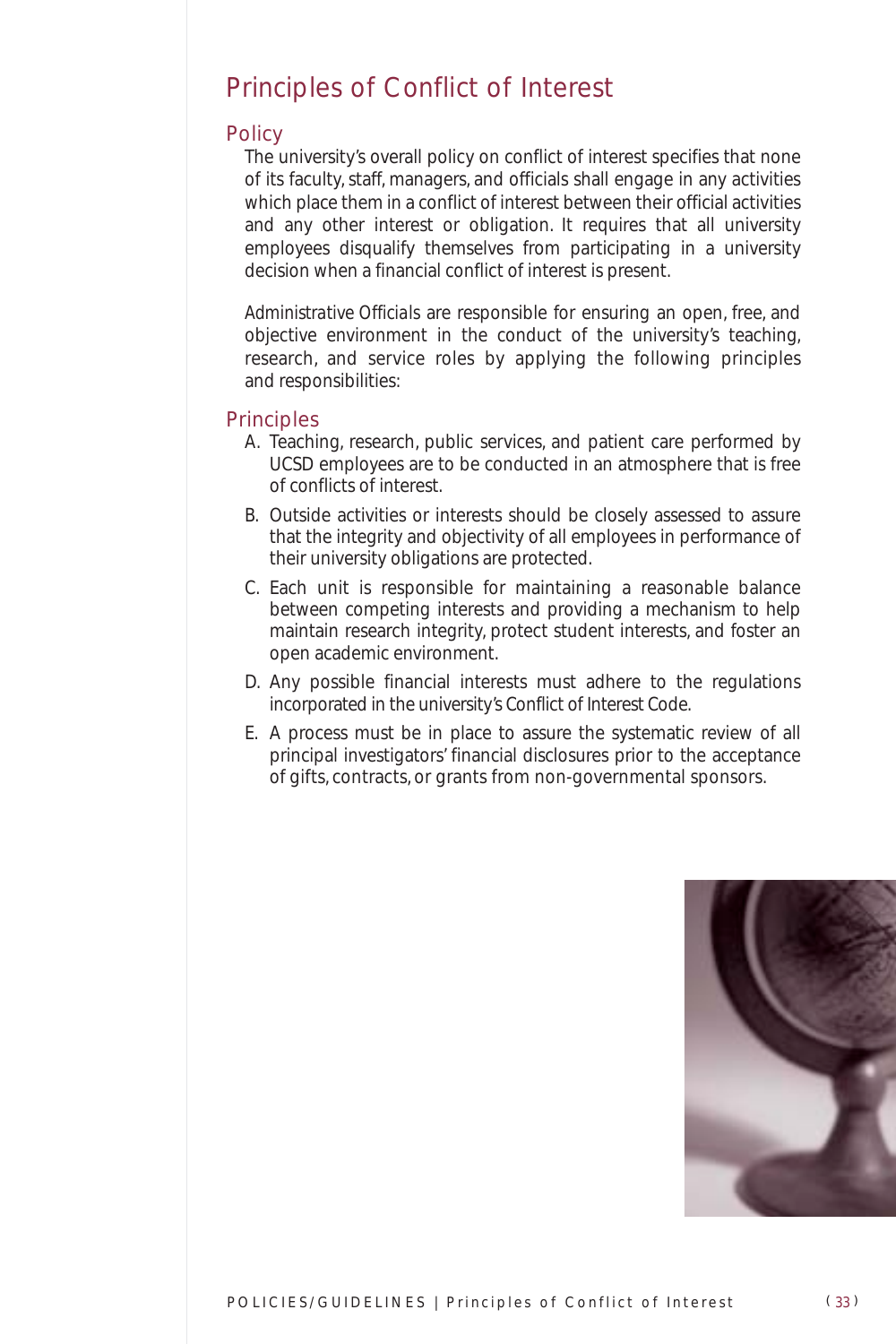#### **Responsibilities**

- A. Designated officials, defined as university employees who make or participate in decision making which may result in personal financial interests, must file a financial disclosure statement for sources of income in excess of \$250.
- B. All employees should not purchase, lease, and/or contract for goods and services from any university employee or near relative unless the Purchasing Office has determined that goods or services are not available from any other readily available sources.
- C. If a designated official's decision could create a possible conflict of interest in the selection of any goods and services, a "disqualification statement" must be submitted.
- D. Academic appointees responsible for the administration of gifts or for the design, conduct, or reporting of a sponsored project, human subjects protocol, service agreement, animal subject protocol, or material transfer must disclose to the university interests:
	- 1. that would appear to be affected by the funded research or educational activities
	- 2. in entities whose financial interests would reasonably appear to be affected by such activities
	- 3. in entities owned by the principal investigator, the principal investigator's spouse or dependent child(ren)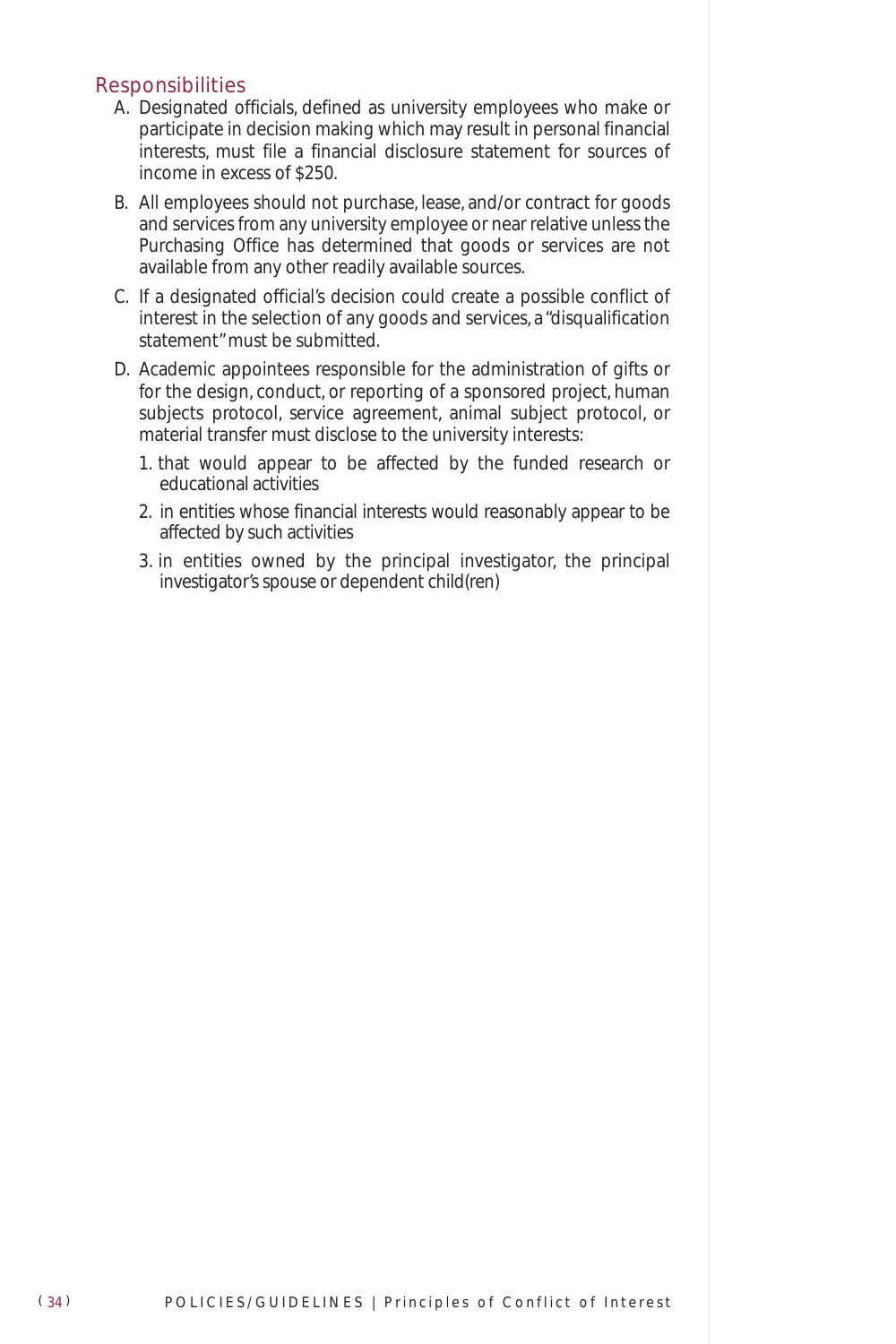### Principles of Data Integrity

#### **Policy**

Financial management decisions affect every aspect of the university, but such decisions can only be as good as the data on which they are based. Consequently, each unit must establish and implement a system to ensure data integrity. This system must provide reasonable assurance that transactions are in accordance with the appropriate authorization and are recorded in the university records in an accurate and timely manner.

*Administrative Officials* are responsible for developing a system that adheres to the following principles and responsibilities:

#### **Principles**

- A. An adequate data control system, including independent checks and balances, must exist within and between operating units.
- B. All employees engaged in financial management activities are responsible for ensuring that adequate data controls are being employed. If they are not, all employees must take an active role in developing and implementing appropriate corrective actions.
- C. Each unit must ensure that recorded assets match actual existing assets. A mechanism must be in place to spot discrepancies and to ensure that corrective actions are taken.
- D. Each unit must ensure that all financial transactions are recorded correctly. Correct transactions must:
	- 1. reflect the actual values involved
	- 2. contain sufficient detail for proper identification and classification
	- 3. be posted on a timely basis in the proper accounting period
	- 4. be stored securely
	- 5. be readily retrievable for inquiry or reporting
	- 6. be safeguarded against improper alteration
- E. All systems that affect, or are used to report financial data, must be secure, reliable, responsive, and accessible. These systems must be designed, documented, and maintained according to accepted development and implementation standards. They should be built upon sound data models and employ technology that allows data to be shared appropriately.
- F. All financial systems should meet the users needs. In addition, all interfaces affecting any financial system must contain controls to ensure the data is synchronized and reconciled.
- G. All networks, including electronic mail, through which departmental users access university financial data must be reliable, stable, and secure.

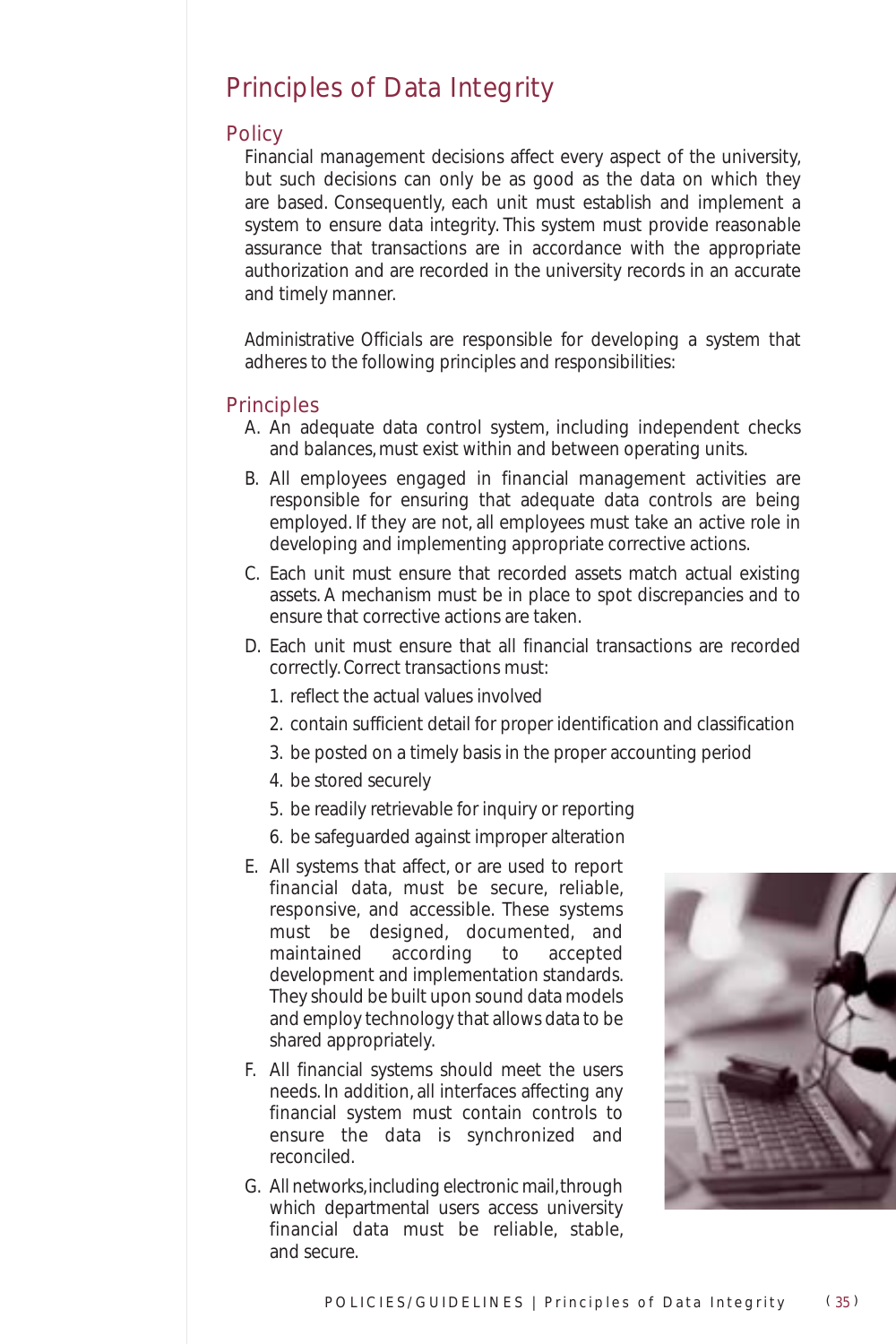#### Responsibilities

A system of data integrity includes:

- A. allowing no one individual complete control over all key processing functions for any financial transactions such as:
	- 1. recording transactions into the financial system directly or through an interfacing system
	- 2. authorizing transactions
	- 3. receiving or disbursing funds
	- 4. reconciling financial system transactions
	- 5. recording corrections or adjustments
- B. assigning a second person to review work for accuracy, timeliness, and honesty if insufficient personnel within the unit requires that one person perform all of these functions
- C. ensuring that all employees who prepare financial transactions provide adequate descriptions, explanations, and backup documentation sufficient to support postauthorization review and any internal or external audit
- D. keeping "Office of Record" documents (both forms and new paperless transactions) physically secure and readily retrievable; these documents must be retained for the periods specified in the University Records Disposition Schedules Manual.
- E. ensuring that staff reconcile transactions appearing on the operating ledger at the end of each accounting period; a representative sample of transactions must be verified for:
	- 1. amount
	- 2. account classification
	- 3. description
	- 4. proper accounting period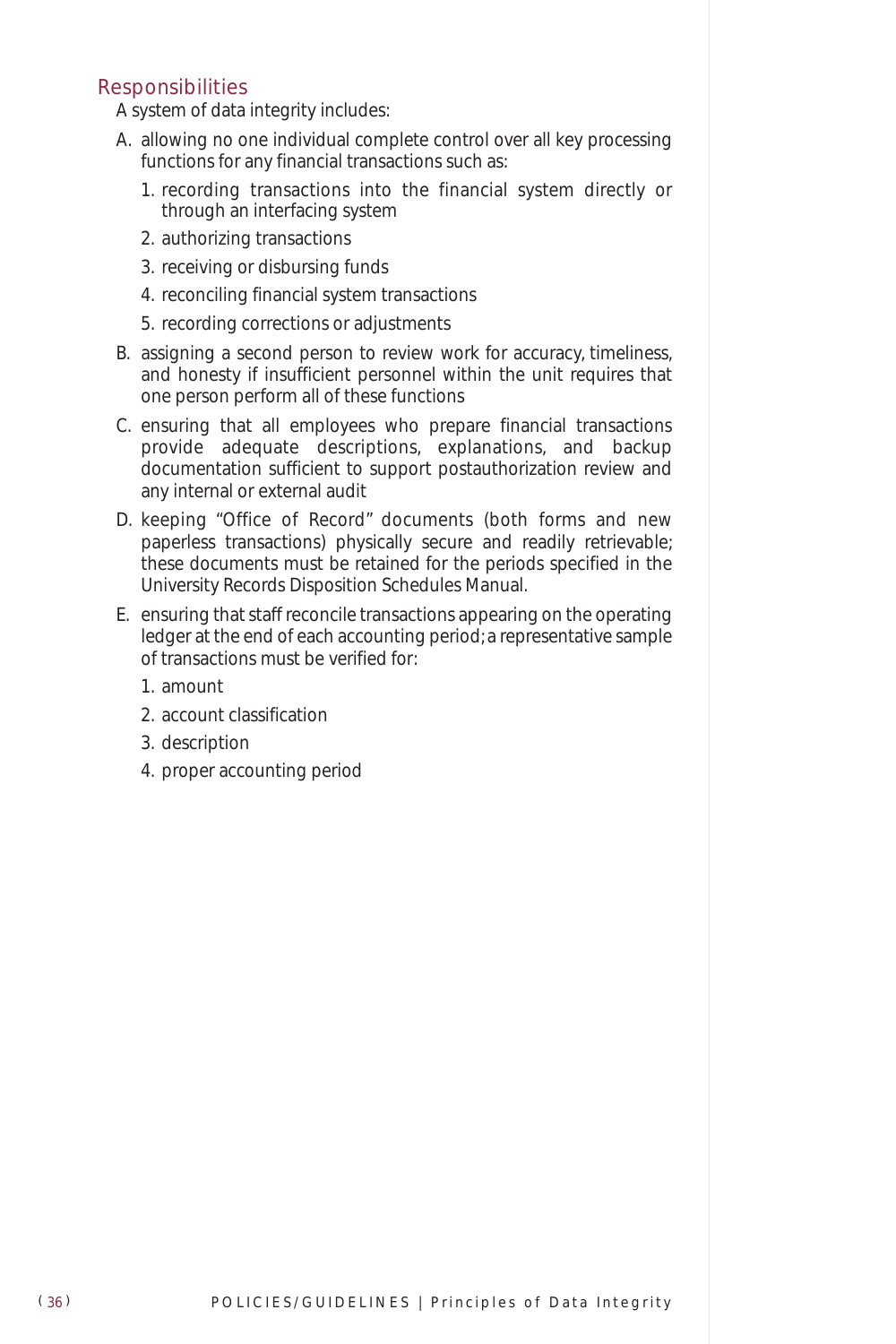### Principles of Financial Management

#### **Policy**

In order to accomplish the university's mission and vision to promote teaching, research, public service, and patient care,*Administrative Officials* must manage various resources in an efficient and cost-effective manner.

The *Administrative Official* of each unit shall adopt the following principles and responsibilities to ensure sound financial management:

#### Principles

- A. An annual budget must be established to provide a tool to accomplish the following:
	- 1. project resources necessary to achieve a unit's goals and objectives
	- 2. measure current financial performance
	- 3. discover significant transaction errors
	- 4. detect substantial change in circumstances or business conditions
- B. A budget must be attainable, reasonable, and realistic.
- C. All expenditures must comply with all relevant policies, rules, and regulations.
- D. Units must operate within their budget. Where expenditures exceed budget, justification for such excess must be provided. A formal plan to eliminate deficit balances must also be developed.
- E. Actual financial results must be compared to the budget on a regular basis to ensure that unnecessary costs are being avoided and that transactions are adequately supported.
- F. When actual financial results vary significantly from the budget, *Administrative Officials*, or their designees, must determine the cause, evaluate the activity, and take corrective action.
- G. Each unit must evaluate the financial consequences before a new activity is started, or a current activity is changed or eliminated, and must ensure that the anticipated benefits are greater than the costs.
- H. *Administrative Officials* must provide adequate safeguards to protect against the loss or unauthorized use of university assets.

#### Responsibilities: Planning and Budgeting

All planning and budgeting activity must include:

- A. a mission statement with goals and objectives for each unit that is simple, direct, attainable, and includes measurable goals
- B. a thorough process for identifying, implementing, and evaluating activities required to achieve the university's goals and objectives
- C. an annual budget process aimed at re-evaluating current and future budget requirements
- D. a consistent method for gathering and analyzing data
- E. sufficient detail and descriptive narrative to clearly portray how all unit operations are being financed including:
	- 1. all funding sources
	- 2. revenue estimates
	- 3. major expenditures by category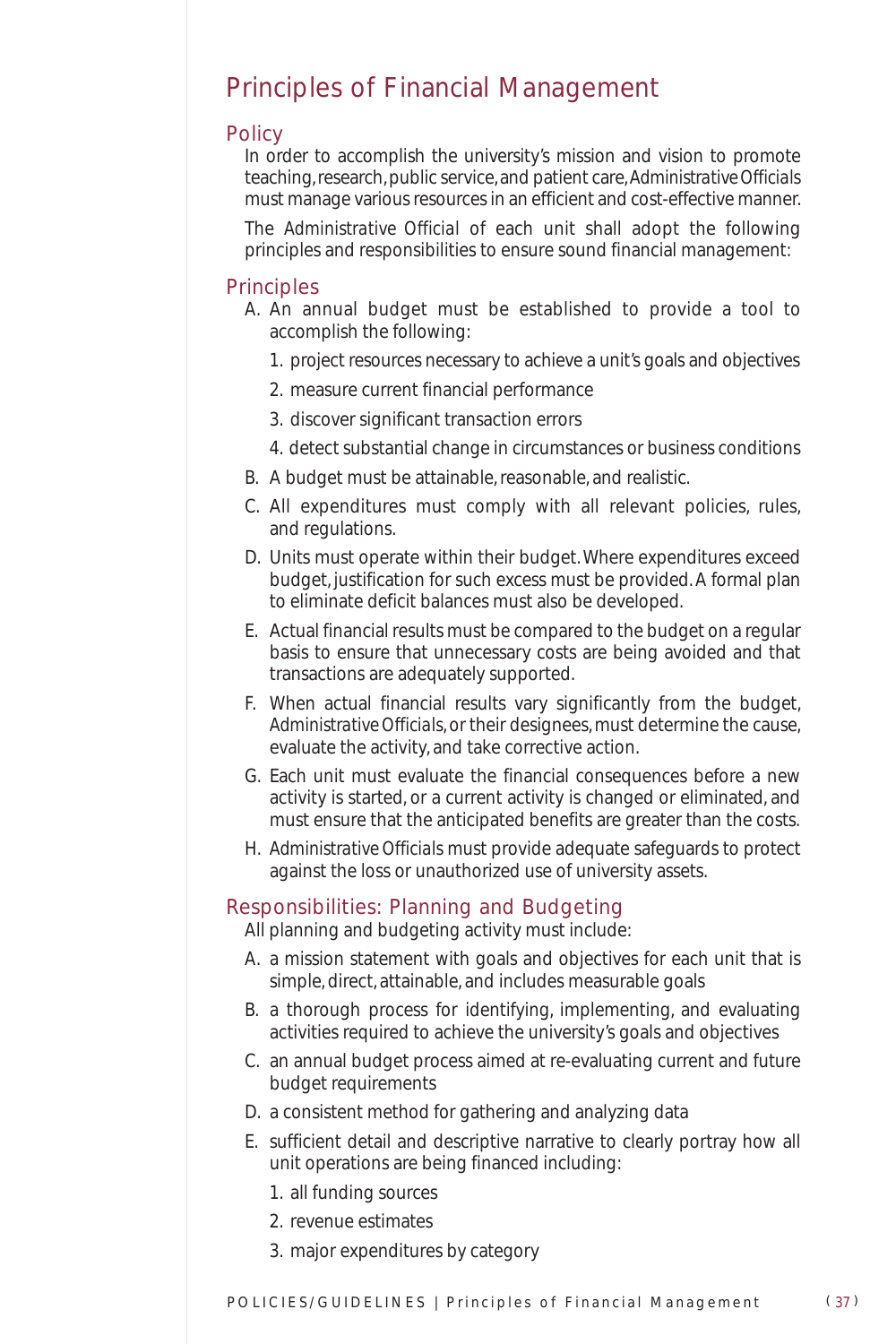- 4. major assumptions and forecasting methods used
- 5. significant changes in current activities
- 6. contingency plans
- F. a method of identifying and assessing financial, service, and organizational risks
- G. a cash management plan to maximize the cash resources available to the university

#### Responsibilities: Monitoring and Evaluating Financial Data

All systems for monitoring and evaluating financial data must include:

- A. monthly financial reports that accurately represent the unit's financial status; these reports must:
	- 1. identify revenue sources and categorized expenditure data
	- 2. provide budget to actual fiscal activity
	- 3. identify trend activity and problem areas
	- 4. highlight exception items
- B. a method for reviewing revenue and expenses at the end of each ledger cycle
- C. a system that enables the reconciliation of financial and payroll data
- D. a method of sampling financial transactions to ensure that expenditures are appropriate and that adequate supporting documentation is provided
- E. a method to determine and document the cause of significant deviations
- F. a method for taking corrective actions that includes:
	- 1. revising budgets and associated plans to reflect changing business conditions
	- 2. changing or eliminating activities
	- 3. obtaining additional funding
	- 4. modifying goals and objectives
	- 5. correcting transaction errors
	- 6. altering future budget assumptions
	- 7. implementing new control procedures
	- 8. documenting managerial decisions that depart from the budget

#### Responsibilities: Safeguarding University Assets

University assets must be safeguarded from loss or unauthorized use. Adequate safeguards include:

- A. a physical inventory of all inventoriable equipment must be conducted at least once per year; all discrepancies must be promptly reported and investigated
- B. documentation and approval of any adjustments to the asset records
- C. regular and periodic examinations of delinquent account balances and follow-up collections or write-off actions and procedures
- D. the assurance that all cash or cash equivalent collections are handled in a timely manner; all cash shortages and excesses must be promptly reported to a supervisor, who must investigate them immediately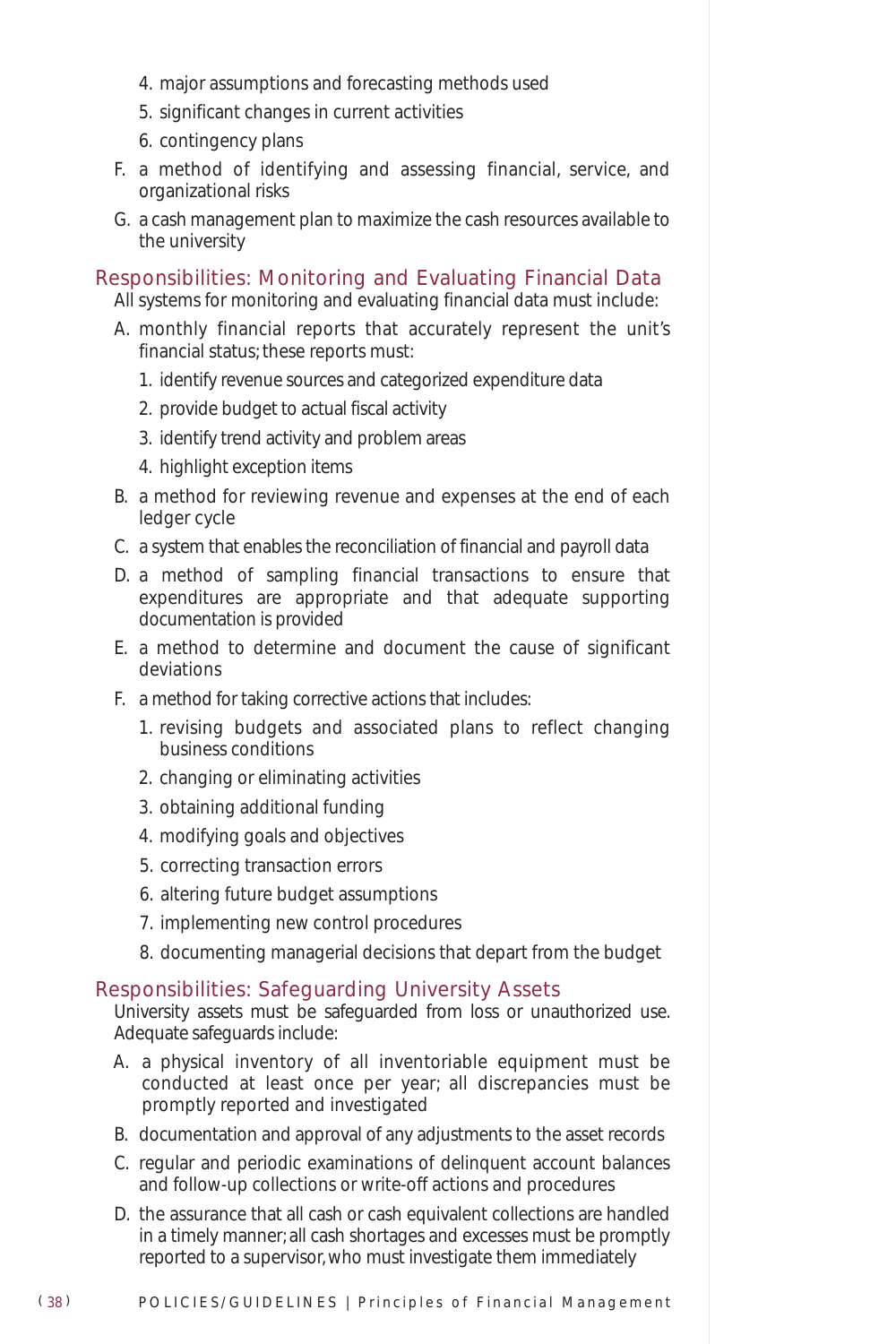### Principles of Regulatory Compliance

#### **Policy**

Every employee who conducts transactions that affect university funds must comply with applicable laws, regulations, and special restrictions. To ensure compliance with applicable laws, regulations, and special restrictions, each *Administrative Official* should adopt the following principles and responsibilities:

#### **Principles**

- A. Individuals conducting business transactions shall be personally responsible to face punitive action resulting from blatant violations of laws, regulations, or restrictions affecting the conduct of those transactions.
- B. Anyone who is aware of fraudulent or illegal business transactions conducted in the name of the university shall report them immediately.
- C. Each unit is responsible for the restitution of any disallowance due to noncompliance with laws, regulations, or special restrictions. In certain circumstances, such restitution may be wholly or partially mitigated by higher authorities within the organization.
- D. Employees conducting university business transactions are responsible for staying abreast of changing legal and regulatory requirements.
- E. Legal and regulatory requirements, as well as any donor-imposed restrictions, shall be maintained on record with the university and be readily accessible.

#### Responsibilities: Financial Reporting

Financial reporting in compliance with regulatory requirements includes:

- A. following Generally Accepted Accounting Principles (GAAP); the basic requirements of these standards as applied at UCSD are as follows:
	- 1. Sources and uses of funds must be aggregated by the type of activity they support, and in accordance with any restriction imposed on their use.
	- 2. Revenue is reported when earned, and expenditures are reported when goods or services are received.
		- a. In general, revenue is earned when the university provides goods or services. For example, on a cost-reimbursed research grant, revenue is earned as the costs are incurred for the conduct of the research.
		- b. Expenses are incurred as the university uses goods or services. For example, when laboratory supplies are received, the university incurs the expense. Holding an invoice does not prevent the expense from being incurred.
	- 3. Accounting principles must be applied consistently, both within fiscal years and between fiscal years. Central administrative support departments review financial information to ensure consistent, universitywide application of these accounting principles.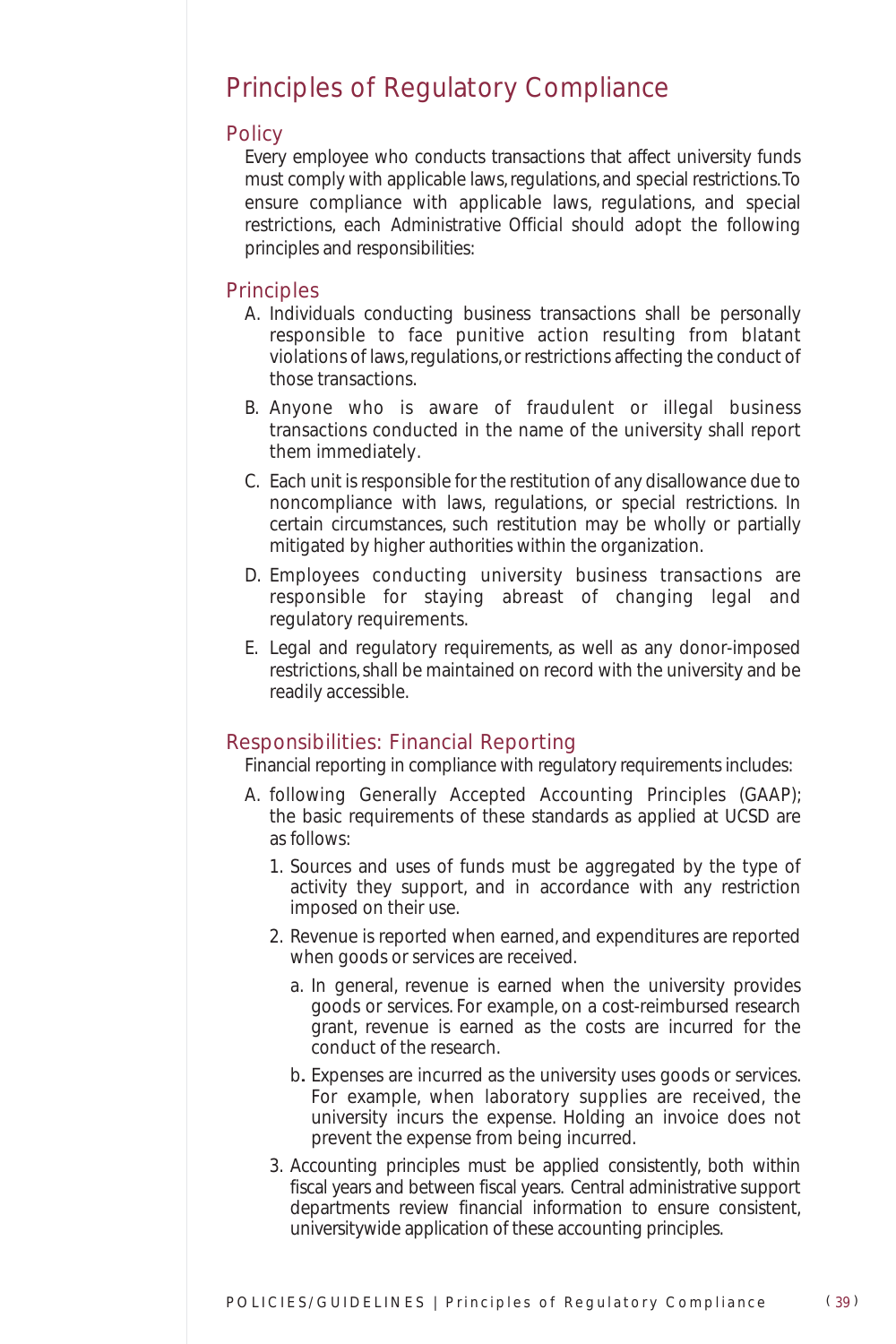- 4. Transactions are classified and recorded consistently.
- 5. Revenue and expense must be recorded in the proper accounting period.
- B. reporting to sponsoring entities in accordance with their specific requirements; federal agencies and entities that serve as conduits for federal funds require adherence to either Office of Management and Budget (OMB) Circulars and/or Federal Acquisition Regulations (FAR). Two primary OMB Circulars include:
	- 1. OMB Circular A-21

This circular provides the cost principles for educational institutions. These principles define allowable costs as those which are reasonable, allocable, consistently treated, and in conformance with any special limitations. Circular A-21 also defines direct versus indirect costs, and provides guidelines for calculating indirect costs.

2. OMB Circular A-110

This circular provides uniform administrative requirements for grants and other agreements with institutions of higher education, including financial reporting requirements.

C. making all financial reporting systems open to regular internal and external audits; external auditors must be cleared and coordinated by the UCSD external audit coordinator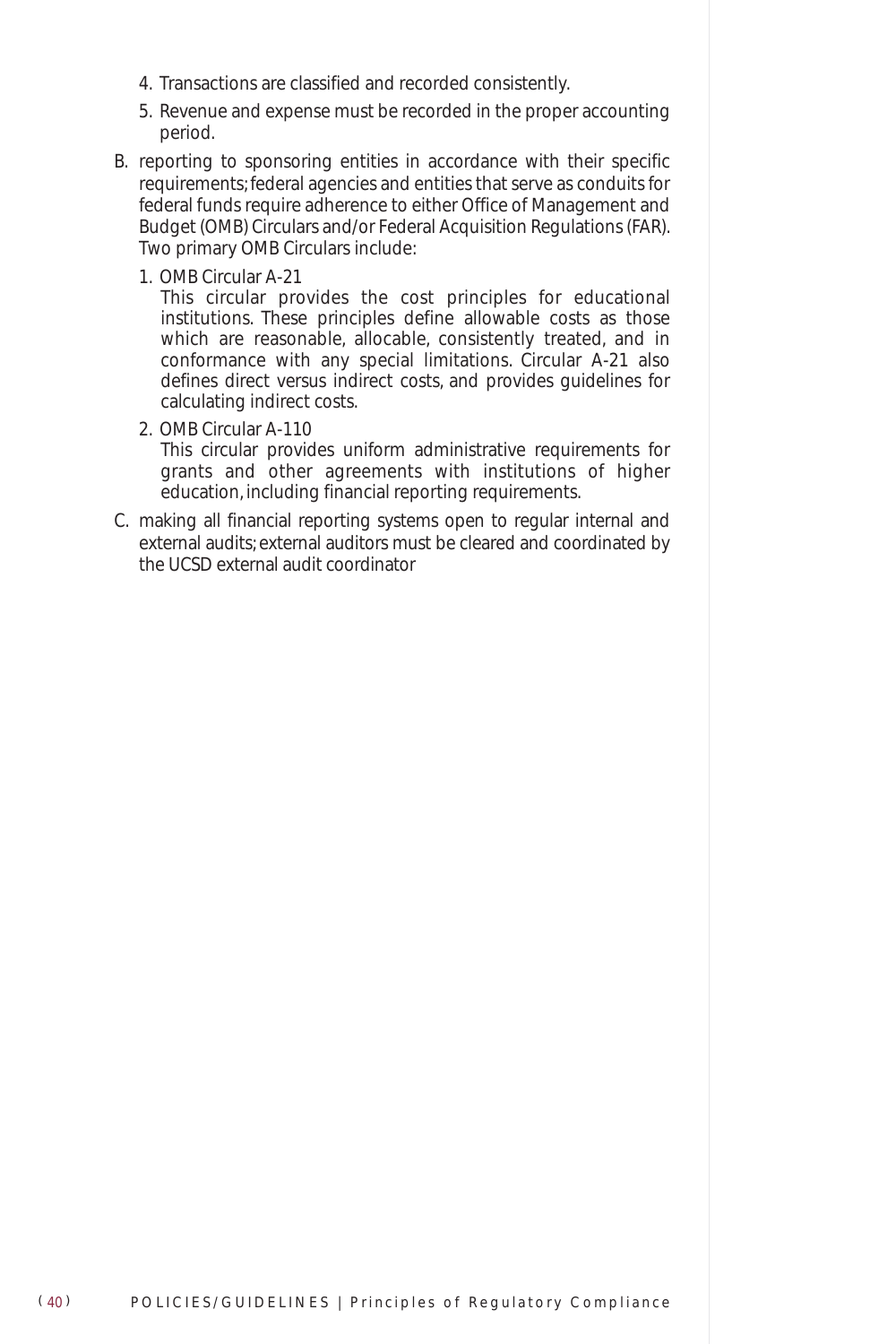### Animal Care and Use Program

#### **Policy**

Administrative Officials, such as deans, department chairs, and directors, are responsible for ensuring a strong commitment to the humane care of all vertebrate animals used at UCSD for research, teaching, and training. The following principles should be followed:

#### **Principles**

- A. the promotion of sensitivity and concern among faculty and staff for the need for humane care and treatment of animals
- B. knowledge about federal, state, and local policies and regulations governing the care and use of laboratory animals, especially the U.S. government principles for the utilization and care of vertebrate animals used in testing, research, and training
- C. the establishment of administrative and financial support for animal use in research and instruction and ensure that high standards for animal care are an institutional priority
- D. encouragement of open and cooperative communication with investigators, the Animal Subjects Committee and Animal Resource personnel and be receptive to the needs for resources, facilities improvement, and security measures in order to facilitate biomedical research using animals
- E. establishment and/or support of public education endeavors to educate the lay public, the media, and political and governmental officials of the need for animals in research and instruction and the relevance to human and animal health, advancement of knowledge, and the good of society
- F. establishment of procedures for and direct leadership of any crisis situation that may arise to counter an assault upon appropriate animal use, which has the potential to threaten the integrity and reputation of the institution
- G. consultation with institutional communications and governmental affairs officials regarding responses to inquiries about research being conducted at UCSD, particularly demonstrations or other activities of animal rights organizations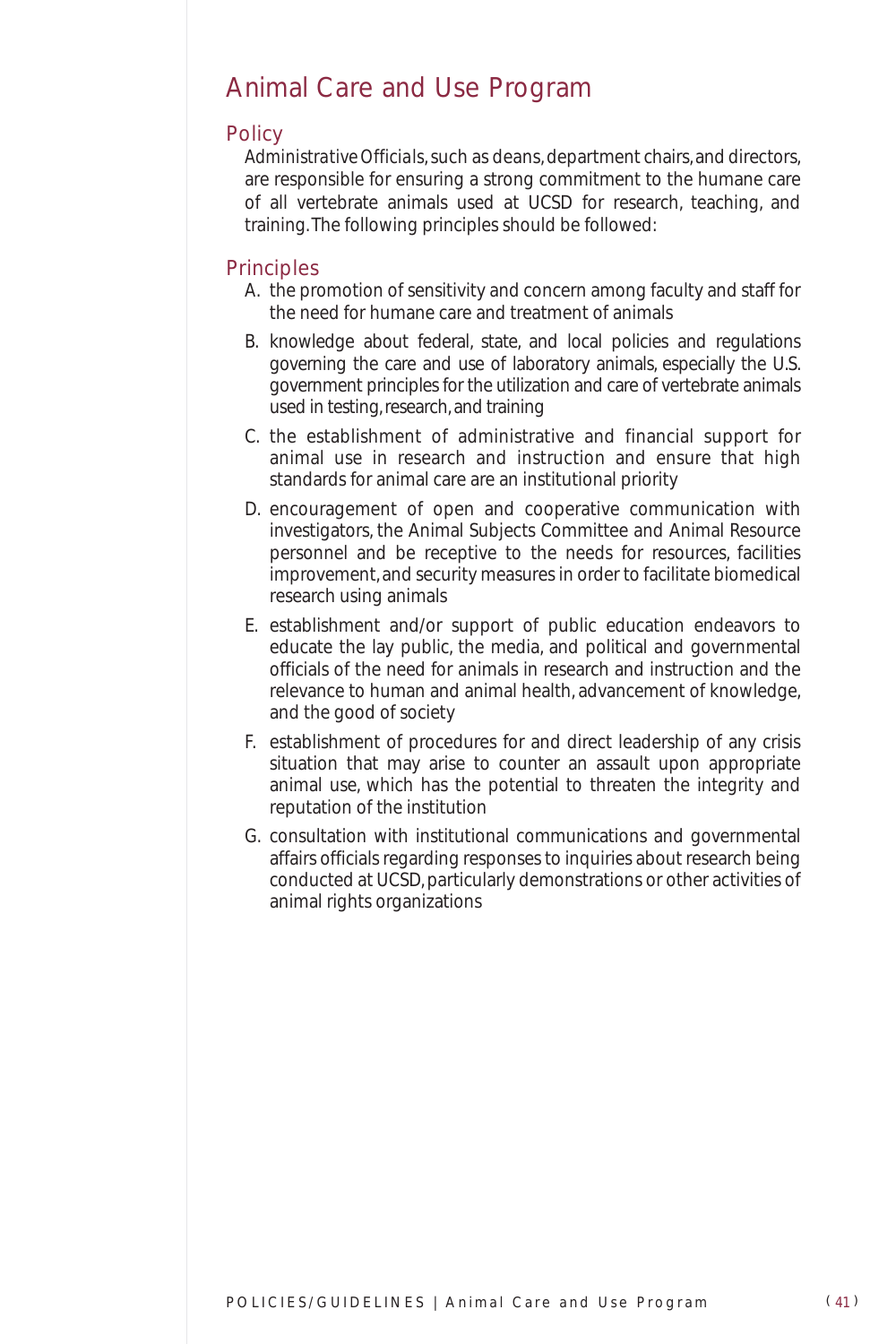### Informal Conflict Resolution

#### **Policy**

The University of California, San Diego is committed to providing individuals the right to a safe, neutral process for the resolution of conflict. That process shall be fair, efficient, and free from reprisal. Recognizing that each individual has both a personal interest in, and a share of the responsibility for resolving his/her conflict, UCSD encourages and facilitates the use of an informal conflict resolution process.

*Administrative Officials* are responsible for supporting a workplace environment that adheres to the following principles and responsibilities:

#### **Principles**

- A. Conflicts are inevitable and may produce benefits and positive results if managed effectively and expeditiously.
- B. Early recognition of conflict is critical.
- C. An effective conflict resolution process promotes compromise or collaboration as people learn how to work harmoniously, develop creative solutions to problems, and reach outcomes that mutually benefit those involved.
- D. The *Administrative Official* must promote an environment that emphasizes commitment, continuity, and consistency with respect to conflict resolution.

#### Responsibilities

- A. Issues should first be brought to the attention of the relevant individual(s).
- B. It is both the right and the responsibility of individuals involved in a conflict situation to attempt to resolve conflict on an informal basis.
- C. *Administrative Officials* must encourage and facilitate conflict resolution so that the employee is encouraged to seek resolution within the department.
- D. All parties involved in the resolution process should encourage open communication and cooperative problem solving.
- E. All parties involved in the resolution process should focus on the real issues and concentrate on a win-win resolution.
- F. If, however, the employee feels uncomfortable about raising the issue within the department, he/she may seek assistance from Academic Affairs, Employee Relations, the Office of the Ombuds, and/or other applicable employee support services offices. The following assistance is available:
	- 1. clarification of issues that created the conflict/concern
	- 2. information regarding available options
	- 3. articulation of interests and possible remedies
	- 4. information on policies and procedures
	- 5. key referral sources
	- 6. ongoing follow-up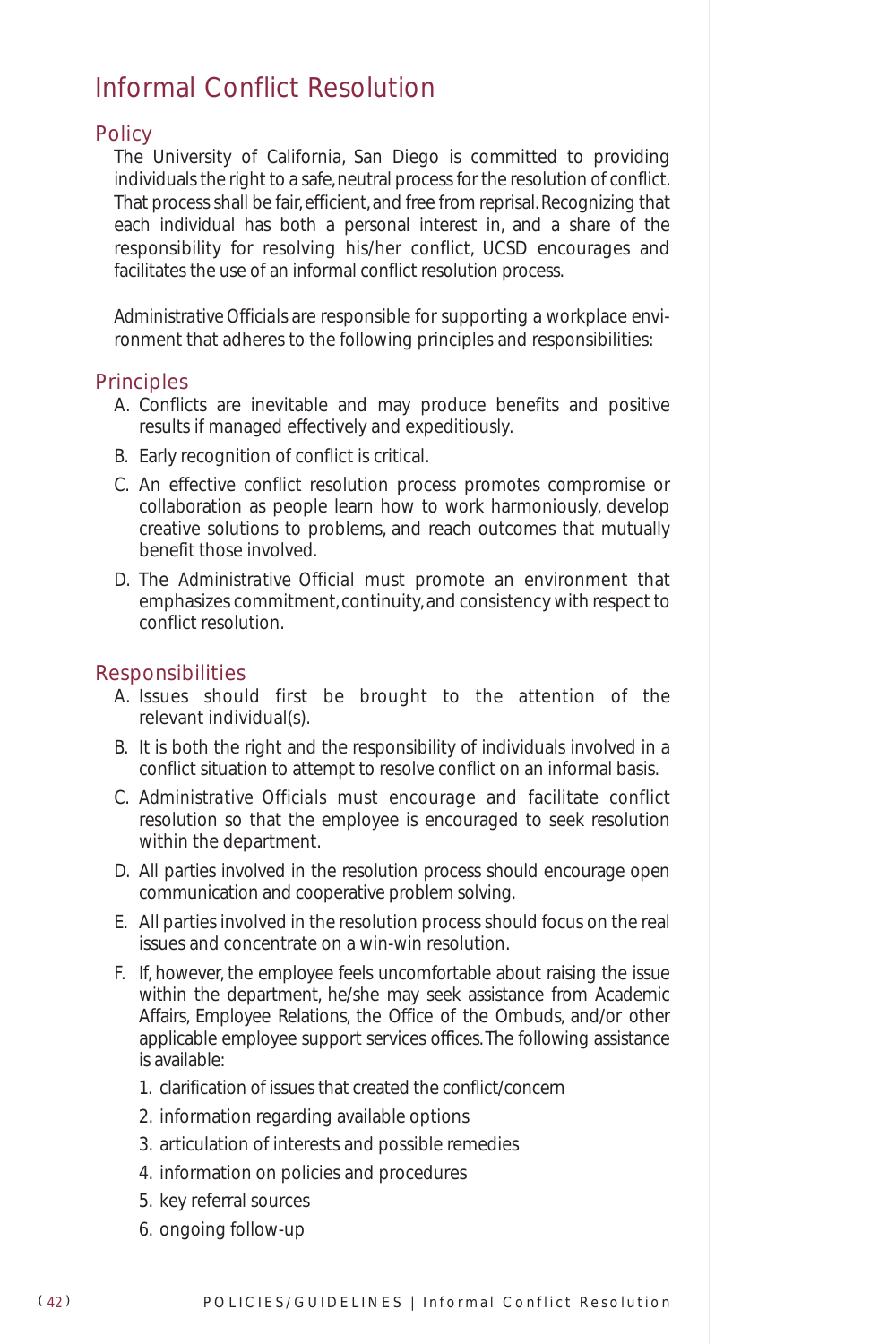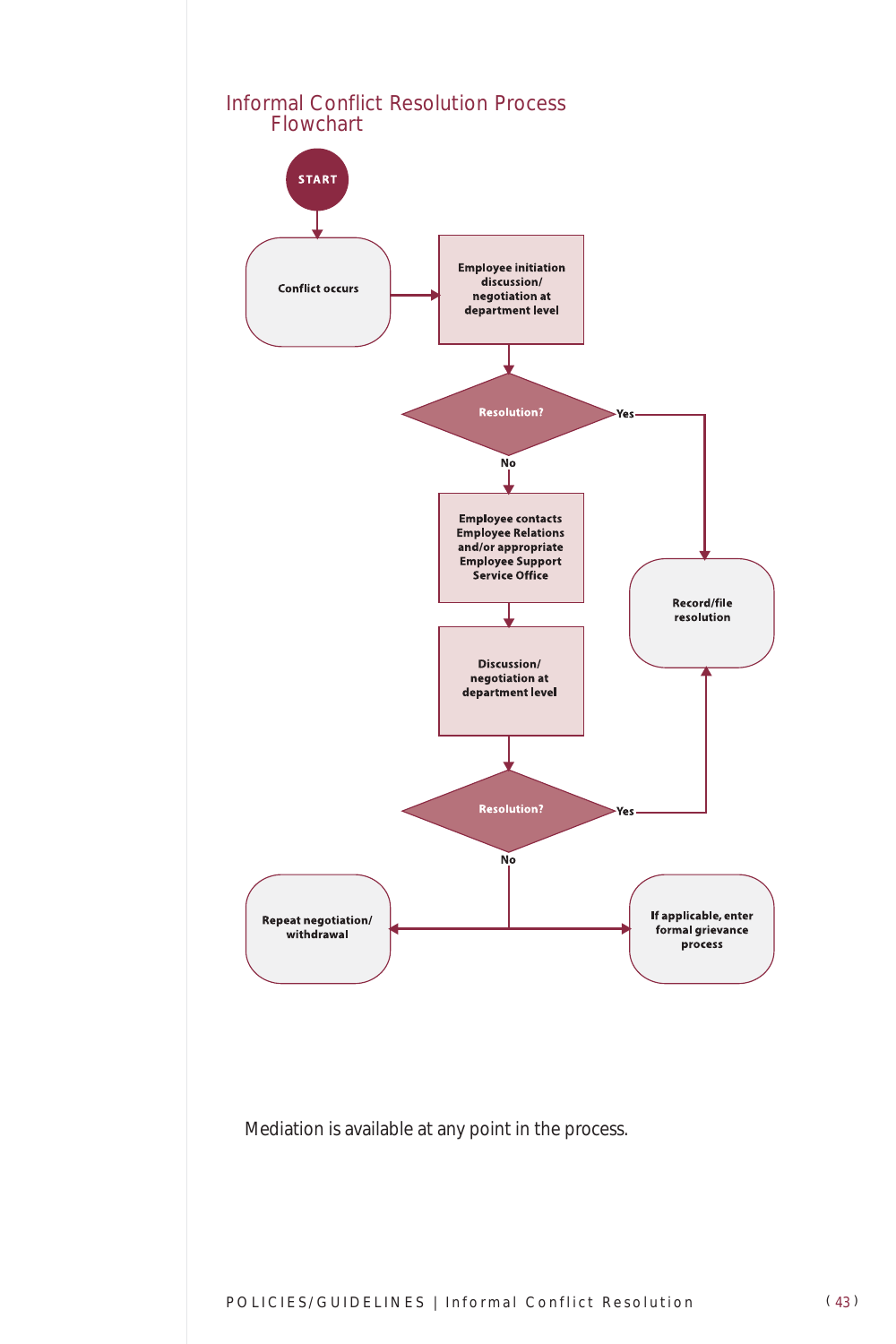### Research Involving Human Subjects

Research is "a systematic investigation, including research development, testing, and evaluation, designed to develop or contribute to generalizable knowledge." Human subjects are defined as "living individual(s), about whom an investigator (whether professional or student) conducting research, obtains (1) data through intervention or interaction with the individual, or (2) identifies private information."

#### **Policy**

In accordance with the federal policy on the Protection of Human Subjects (DHHS Policy 45 CFR part 46, FDA Policy 21 CFR parts 50 and 56), UCSD is responsible for the protection of the rights and welfare of human subjects in research conducted by, or under the supervision of faculty, staff, or students. To conduct this responsibility effectively, the university maintains Institutional Review Boards (IRBs) to review research protocols involving human subjects and to evaluate both risk and protection against risk for those subjects.

#### Responsibilities: Institutional Review Boards

It is the function of the IRBs to:

- A. determine and certify that all projects reviewed by the IRBs conform to the regulations and policies set forth by DHHS and FDS regarding the health, welfare, safety, rights, and privileges of human subjects
- B. assist investigators in complying with federal and state regulations

#### Responsibilities: UCSD Institutional Review Boards

- A. UCSD, as part of its multiple project assurance (the license from the NIH to function as an IRB), has agreed to protect the welfare of all human subjects involved in research, whether or not the research is conducted or supported by a federal department or agency. Therefore, the UCSD IRB has jurisdiction over all human subject research conducted at this institution and does not recognize any exemptions.
- B. The UCSD IRB has the responsibility of reviewing all human subject research:
	- 1. sponsored by UCSD
	- 2. conducted by any UCSD or San Diego Veterans Affairs Medical Center (SDVAMC) employee or agent in connection with his or her institutional duties
	- 3. conducted by any UCSD or SDVAMC agent or employee using any property or facility of UCSD or the SDVAMC
	- 4. that involves the use of UCSD's or SDVAMC's non-public information to identify or contact human research subjects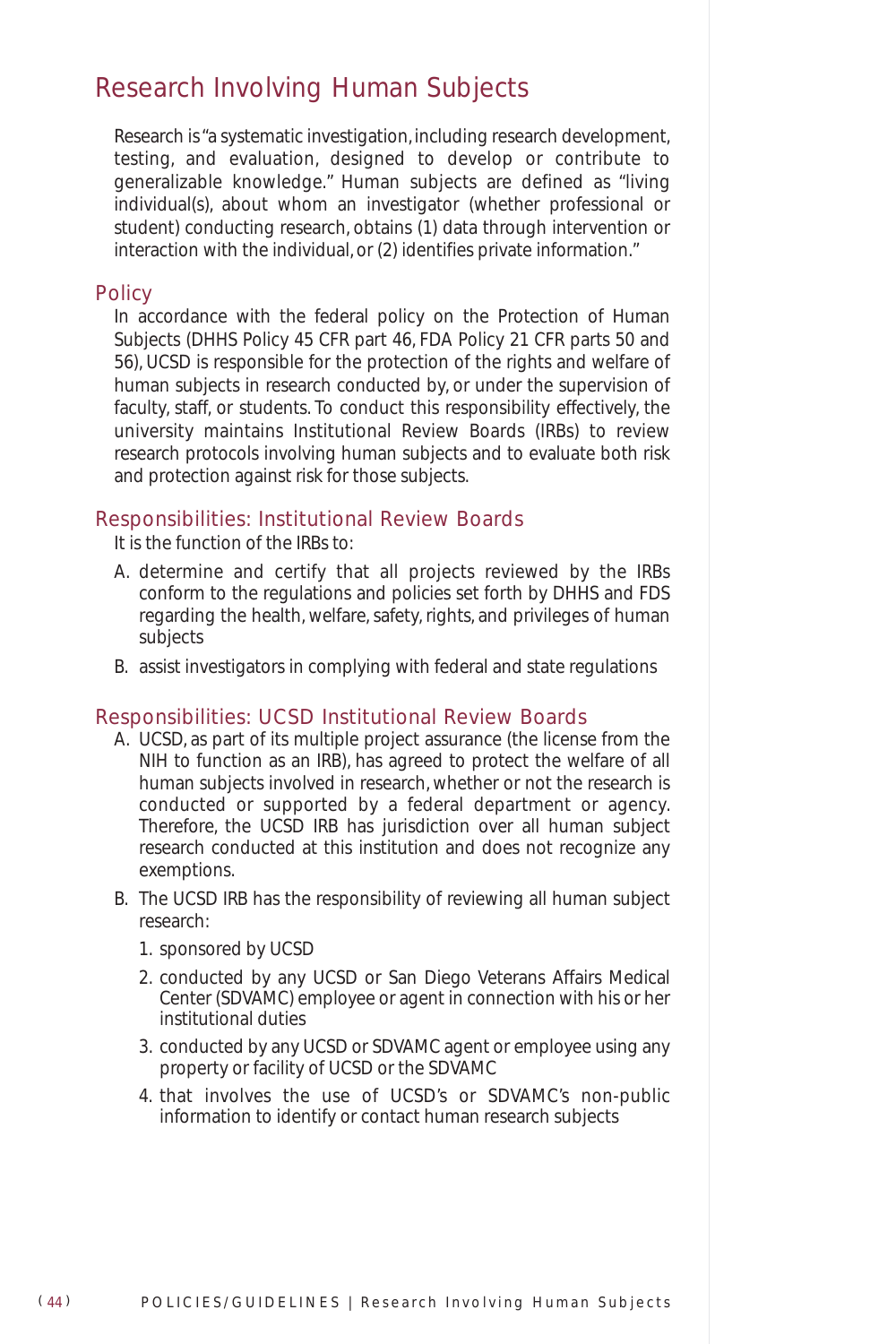### Audit and Management Advisory Services and Campus Support

#### Overall Role

Audit and Management Advisory Services (AMAS) performs a broad variety of audits including financial & compliance audits, operational (economy and efficiency) reviews, information systems audits, and integrated audits. Generally, audits will focus on key areas of concern as identified in collaboration with management. A risk-based annual audit plan is then developed and implemented. Anyone can request an audit, however, requests typically come from the cognizant Vice Chancellor, Department Business Officers, and other personnel involved in the campus risk assessment process.

These services assist Administrative Officials in the discharge of its oversight, management, and operating responsibilities. AMAS is authorized to have full, free, and unrestricted access to information, including records, computer files, property, and personnel in accordance with the authority granted by the Board of Regents and UCSD Chancellor approval of the Internal Audit Charter. Except where limited by law or University policy, the work of AMAS is unrestricted.

AMAS has neither direct responsibility for, nor authority over, any of the activities reviewed.Therefore, the audit review and appraisal process does not, in any way, relieve *Administrative Officials* of the responsibilities delegated to them.

#### Services Provided

AMAS provides a range of audit functions including the review of financial information systems, operational protocols (economy and efficiency), compliance standards, and audits. Most audits will focus on key areas of concern as identified in collaboration with management. A risk-based annual audit plan is then developed and implemented. Anyone can request an audit, however, requests typically come from the cognizant vice chancellor, department business officers, and the AMAS selfselection process.



#### Advisory Services Role

AMAS also serves an advisory role to the campus community. Services include consultations, problem prevention and/or resolution, and participation on committees or task forces created by the campus to address specific problems or ongoing issues.

The Business Process Self-assessment (BPSA) process is another advisory service provided by AMAS to the Campus Committee on Accountability and Controls (CAC). The purpose of BPSA is to enhance awareness of business practices and internal control systems in a complex, decentralized university environment. Specifically, its goal is to improve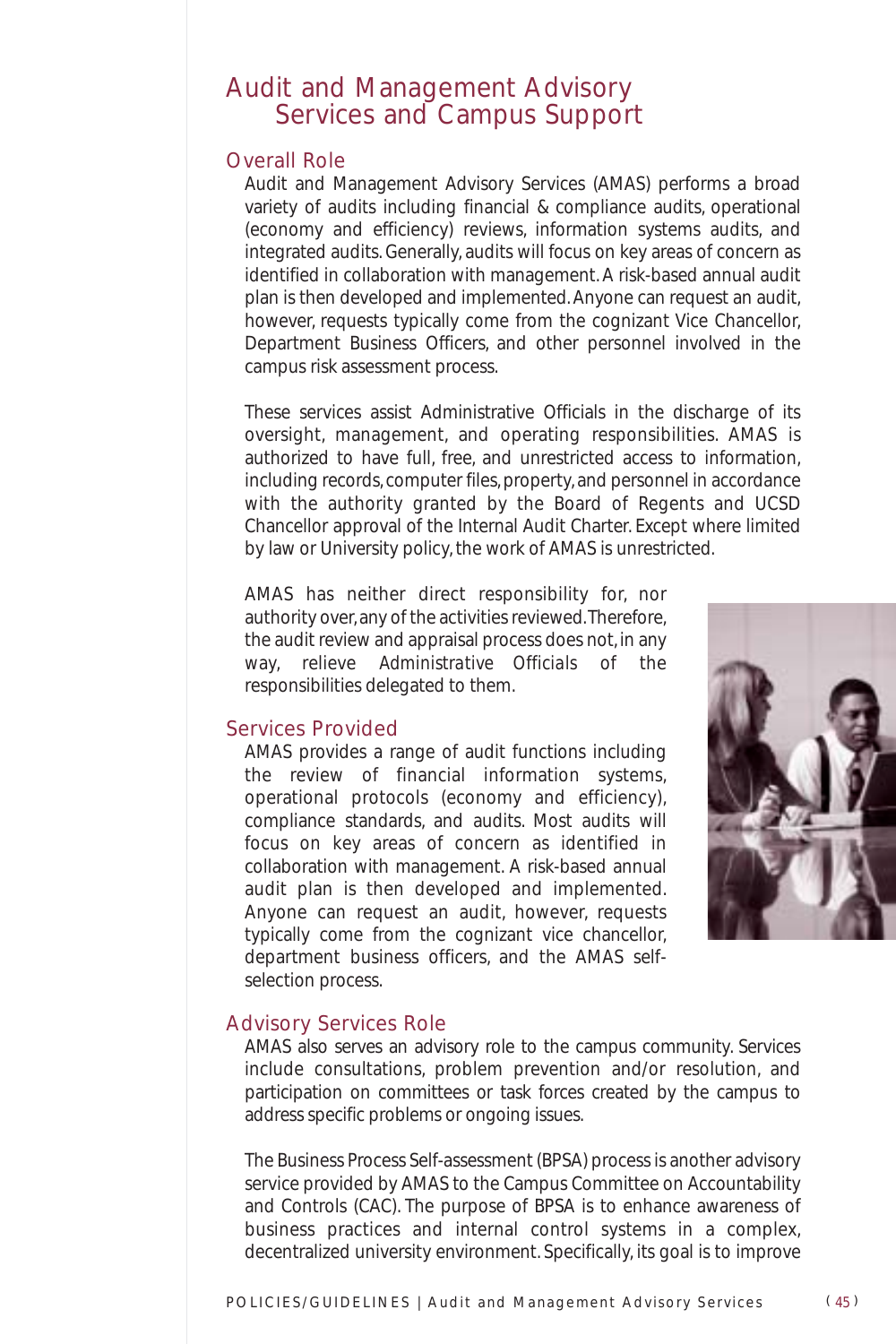

financial controls by enabling those individuals performing the work to identify the risks inherent in their work environment. BPSA is a formal, documented process in which management and work teams directly involved in a business function judge the effectiveness of the processes in place to determine if the appropriate business practices and internal controls can be reasonably assured.

#### External Audit Coordination

AMAS has been delegated responsibility for the oversight of all external audit activities, with the exception of the regents' financial and A-133 audits, which are coordinated by the campus controller. The

role of AMAS is to assure that the campus responds appropriately to all external audit requests/agencies in a consistent manner. In order to do so, all audit requests must be directed to the AMAS and should outline the purpose and schedule of the audit or survey to be conducted. Only formal requests will be acknowledged.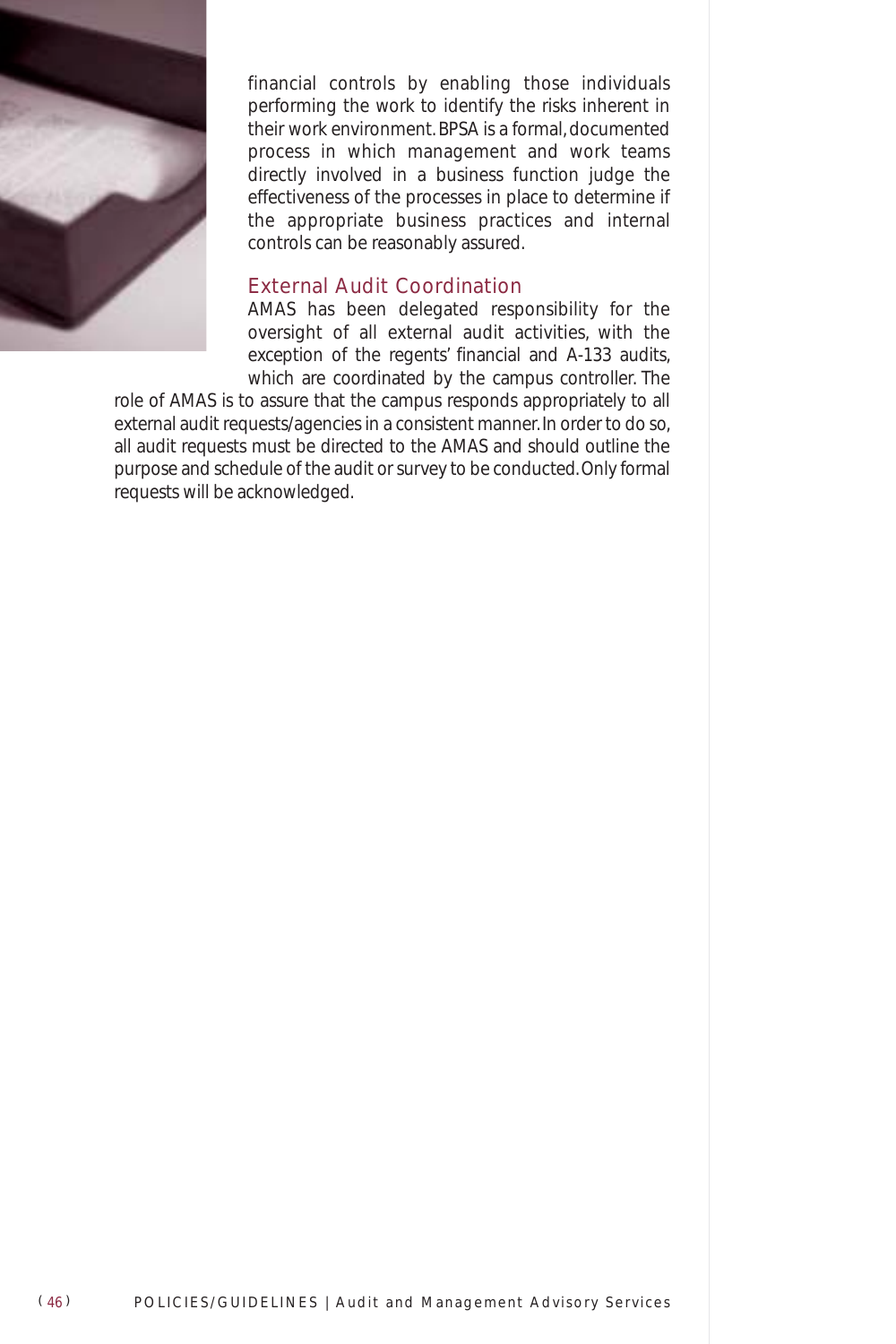### UCSD Hotline

#### Operation of the Campus Hotline

UCSD is committed to maintaining the highest standards of conduct in the fulfillment of its education, research, public service, and patient care missions. If members of the UCSD community—academic appointees, staff, and students—have concerns about possible improper activities that may place the university at risk, the university encourages them to discuss their concerns with their supervisors, managers, or department heads. However, sometimes individuals would prefer an alternative avenue for reporting concerns about compliance with policies and precedures that allows anonymity or confidentiality. To provide that option, UCSD has operated a hotline program since May 1999 to field calls about compliance on an anonymous basis and relay concerns back to the appropriate university office for review and, when necessary, action.

The hotline is designed to respond to concerns about:

- misuse of assets, fraud, and waste
- conflict of interest violations
- health and safety violations
- inappropriate gifts, entertainment, and gratuities
- potential false billings, including patient billings

To provide an alternative avenue for reporting concerns anonymously, the campus has engaged an outside firm to operate a 24-hour "hotline" (Toll-free 877-319-0265). Trained personnel receive the calls which may be reported without personal identification. Reports are forwarded to the appropriate campus department or program, for example, to Audit and Management Advisory Services or the UCSD Healthcare Compliance Office. A thorough review is conducted to evaluate the initial complaint.

The hotline is not intended to replace or interfere with normal reporting, supervision, or management information processes, procedures, or protocols. Reporting information to the UCSD hotline does not substitute for, or constitute action that causes a time period specified in an existing university policy or procedure to begin. Operation of the hotline supplements but does not supercede existing UCSD policy or procedures. Once a report has been assigned a case number, the information is then referred to the AMAS for investigation and/or referral to the appropriate campus department for further action.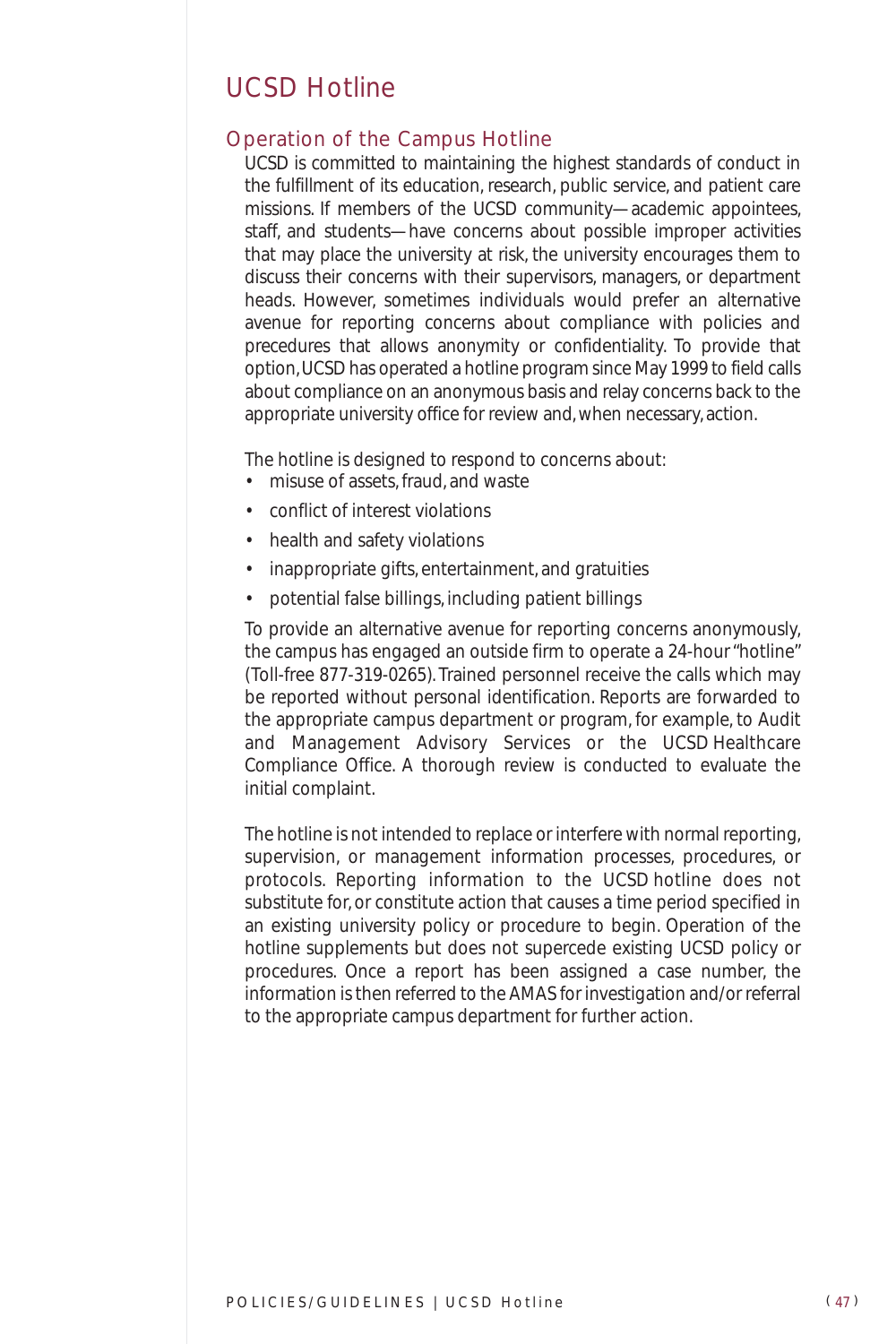### Selected Examples of Good Business Practices

In order to establish and maintain an effective accountability structure, the following business practices are recommended:

- 1. establishing and communicating throughout the organization about what is right and wrong
- 2. assessing benefits and associated risks of a venture before proceeding
- 3. communicating clearly to all personnel the responsibilities and expectations for the unit's activities
- 4. developing academic and business plans that address university objectives and changing economic, industry, and regulatory environments
- 5. ensuring that activity-level objectives flow from the entitywide objectives and strategies
- 6. specifying the level of competence needed for particular jobs, and translating the desired levels of competence into requisite knowledge and skills
- 7. ensuring that personnel have required knowledge, experience, and training to perform their duties, and cross-training personnel for critical functions
- 8. structuring the organization to facilitate the flow of information upstream, downstream, and across all activities
- 9. assigning responsibility and delegating authority to deal appropriately with the organization's goals and objectives, operating functions, and regulatory requirements
- 10. regularly appraising the performance of all employees of the unit, using established performance management guidelines
- 11. consulting with individuals having expertise needed to make an informed decision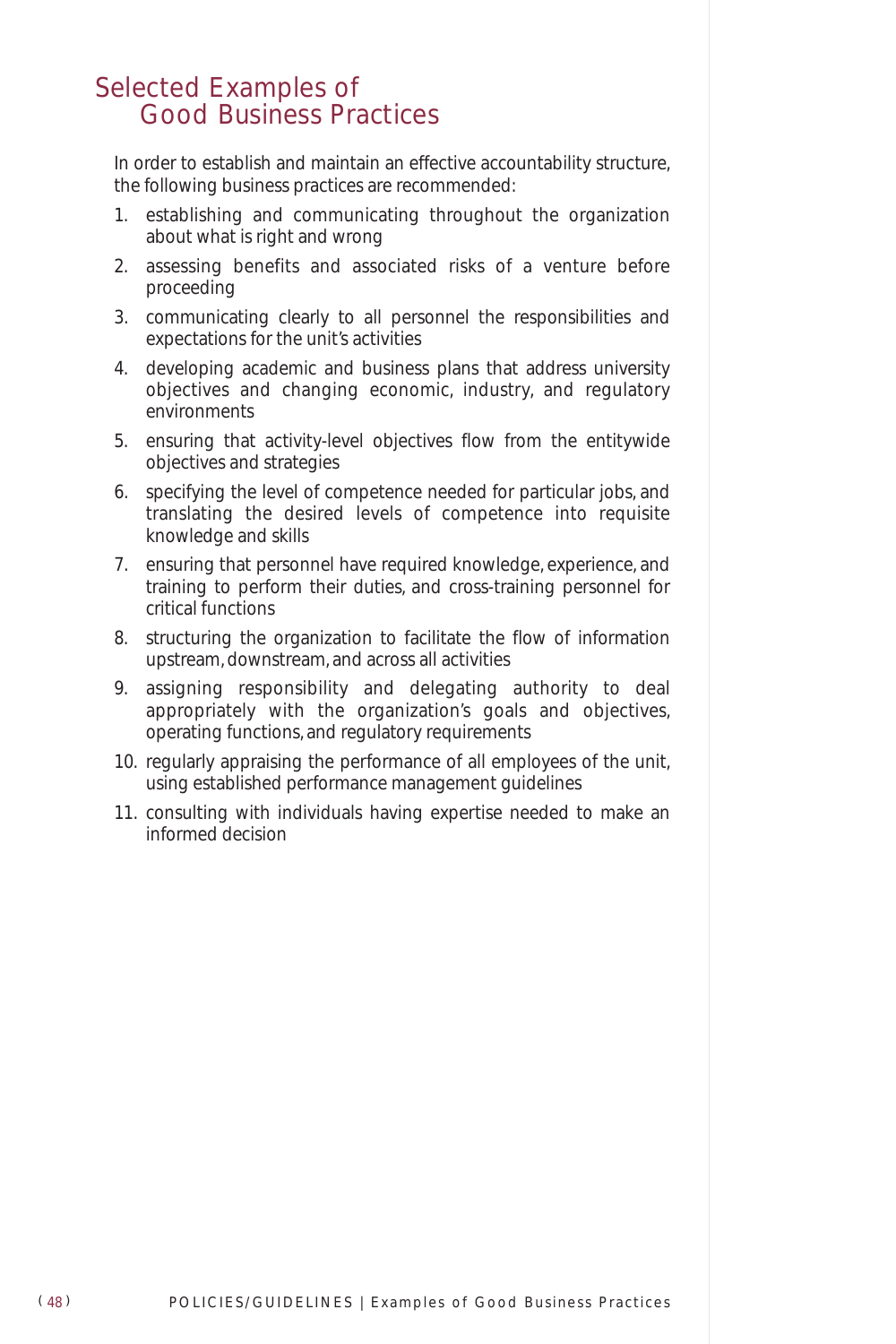# Quick Reference Listings

| <b>Blink Resources</b>  | 49 |
|-------------------------|----|
| Department Resources    | 49 |
| Policies and Procedures | 51 |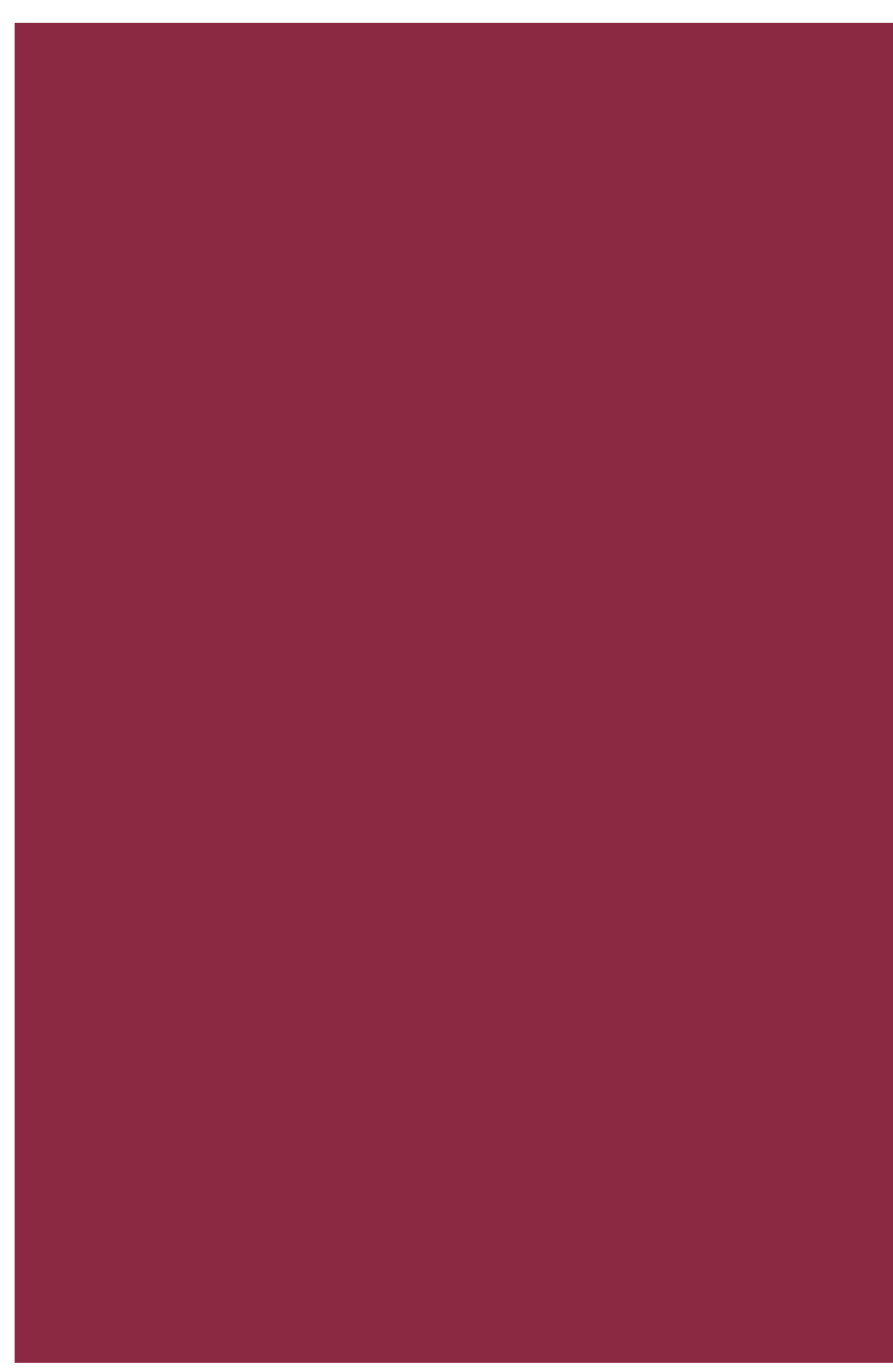## Quick Reference Listings

#### *Blink Resources*

**Buying—Practical information about buying, contracting, paying, managing equipment, shipping, mailing, and other services** http://blink.ucsd.edu/tab/buying

**Facilities—An overview of campus facilities and space management** http://blink.ucsd.edu/tab/facilities

**Finance—Information about financial processes and systems** http://blink.ucsd.edu/tab/finance

**People—Various topics related to Human Resources and Personnel**  http://blink.ucsd.edu/tab/people

**Research—Information related to laboratory procedures, and pre-award and post award information** http://blink.ucsd.edu/tab/research

**Safety—Information on establishing a safe work environment, reporting safety hazards, and handling emergencies** http://blink.ucsd.edu/tab/safety

**Technology—Information about various online business systems, network/hardware/software guidance, and topics related to telecommunication** http://blink.ucsd.edu/tab/technology

**Travel—Information about travel and entertainment topics** http://blink.ucsd.edu/tab/travel

*Department Resources* **Academic Affairs** (858) 534-0098 http://academicaffairs.ucsd.edu

**Academic Affirmative Action** (858) 534-4497 http://academicaffairs.ucsd.edu/offices/aaa/default.htm

**Academic Computing Services** (858) 534-4050 http://www-acs.ucsd.edu/

**Academic Employee Relations** (858) 822-2041 http://academicaffairs.ucsd.edu/offices/employee\_relations/default.htm

**Academic Personnel** (858) 534-0068 http://academicaffairs.ucsd.edu/offices/apo/default.htm

**Administrative Computing and Telecommunications** (858) 534-1853 http://blink.ucsd.edu/org/act

**Administrative Records** (858) 534-3395 http://adminrecords.ucsd.edu/

**Animal Care Program** (858) 534-6064 http://animalhealth.ucsd.edu

**Animal Subjects Program** (858) 534-6069 http://medicine.ucsd.edu/asp/

**Audit and Management Advisory Services** (858) 534-3617 http://amas.ucsd.edu/ http://amas.ucsd.edu/Services/Investigations.htm

**Benefits** (858) 534-2816 http://blink.ucsd.edu/org/benefits

**Business and Financial Services** (858) 534-0660 http://blink.ucsd.edu/org/bfs

**Business Contracts** (858) 534-4437 http://www-bfs.ucsd.edu/pur/businesscontracts/buscon.htm

**Campus Budget Office** (858) 534-0504 http://www-avcrm.ucsd.edu/cbo/home.htm

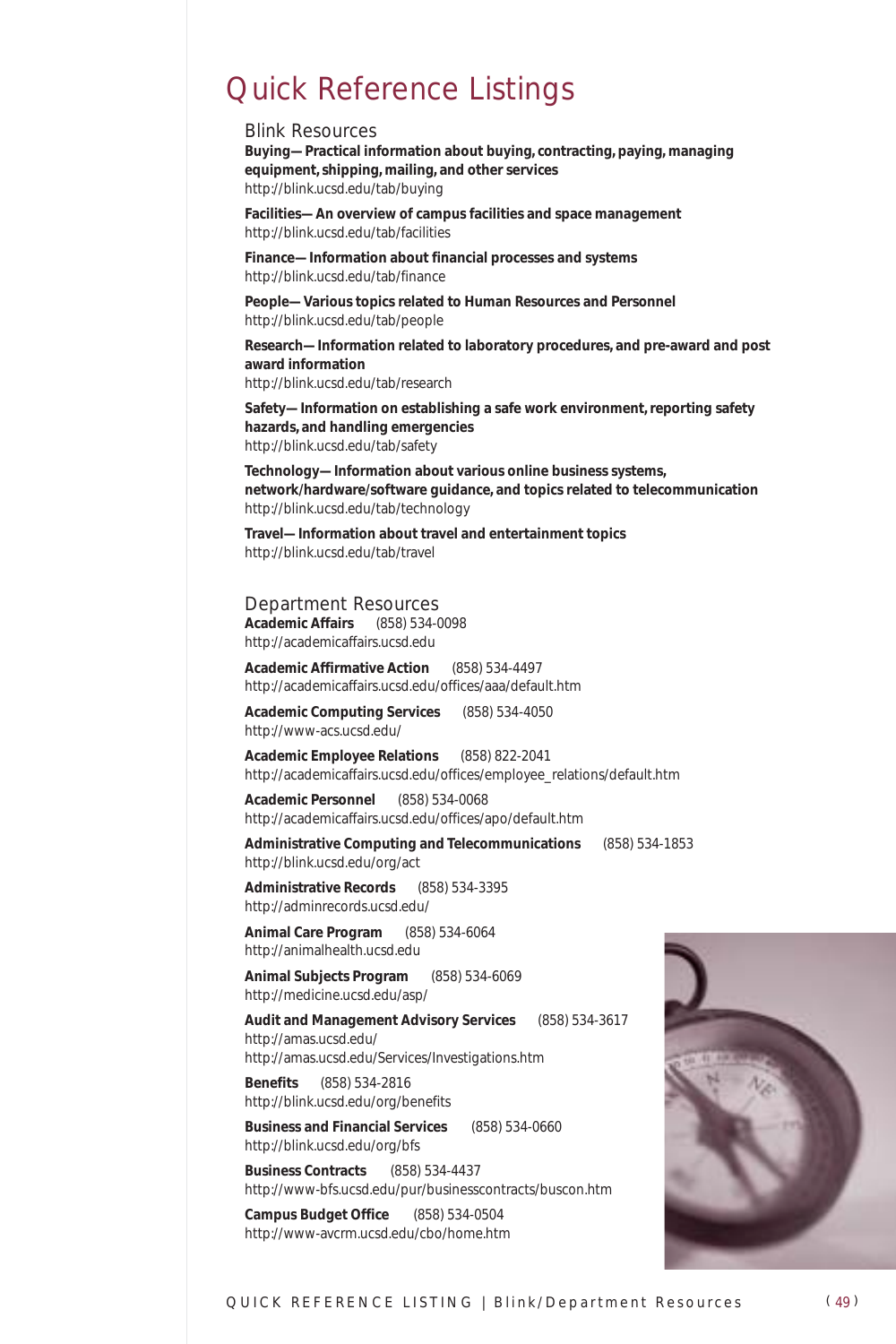**Campus Central Cashier's Office** (858) 534-3747 http://blink.ucsd.edu/org/cashier

**Campus Counsel** (858) 822-1236 http://sequel.ucsd.edu/campuscounsel.html

**Compensation** (858) 534-0281 http://blink.ucsd.edu/org/compensation

**Conflict of Interest Office** (858) 534-6465 http://ocga2.ucsd.edu

**Contract and Grant Administration** (858) 534-3330 http://ocga2.ucsd.edu/

**Controller** (858) 534-0386 http://blink.ucsd.edu/org/controller

**Disbursements** (858) 534-0743 http://blink.ucsd.edu/org/disbursements

**Employee Rehabilitation Program** (858) 534-6743 http://blink.ucsd.edu/org/rehab

**Employee Relations** (858) 534-4115 http://blink.ucsd.edu/org/emprel

**Employment and Staffing Services** (858) 534-2820 http://blink.ucsd.edu/org/staffing

**Environment, Health & Safety** (858) 534-3660 http://blink.ucsd.edu/org/ehs

**Equal Opportunity/Staff Affirmative Action** (858) 534-3694 http://blink.ucsd.edu/org/eosaa

**Faculty/Staff Assistance Program** (858) 534-5523 http://blink.ucsd.edu/org/fsap

**General Accounting** (858) 534-4074 http://blink.ucsd.edu/org/ga

**Gift Administration** (858) 534-5289 http://www-er.ucsd.edu/giftadmin.htm

**Healthcare Information Services** (619) 543-3866

**Human Resources Administration** (858) 534-0286 http://blink.ucsd.edu/org/hradmin

**Human Subjects Program** (858) 534-4520

**Labor Relations** (858) 534-2810 http://blink.ucsd.edu/org/labrel

**Medical Center Finance** (619) 543-6060

**Network Operations** (858) 534-1857 http://www-no.ucsd.edu/

**Office of Graduate Studies and Research** (858) 534-3555 http://www-ogsr.ucsd.edu/

**Office of Post Award Financial Services** (858) 534-0664 http://blink.ucsd.edu/org/opafs

**Office of Sexual Harassment Prevention and Policy** (858) 534-8298 http://oshpp.ucsd.edu/

**Office of the Ombuds** (858) 534-0777

**Payroll** (858) 534-3240 http://blink.ucsd.edu/org/payroll

**Policy Development & Quality Of Work/Life** (858) 534-9659 http://blink.ucsd.edu/org/worklife

**Purchasing** (858) 534-3084 http://blink.ucsd.edu/org/purchasing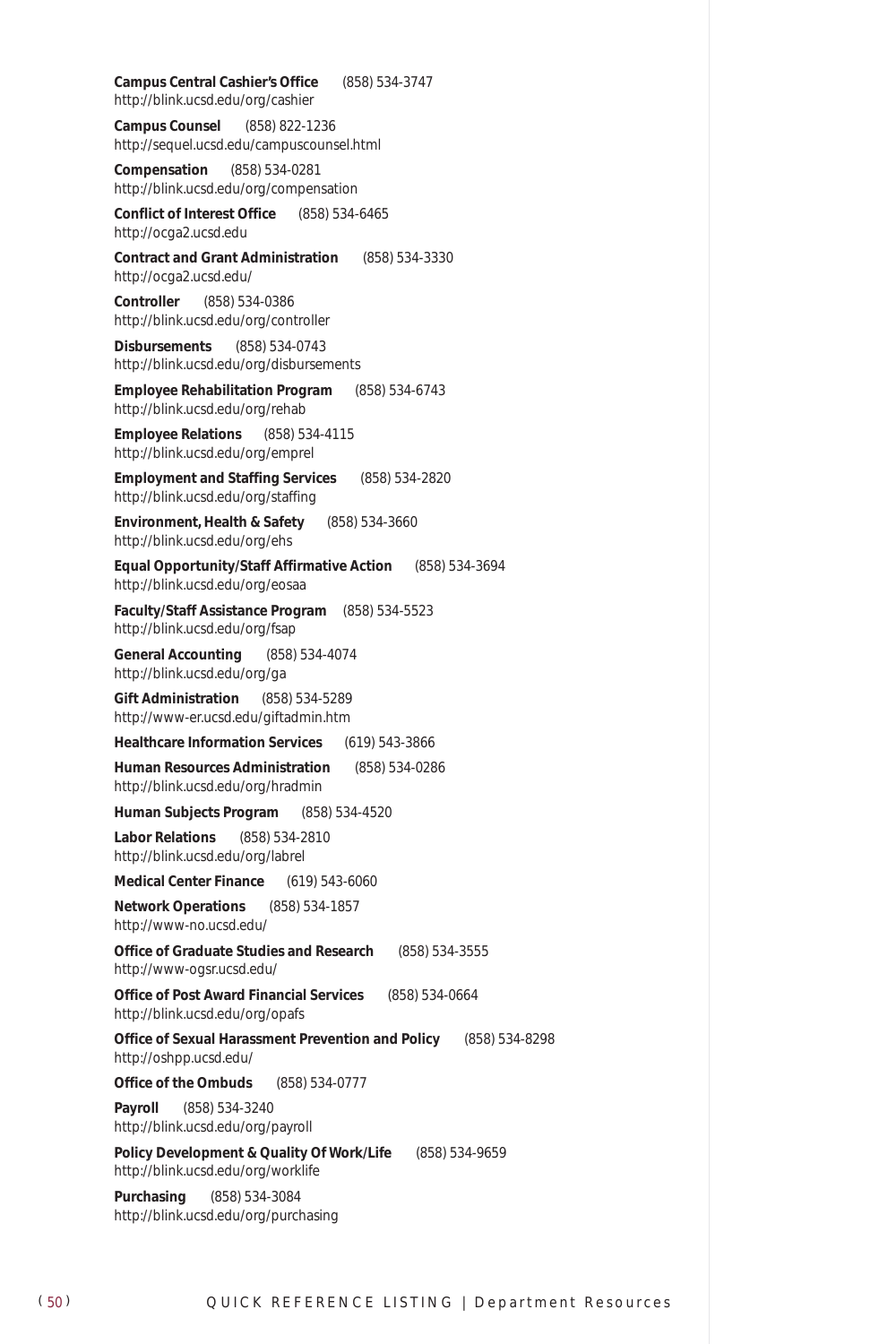**Resource Management**

http://www-vcrmp.ucsd.edu/index.htm

**Risk Management** (858) 534-2454 http://www-ehs.ucsd.edu/riskmgmt/riskmgmt.htm

**Staff Education and Development** (858) 534-4890 http://blink.ucsd.edu/org/staffed

**Student Billing Services** (858) 534-4910 http://www-bfs.ucsd.edu/sbs/

**Technology Transfer and Intellectual Property Services** (858) 534-5815 http://invent.ucsd.edu/

**Travel** (858) 534-3734 http://blink.ucsd.edu/org/travel

**UCSD Hotline** Tollfree (877) 319-0265 http://blink.ucsd.edu/Blink/External/Topics/Policy/0,1162,2363,00.html

**Workers' Compensation** (858) 534-4785; (858) 534-0136; (858) 822-2979 http://blink.ucsd.edu/go/workerscomp

Note: For more complete Web addresses and updates, see UCSD's homepage at http://www.ucsd.edu/ and http://blink.ucsd.edu/blink

*Policies and Procedures* **ACS Acceptable Use Policies** http://www-acs.ucsd.edu/lib/aup.html

**Academic Personnel Manual** http://www.ucop.edu/acadadv/acadpers/apm/welcome.html

**Accounting Procedures–PPM 300** http://adminrecords.ucsd.edu/ppm/docs/toc300.html

**Administrative Computing–PPM 10-10** http://blink.ucsd.edu/go/is10

**Administrative Responsibilities Handbook, UCSD** http://blink.ucsd.edu/go/adminhandbook

**Affirmative Action** http://www-hr.ucsd.edu/~qwl/policies/sp14.html

**Animal Subjects, Protection of–PPM 100-6** http://adminrecords.ucsd.edu/ppm/docs/100-6.pdf

**Budget–PPM 380** http://adminrecords.ucsd.edu/ppm/docs/toc380.html

**Conflict of Commitment and Outside Activities of Faculty Members–APM 025** http://www.ucop.edu/acadadv/acadpers/apm/apm-025-07-01.pdf

**Conflict Management Overview** http://blink.ucsd.edu/go/conflict

**Conflict of Interest–PPM 200-13** http://adminrecords.ucsd.edu/ppm/docs/200-13.html

**Conflict of Interest Code, UC** http://www.ucop.edu/ogc/coi/text.html

**Conflict Resolution Guide** http://www-hr.ucsd.edu/%7Eemployeerel/complete.html

**Contract and Grant Manual—Academic Policy** http://www.ucop.edu/raohome/cgmanual/

**Departmental Security Administrator Responsibilities** http://blink.ucsd.edu/go/dsa

**Disclosure of Information from Student Records–PPM 160-2** http://adminrecords.ucsd.edu/ppm/docs/160-2.html

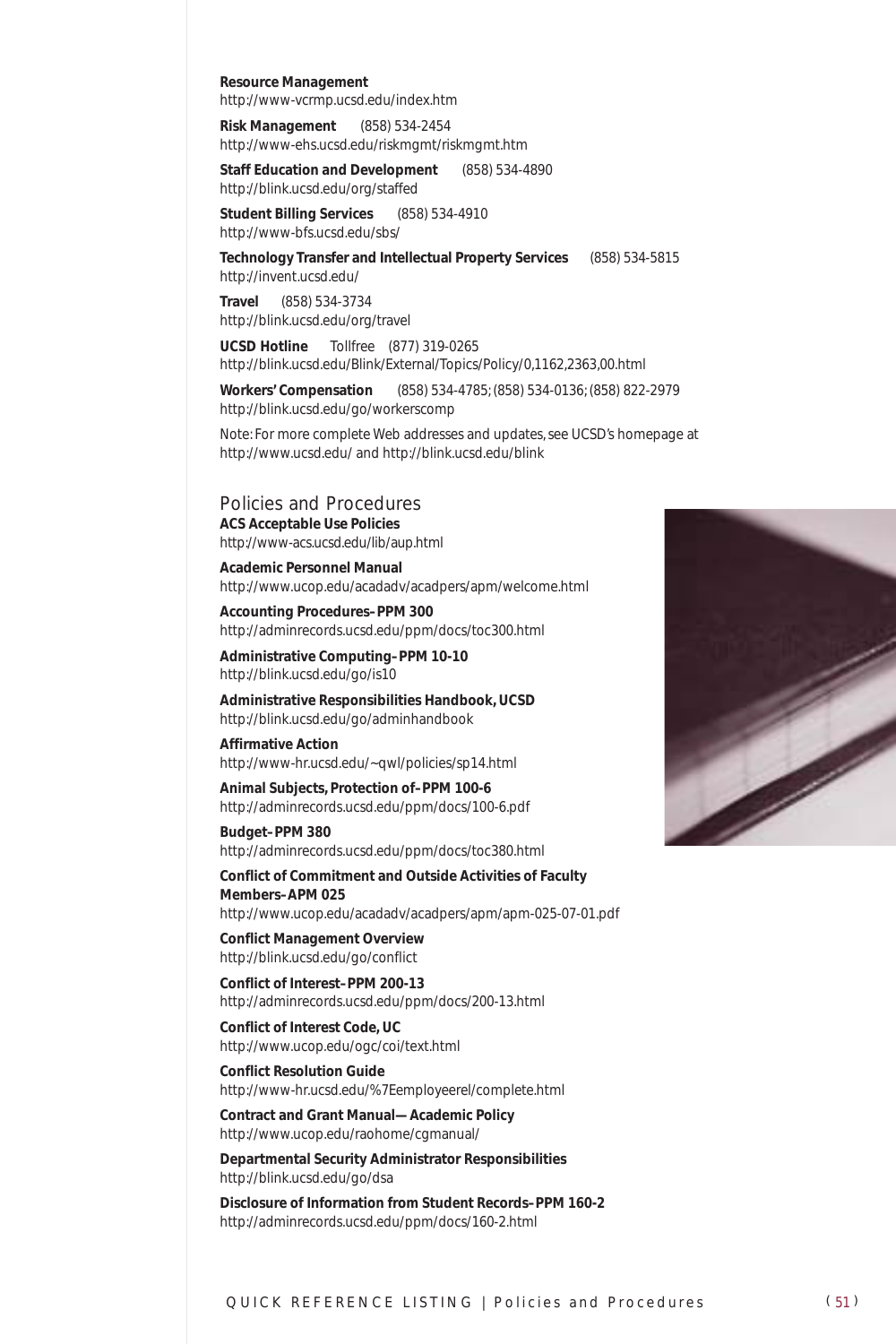**Electronic Mail Policy** http://www.ucsd.edu/email.html

**Environment, Health and Safety–PPM 516** http://adminrecords.ucsd.edu/ppm/docs/toc516.html

**Faculty Code of Conduct and Adminstration of Discipline** http://www.ucop.edu/acadadv/acadpers/apm/apm-015.pdf

**Faculty Handbook, UC**

http://www.ucop.edu/acadadv/acadpers/handbook/ welcome.html

**Gift Administration–PPM 410-1, 410-2** http://adminrecords.ucsd.edu/ppm/docs/toc410.html

**Guidelines for Handling Records Containing Information about Individuals–PPM 480-3** http://adminrecords.ucsd.edu/ppm/docs/480-3.html

**Human Subjects, Protection of–PPM 100-5** http://adminrecords.ucsd.edu/ppm/docs/100-5.pdf

**Integrity of Research–PPM 100-4** http://adminrecords.ucsd.edu/ppm/docs/100-4.html

**Misuse of University Resources–PPM 460-5** http://adminrecords.ucsd.edu/ppm/docs/460-5.html

**Network Security–PPM 135-3** http://adminrecords.ucsd.edu/ppm/docs/135-3.html

**Nondiscrimination and Affirmative Action Policy** regarding UC Academic and Staff Employment http://www.ucop.edu/humres/policies/nondisc\_emp.html

**Nondiscrimination in Employment** http://www-hr.ucsd.edu/~qwl/policies/sp12.html http://www.ucop.edu/humres/policies/spp12.html

**Payroll–PPM 395** http://adminrecords.ucsd.edu/ppm/docs/toc395.html

**Personnel–Academic–PPM 230** http://adminrecords.ucsd.edu/ppm/docs/toc230.html

**Personnel–General–PPM 200** http://adminrecords.ucsd.edu/ppm/docs/toc200.html

**Personnel Policies for Staff Members** http://www.ucop.edu/humres/policies

**Principles of Community, UCSD** http://blink.ucsd.edu/Blink/External/Topics/Policy/0,1162,385,00.htm

**Privacy of and Access to Information, Legal Requirements on BFB RMP-8** http://www.ucop.edu/ucophome/policies/bfb/rmp8a.html

**Records Disposition Management, UC** http://www.abs.uci.edu/depts/mailrec/uci-ppm/procs/700/721-11a.html

**Responsibilities and Guidelines for Handling Records Containing Information about Individuals**

http://adminrecords.ucsd.edu/ppm/docs/480-3.html **Security of Computing Facilities Guidelines–BFB IS-3** 

http://www.ucop.edu/ucophome/policies/bfb/is3.pdf

**Sexual Harassment and Complaint Resolution–PPM 200-10** http://adminrecords.ucsd.edu/ppm/docs/200-10.html

**Systemwide Union Contracts** http://www.ucop.edu/ucophome/coordrev/ucpolicies/

**Travel Recruitment of Academic Staff–PPM 365-11** http://adminrecords.ucsd.edu/ppm/docs/365-11.html

**UCSD Hotline** http://blink.ucsd.edu/Blink/External/Topics/Policy/0,1162,2363,00.html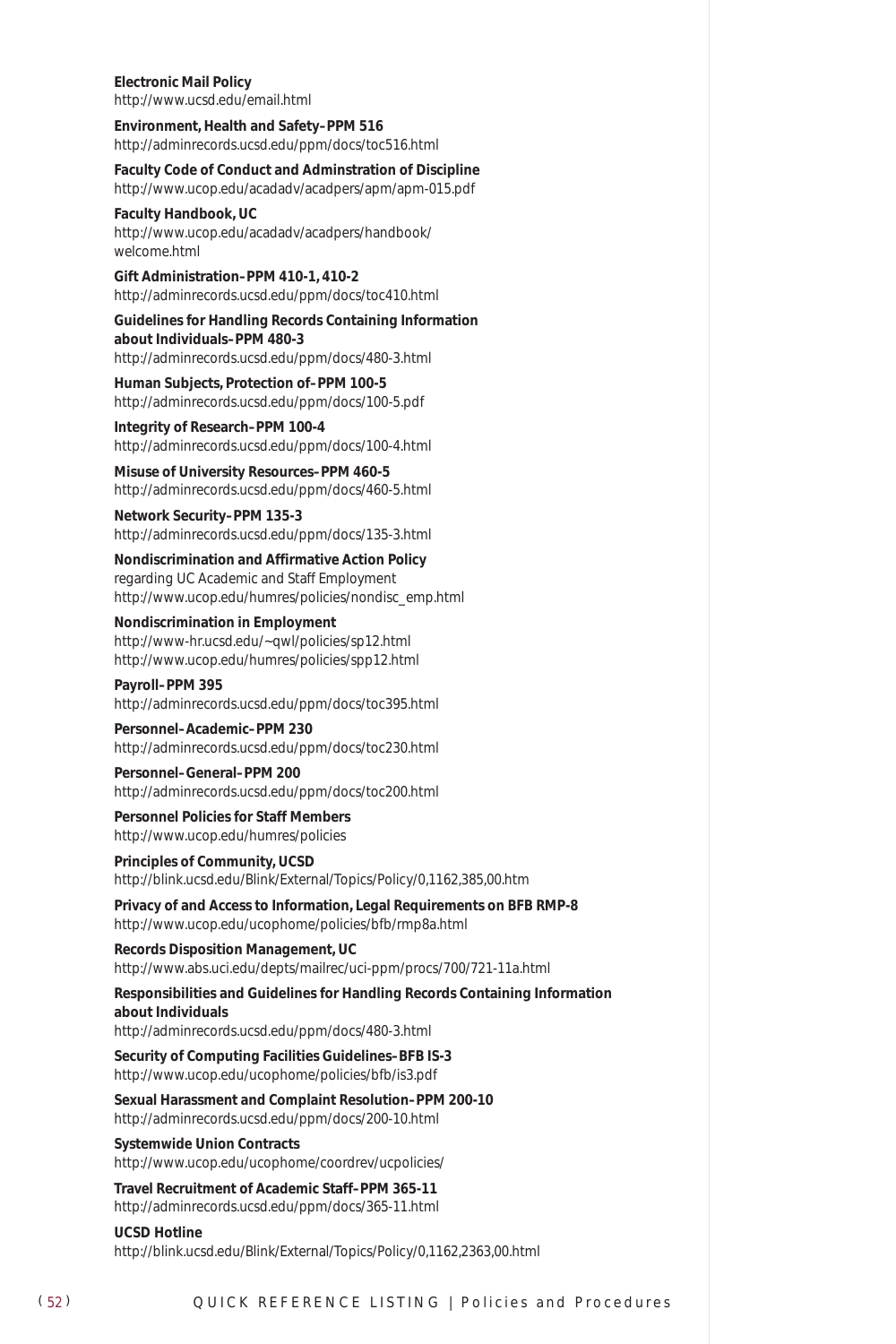#### **UCSD Implementing Procedures for UC Personnel Policies for Staff Members (PPOM)** http://blink-prod.ucsd.edu/Blink/External/Topics/Policy/0,1162,465,00.html

**University of California Personnel Policies for Staff Members** http://www.ucop.edu/humres/policies

**Whistleblower Policy–G-29** http://www.ucop.edu/ucophome/policies/bfb/g29c.html

**Worker's Compensation–PPM 200-20** http://adminrecords.ucsd.edu/ppm/docs/200-20.html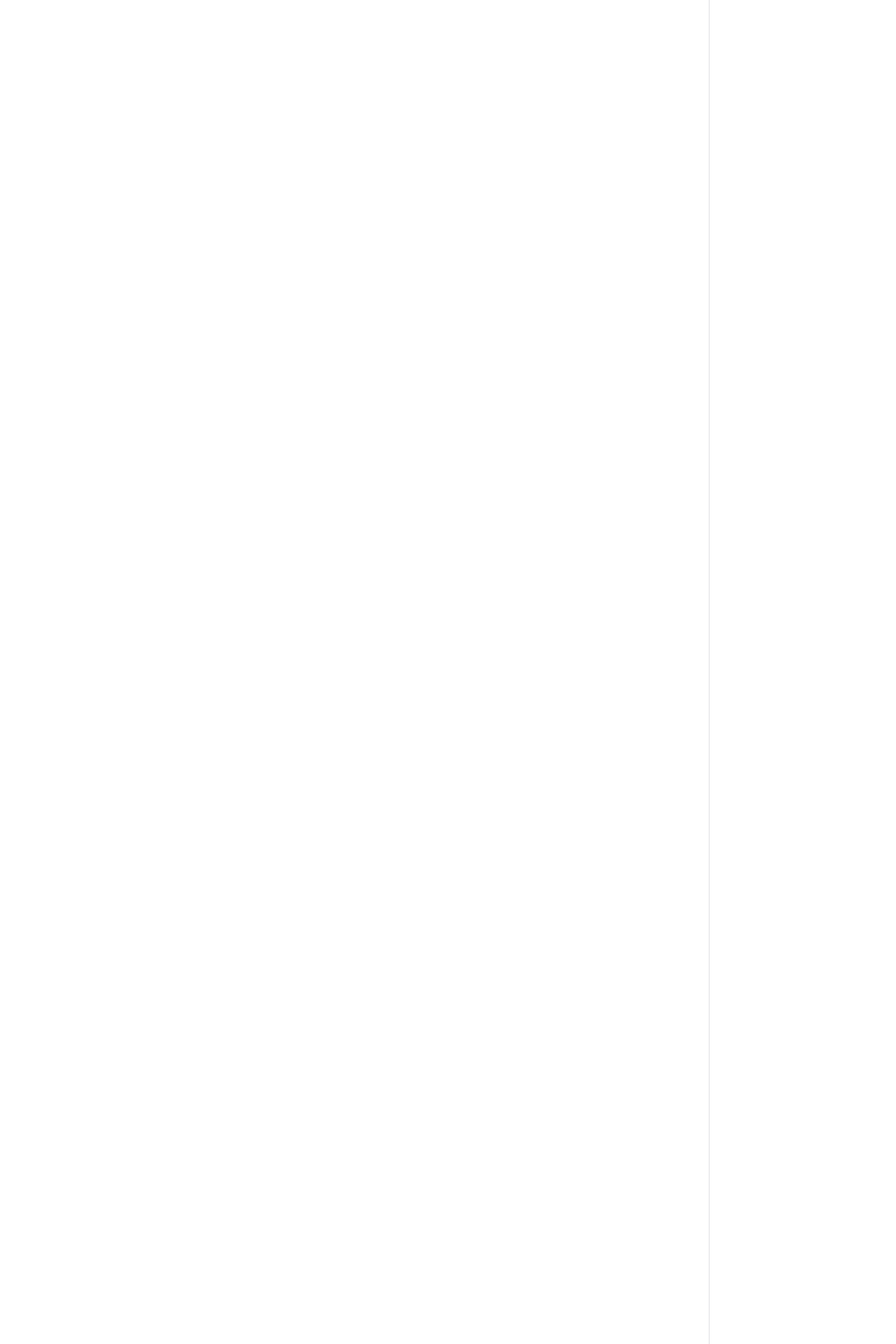#### O FFICE OF THE C ONTROLLER UNIVERSITY OF CALIFORNIA, SAN DIEGO

*http://blink.ucsd.edu/go/adminhandbook*

10280 North Torrey Pines Road Suite 300, Mail Code 0951 La Jolla, CA 92093-0951 (858) 534-0660